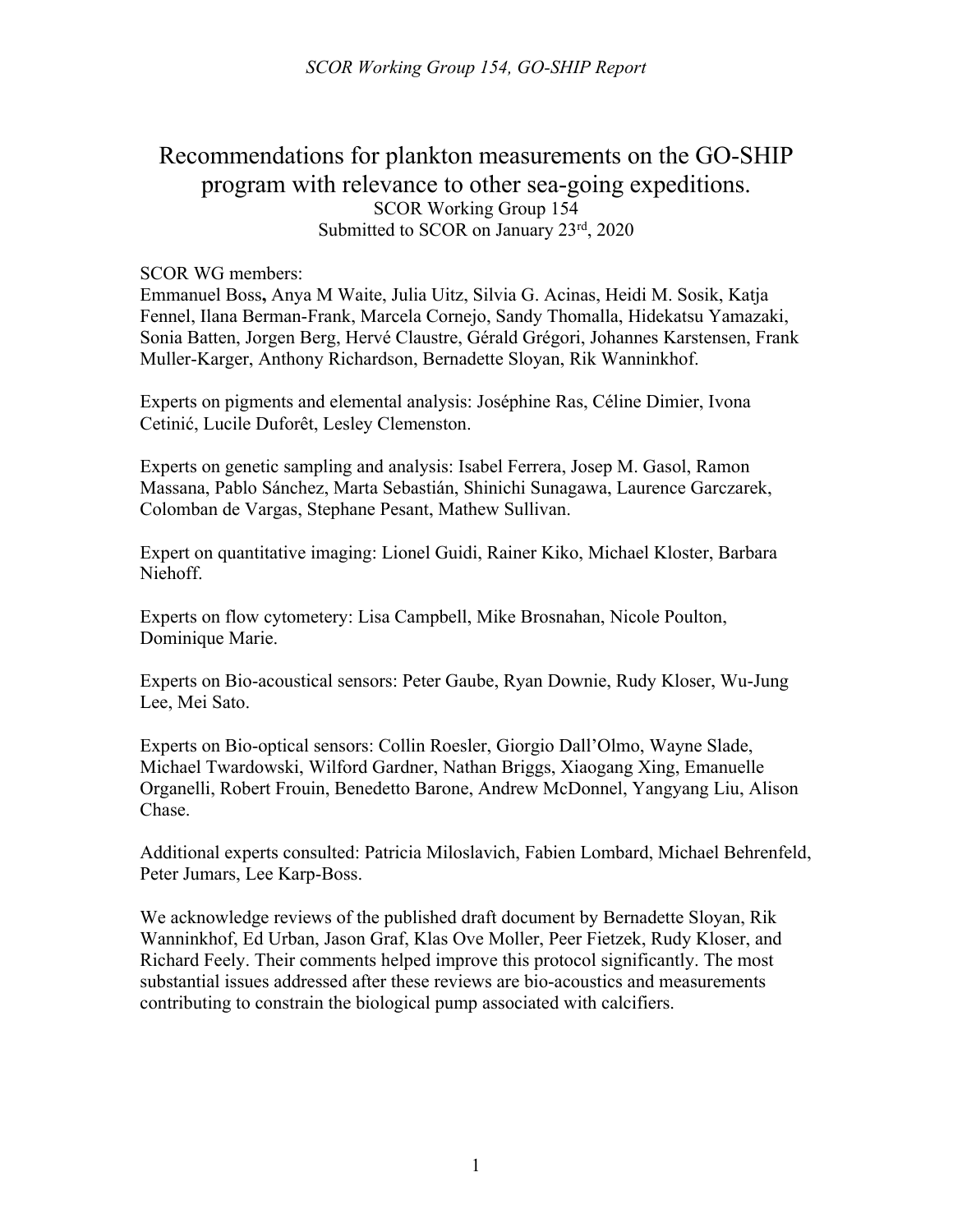# **Table of Contents**

| 1.0                                                                                         |  |  |
|---------------------------------------------------------------------------------------------|--|--|
|                                                                                             |  |  |
|                                                                                             |  |  |
|                                                                                             |  |  |
| 2.0                                                                                         |  |  |
|                                                                                             |  |  |
|                                                                                             |  |  |
|                                                                                             |  |  |
|                                                                                             |  |  |
|                                                                                             |  |  |
|                                                                                             |  |  |
|                                                                                             |  |  |
|                                                                                             |  |  |
|                                                                                             |  |  |
| 3.4 IMAGING AND ENUMERATION OF INDIVIDUAL ORGANISMS / PARTICLES IN COLLECTED DISCREET WATER |  |  |
|                                                                                             |  |  |
|                                                                                             |  |  |
|                                                                                             |  |  |
|                                                                                             |  |  |
|                                                                                             |  |  |
|                                                                                             |  |  |
|                                                                                             |  |  |
|                                                                                             |  |  |
|                                                                                             |  |  |
|                                                                                             |  |  |
|                                                                                             |  |  |
|                                                                                             |  |  |
|                                                                                             |  |  |
|                                                                                             |  |  |
|                                                                                             |  |  |
|                                                                                             |  |  |
|                                                                                             |  |  |
|                                                                                             |  |  |
|                                                                                             |  |  |
|                                                                                             |  |  |
|                                                                                             |  |  |
|                                                                                             |  |  |
|                                                                                             |  |  |
|                                                                                             |  |  |
|                                                                                             |  |  |
|                                                                                             |  |  |
|                                                                                             |  |  |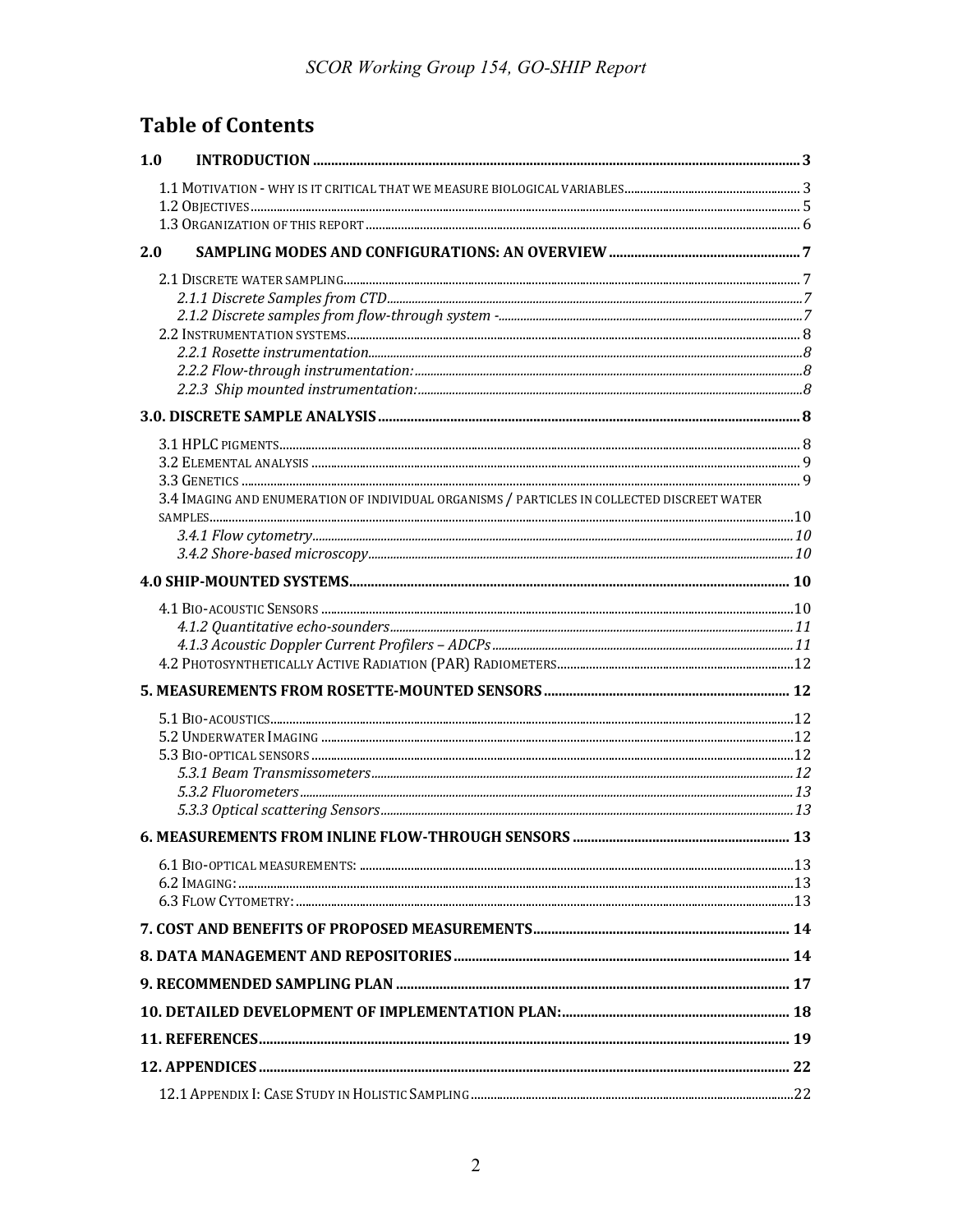| 12.3 APPENDIX III: RECOMMENDATION DOCUMENTS FOR THE SPECIFIC MEASUREMENTS AND SENSORS ENDORSED. |  |
|-------------------------------------------------------------------------------------------------|--|
|                                                                                                 |  |
|                                                                                                 |  |
|                                                                                                 |  |
|                                                                                                 |  |
|                                                                                                 |  |
|                                                                                                 |  |
|                                                                                                 |  |
| 12.3.7 Automated imaging of particles and zooplankton (UVP) recommendations46                   |  |
|                                                                                                 |  |
|                                                                                                 |  |
|                                                                                                 |  |
|                                                                                                 |  |
|                                                                                                 |  |
|                                                                                                 |  |
| 12.3.14 Angular scattering (LISST - particle size distribution) recommendations65               |  |
|                                                                                                 |  |

# 1.0 Introduction

Tracking how ocean life is responding to increased human use and climate change will empower the global community to predict, mitigate, and manage our ocean. In this document we demonstrate the existence of mature technologies to measure 'biology' as a combination of biomass and diversity indicators across the plankton size spectrum. These are now ready to deploy within the GO-SHIP constraints.

1.1 Motivation - why is it critical that we measure biological variables Oceanographic programs become transformative when they are integrated as systematic multidisciplinary observing programs, and enacted at global scales (Karsenti et al., 2012; Appendix I). GO-SHIP has the opportunity to lead the implementation of this long-term vision through sustained global observation of ocean physics, chemistry and biology as well as linkages among these.

The measurements of biological Essential Ocean Variables ( $EOVs<sup>1</sup>$ ; Lindstrom et al., 2012; Miloslavich et al., 2018) to characterize life in the ocean—including its composition, abundance, and changes in distribution—are fundamental to our understanding of marine ecosystems. Biomass and diversity of bacteria, phytoplankton and zooplankton are all EOVs and Essential Biodiversity Variables (EBVs<sup>2</sup>, Mueller-Karger et al., 2018) and phyto- and zoo-plankton are represented as a single Essential Climate Variable  $(ECVs<sup>3</sup>, WMO, 2016)$ . The abundance of many fish species, sea birds, and marine mammals is critically linked to fluctuations in the abundance and diversity of

<sup>&</sup>lt;sup>1</sup>https://www.goosocean.org/index.php?option=com\_content&view=article&id=14&Item id=114

<sup>&</sup>lt;sup>2</sup>https://geobon.org/ebvs/what-are-ebvs/

<sup>3</sup>https://public.wmo.int/en/programmes/global-climate-observing-system/essentialclimate-variables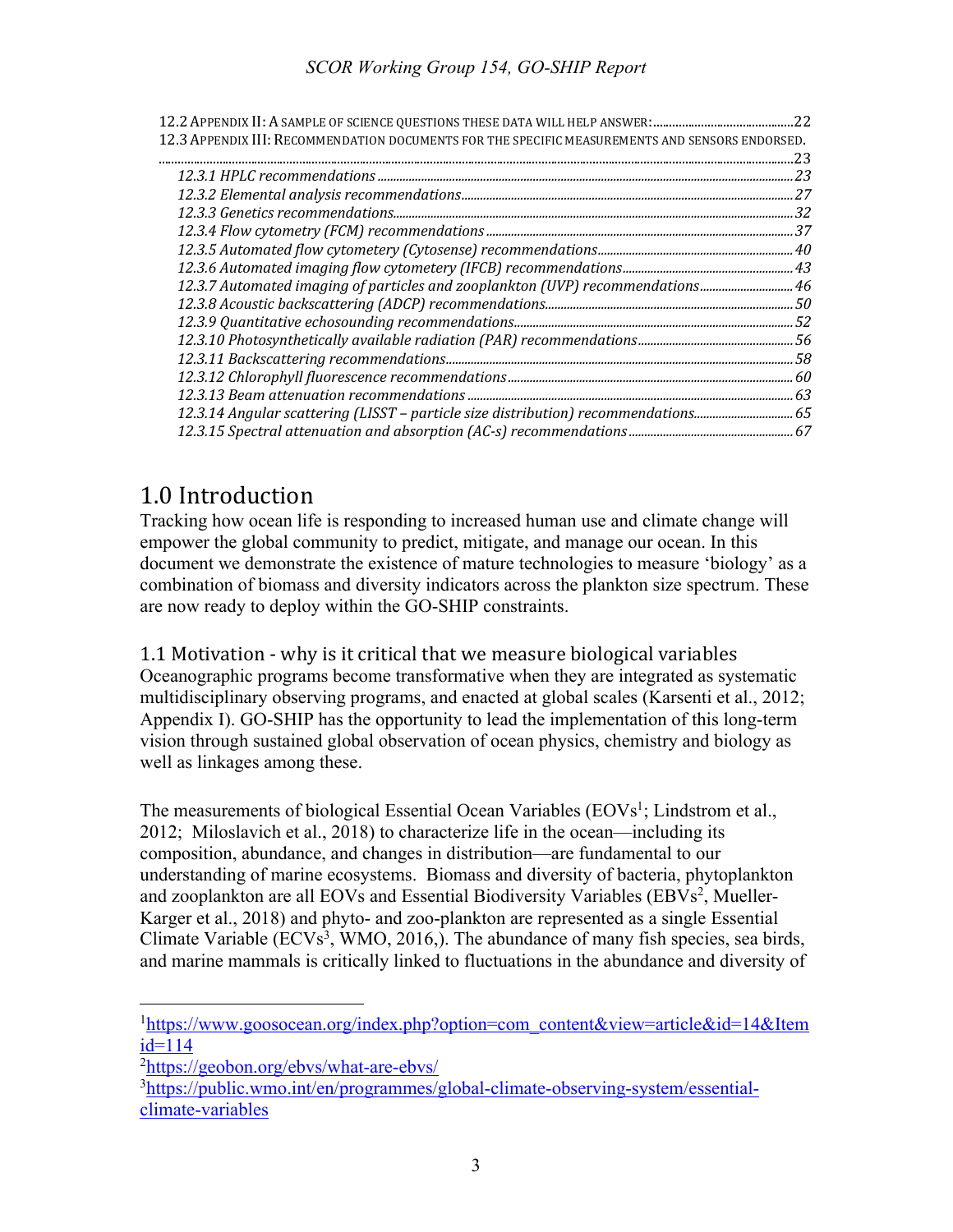smaller planktonic organisms. Similarly, plankton, forming the foundation of aquatic food webs, mediate the cycles of many chemical elements in the ocean that are critical for life, including iron, oxygen, nitrogen, phosphorus, and carbon. Many societally relevant ocean challenges and scientific questions at scales from local to global, and from coastal to the open ocean, remain unaddressed because of the lack of biological observations and monitoring.

In part, because the ocean is physically variable across multiple scales, oceanic plankton remain undersampled in terms of their diversity, abundance, biomass, productivity, and variability. High-resolution information (both temporal and spatial) regarding EOVs on phytoplankton and zooplankton diversity and distribution is critical to develop scientific understanding, constrain ecosystem and biogeochemical models through their initialization and validation, and use this information in practical applications of benefit to society. There is a need to establish a baseline of plankton distributions and phenology (seasonal timing in phenotype and abundance) in different regions of the ocean, given critical gaps in our understanding of mechanisms controlling phytoplankton and zooplankton. There are incompatible top-down and bottom-up arguments to describe the same phenomena (e.g., the North Atlantic spring bloom). Some of the greatest uncertainties in prediction of future climate are associated with the response of the biosphere to present and future environmental change, and the subsequent biotic interactions and responses. For a large number of questions (including the impact of primary productivity and the biological pump on atmospheric  $CO<sub>2</sub>$  drawdown) we do not even know the sign of the feedback.

A variety of models are used to forecast the success and recruitment of organisms such as fish, the efficiency of food webs in cycling elements, the transfer of energy across trophic levels, and understanding and forecasting of water quality and other changes that affect rates and composition of biological stocks. These models are critical tools to evaluate multi-scale processes such as the availability and quality of food material for fish and other organisms, potential expansion of hypoxic areas in the ocean, the rate of ocean acidification, the modulation of air-sea exchange of gases (e.g., oxygen, carbon dioxide), and the amount of organic matter sinking to the deep ocean, where life is critically foodlimited. However, significant volumes of in-situ data are necessary to build, constrain and evaluate models.

Large investments have been made in long-term ocean measurement infrastructure (e.g., Global Ocean Observing System (GOOS) and many others, see Sloyan et al., 2019). These include the development of long-term ecological monitoring stations, coordination for repeated observations on ship lines, sustained moorings, deployment of autonomous vehicles, and various other remote data-collection technologies such as cabled observatories and satellite sensors. Many of these are deployed over large geographical domains. Important developments in technologies to measure physical and chemical EOVs (e.g., salinity, temperature, oxygen, pH, nutrients, currents) have resulted in these parameters making up the vast majority of the observations collected from sampling platforms today. This is especially important under a changing climate, where a new generation of oceanographic programs, and recent demands for societal deliverables,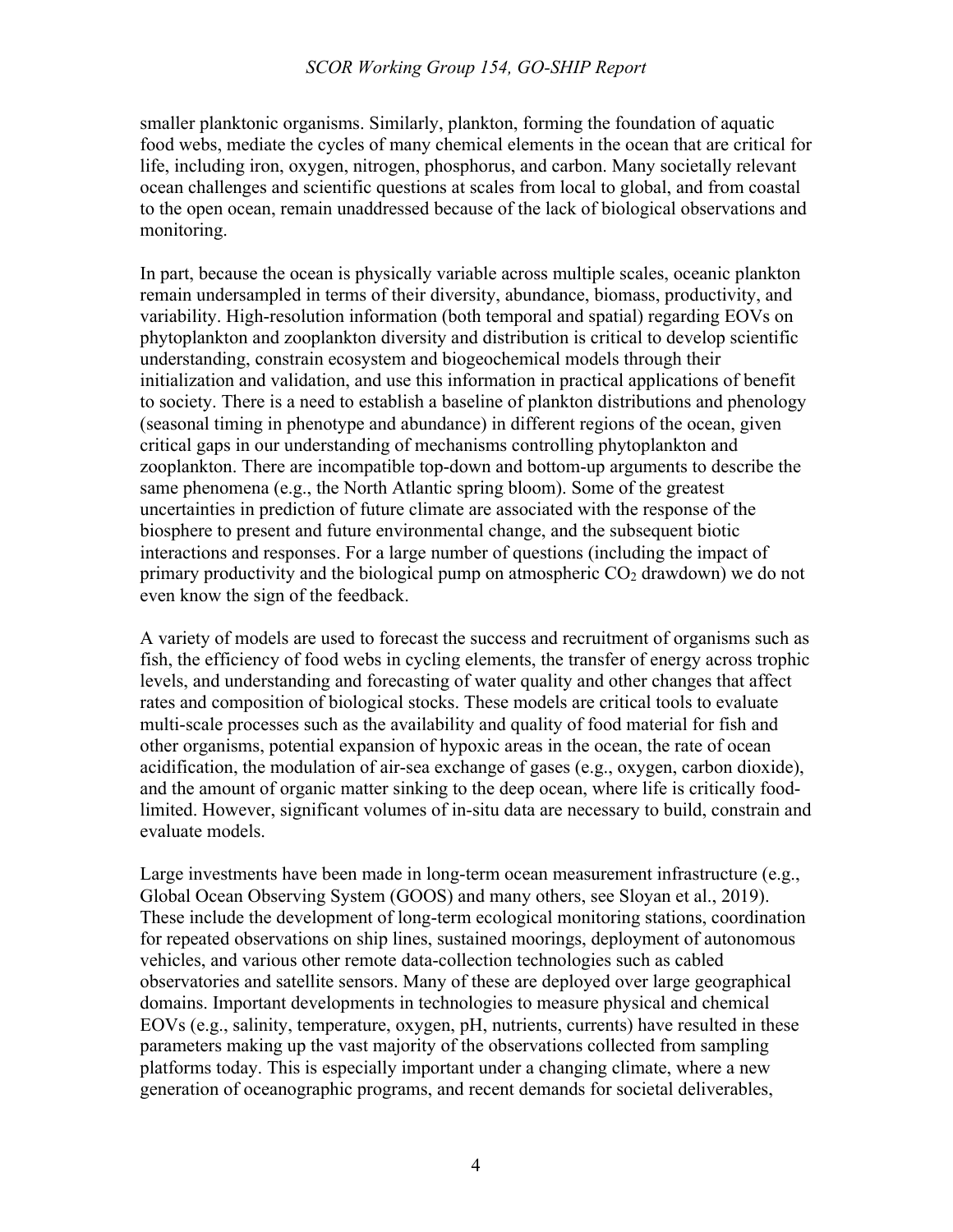drive an urgent need to provide interlinked measurements among physics, geochemistry and biology to address scientific or practical problems relevant to life in the sea including societal needs (productivity, fisheries, water quality and other environmental impacts or planning, etc.). Further biological information is critically needed.

To understand biology in the ocean, we need to move to a more holistic description of planktonic communities, resolving their biomass and diversity across their eight orders of magnitude in size, from viruses to zooplankton. With new instruments and sensors, we have the capacity to include measurements of biological EOVs, EBVs and ECVs, on existing platforms, such that such data can be collected globally, across a wide range of scales. Broadening global programs to include biological traits will fill critical gaps in our knowledge of ecosystem function and dynamics and improve our ability to forecast the response of the system for policy making and management of coastal and marine systems. This is a key recommendation for ocean observing systems in general by many scientific and applied programs (e.g., Lindstrom et al., 2012). The possibility of comprehensive *in situ* multidisciplinary measurements would support many other programs, including, for example, ocean color radiometry, other remote sensing technologies, and all global observing systems (e.g., BGC-Argo: Roemmich et al., 2019, CPR surveys: Batten et al., 2019). Such observations will assist in better characterizing and explaining synoptic changes of life in the ocean.

Here we outline a program of measurements of biological variables that provides the context to study links between ocean physics, chemistry, and, in particular, ecosystem function and health. The program proposes the implementation of readily available technologies and methods that can be deployed today at a modest cost, to complement the Global Ocean Ship-Based Hydrographic Investigation Program (GO-SHIP), which plans and executes large-scale oceanographic surveys from the coast to the interior of the ocean in different ocean basins, repeating oceanographic transects on a regular schedule.

GO-SHIP has specific existing constraints in terms of steaming speed, number of stations, water budget, depth of CTD profiling, and available channels on the CTD, which we took into account in our recommendations. For example, we do not mention rosette sensors that are not rated to 6000 m as that cannot be accommodated in GO-SHIP at this time. While our recommendations are likely to be useful for other ship-based expeditions, a wider set of measurements may be possible elsewhere and should be considered (e.g., Lombard et al., 2019).

#### 1.2 Objectives

The purpose of this report is to provide the necessary materials to incorporate routine biologically relevant measurements on GO-SHIP, which is likely to inform other operational and routine oceanographic expedition programs. We provide an inventory of validated plankton-related measurements and commercial sensors that could be implemented / installed on board research vessels, describe the associated effort involved (personnel time, costs), and present the existing data-dissemination infrastructure where such data are currently disseminated. In addition, we provide links to model parameter(s) in ecosystem models and/or biogeochemical models that the biological measurement can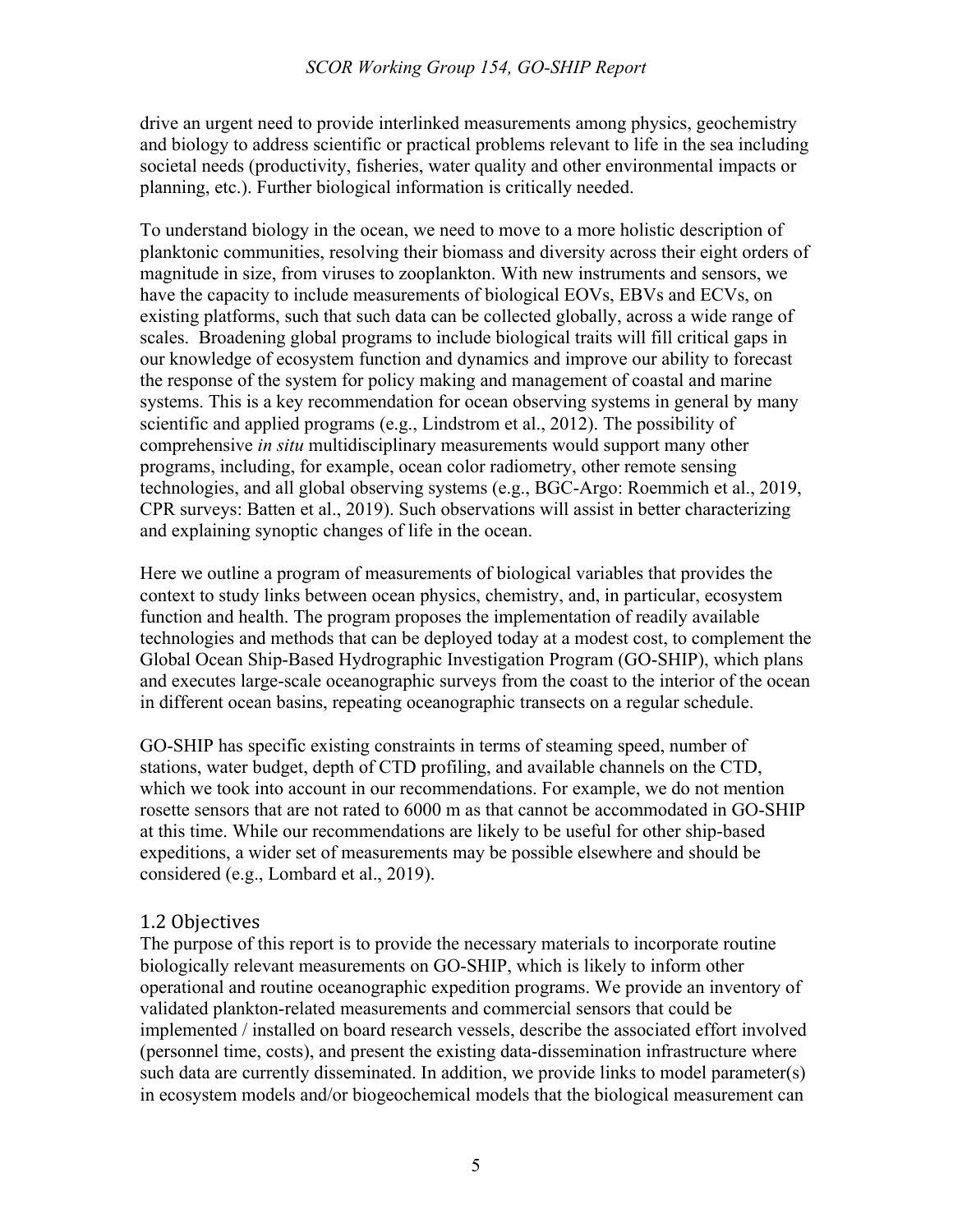help constrain. Overall, we aim to provide justification for some of these measurements to become Level 1 (core measurements, see: https://www.go-ship.org/DatReq.html) on GO-SHIP. Specifically, we:

- Provide justification for the need to make a limited number of biologically relevant EOVS measurements.
- Provide a description of existing technology and associated protocols.
- Provide water volumes necessary for different analyses.
- Provide a detailed cost analysis including personnel time.
- Provide an implementation strategy.

We limit ourselves to technologies that are commercially available, which are documented in publications and protocols from groups other than their inventors or manufacturers. This is an important indicator for technology readiness level (TRL, https://www.nasa.gov/pdf/458490main\_TRL\_Definitions.pdf). There are many technologies not documented here, that are working toward a higher TRL, but have not yet achieved it. We recommend that there is a process in place to update the measurement recommended as novel sensing techniques mature.

# 1.3 Organization of this report

This document recognizes and assesses six categories of measurements: flow-cytometry, imaging systems, genetics, HPLC & elemental analysis, bio-optics, and bio-acoustics. For each category we provide (in appended documents), the relevant technology (e.g., instrument name/company that makes it), water analysis, associated effort, key references and existing protocols, data repositories, and identified experts.

We consider the pros and cons of two modes of sample and information collection:

- sampling and analysis of water samples, and
- collection of data with automated sensors.

Both are possible on GO-SHIP cruises in various configurations. Among the deployment strategies we consider are:

- 1. Analysis of water collected with CTD-rosette, hull-mounted flow-through systems, or an over-the-side bucket.
- 2. Ship-mounted sensors (bio-acoustics and PAR).
- 3. Sensors mounted on a CTD-rosette.
- 4. Sensors measuring properties of water pumped from ocean to the R/V ('in-line' or 'flow-through' system).

All the sensors and water sample analyses recommended here are provided in detailed appendices, including salient references and protocols. We have contributed to and borrowed from a recent review by Lombard et al. (2019), which advocated a holistic approach to plankton sampling and detailed a strategy to get there in a much more general observational context than here.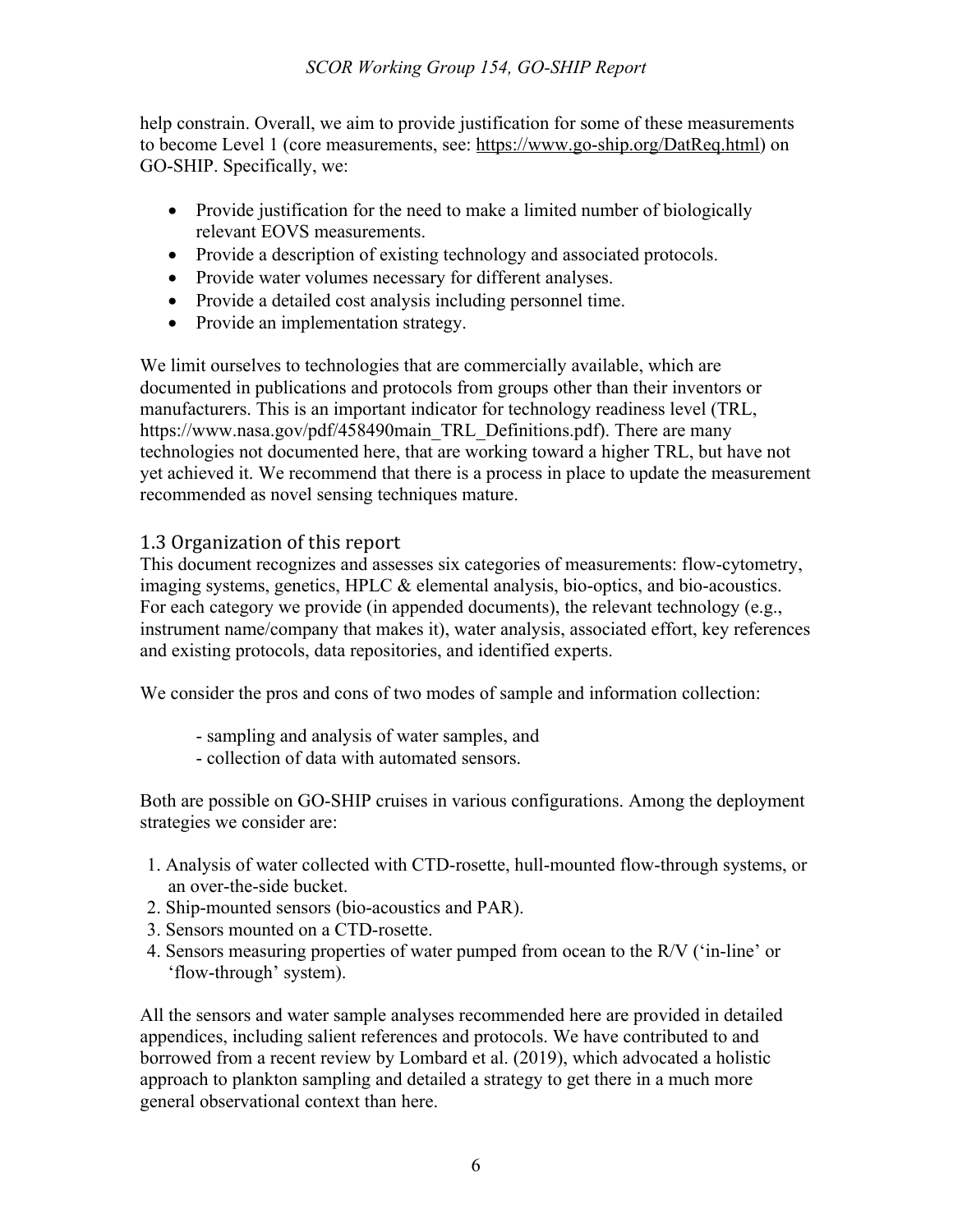# 2.0 Sampling Modes and Configurations: an Overview

2.1 Discrete water sampling: Water collected from either rosette or flow-through system can be collected for analysis (primarily on shore), including high-performance liquid chromatography (HPLC), particulate organic and inorganic carbon (POC, PIC), genetic sequencing, molecular cell counts, and flow cytometry (FCM) including classic FCM for picoplankton (including picophytoplankton, viruses, bacteria) and nanoplankton (phytoplanktonic nanoeukaryotes and heterotrophic nanoflagellates). Analysis of discrete samples requires dedicated personnel to execute on-board filtration of (sometimes significant volumes of) sea water (250 mL to 4 L, depending on the analysis).

2.1.1 Discrete Samples from CTD - Where possible, the use of the GO-SHIP dedicated rosette and standard protocol would require no additional wire time or platform configuration. However, the volume of water available may be insufficient for many of the analyses of interest. Another possibility, if time permits, is to use the GO-SHIP dedicated rosette for an additional shallow cast (e.g.,  $0 - 500$  m or 1000 m depth), providing sufficient water for the measurements suggested here. The additional station time  $(> 1 \text{ hr per station})$  may prove challenging to schedule. A solution could be to have a biology-dedicated rosette on board for use to 500 m or 1000 m depth to save time between casts which may require a second winch, not available on all vessels.

2.1.2 Discrete samples from flow-through system - Samples from a clean seawater system (see below) can be analyzed for the same properties as those from the rosette. This method, while limited to sampling waters from a water intake near the ocean surface, has the advantage of providing as much water as needed and sampling while underway to cover larger distances, potentially at high spatial resolution. Because it allows quasi-continuous sampling, this approach is particularly useful in resolving scales of spatial and temporal variability near the ocean surface.

To sample plankton-relevant EOVs, these systems need to:

1. Be cleaned before every transect (requires flushing bleach through the system). 2. Use diaphragm or peristaltic pump rather than impeller pumps as the latter break up cells (Cetinić et al., 2016).

3. Minimize residence time within the system (e.g., by sampling near intake) to  $\leq$ five min.

4. Flow rate should be on the order of at least 5L/min (note that if other instrumentation exist on the flow-through system (e.g. for dissolved gasses) they should be taken into account in flow calculations).

5. For each measurement conducted, a few samples from the flow-through system should be compared with samples from the rosette surface bottle to evaluate possible contamination and/or bias.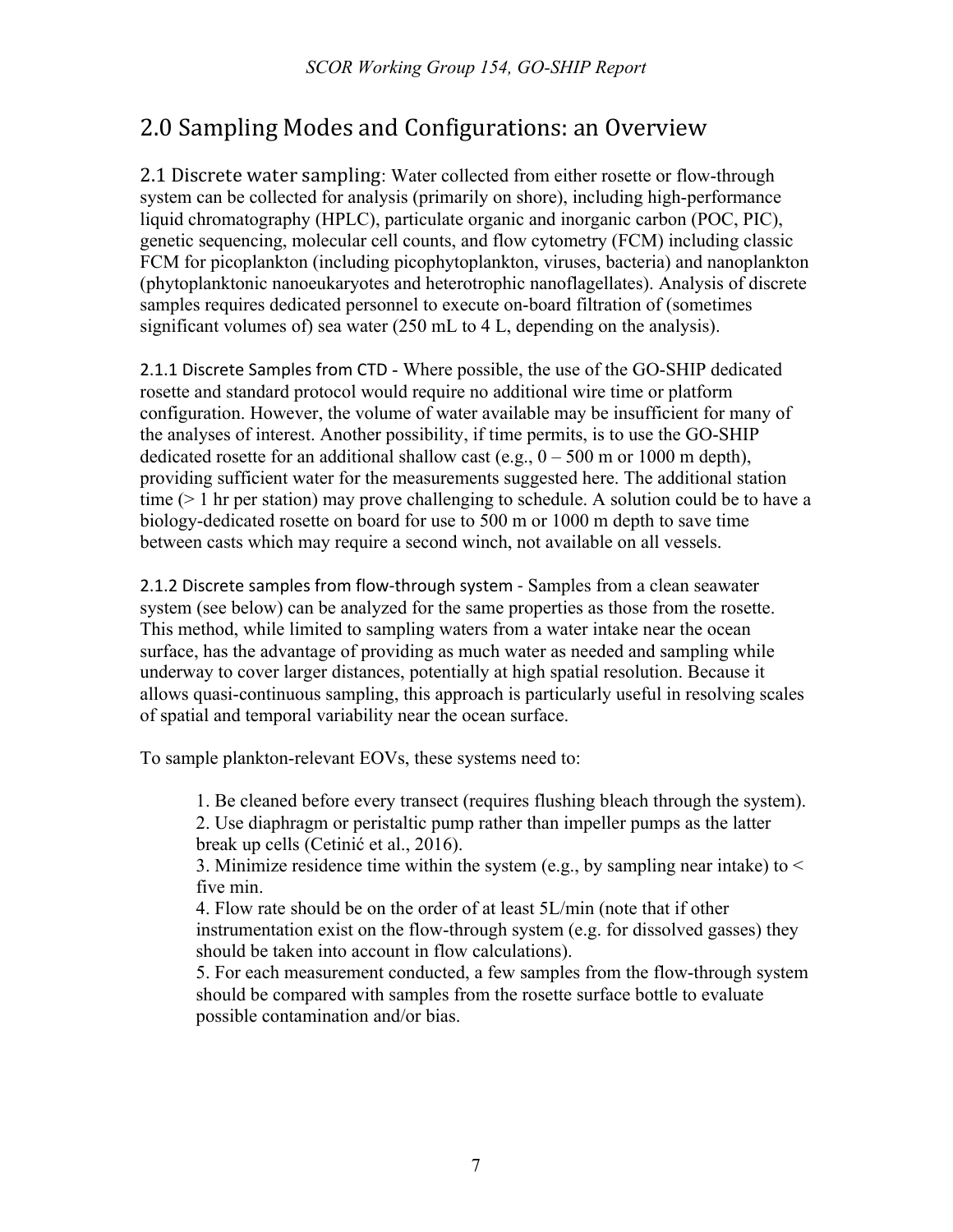# 2.2 Instrumentation systems

2.2.1 Rosette instrumentation. Instrumentation on the rosette can provide proxy measures for phytoplankton concentration (e.g., chlorophyll fluorescence (F\_chl) or fine particle density (transmissometer (660nm), backscattering), zooplankton and particle biomass proxy and vertical flux estimates, as well as zooplankton diversity (images via the Underwater Vision Profiler 5 (UVP5-HD)).

2.2.2 Flow-through instrumentation: Nano and micro phytoplankton and microzoopankton biomass and diversity can be estimated using an Imaging FlowCytobot (IFCB). The IFCB provides highly resolved taxonomic information of phytoplankton in the 6 -130 µm range. Pico- and nanophytoplankton abundances can be estimated using a Cytosense automated flow cytometer. It resolves the conventional clusters determined by flow cytometry (*Prochlorococcus*, *Synechococcus*, pico- and nano-eukaryotes and cryptophytes). The image-in-flow device offers a plus to identify some of the particles analyzed. Proxies of total phytoplankton biomass include  $F$  chl or an inline spectrophotometer [AC-S (filtered/unfiltered mode)]. The later also provide a proxy for 6 pigment groups, POC and a size index.

2.2.3 Ship mounted instrumentation:

- *2.2.3.1. Downwelling irradiance in air* is measured with a Photosynthetically Available Radiation (PAR) radiometer, and
- *2.2.3.2. Bio-acoustic sensors on the hull*, an ADCP (required measurement on GO-SHIP) and a wide band/multi frequency quantitative eco-sounder (calibrated) which provide a measure of zooplankton and fish vertical distributions, semi-quantitatively. Issues of potential interference between the eco-sounder and ADCP will need to be resolved prior to using the eco-sounder.

# 3.0. Discrete sample analysis

The ultimate aim of water sample analyses of plankton EOVs is an assessment of holistic plankton ecosystem structure and function. Quantitative estimates of plankton biomass and community composition, picoplankton and heterotrophic bacteria, picoeukaryotes, as well as their genetic composition and metabolic function, all are fundamental to characterize life in the ocean. All of the analyses described below have recommendations documented in the appendix III. Discrete sampling as described below is limited by the volume sampled to relatively small organisms, biased towards micro-plankton and smaller.

All sensors on Rosette and flow-through system that are used to derive biogeochemical proxies require the sampling of water (e.g., for POC and pigments) to help evaluate uncertainties and relationships between sensor measurement and biological proxies. Similarly, if net tows are possible, acoustic proxies of zooplankton can be validated.

# 3.1 HPLC pigments

Information regarding phytoplankton diversity can be gained from High Performance Liquid Chromatography (HPLC) analysis of pigments present in bulk samples. Chlorophyll *a* is typically used as a proxy of phytoplankton biomass, since it is present in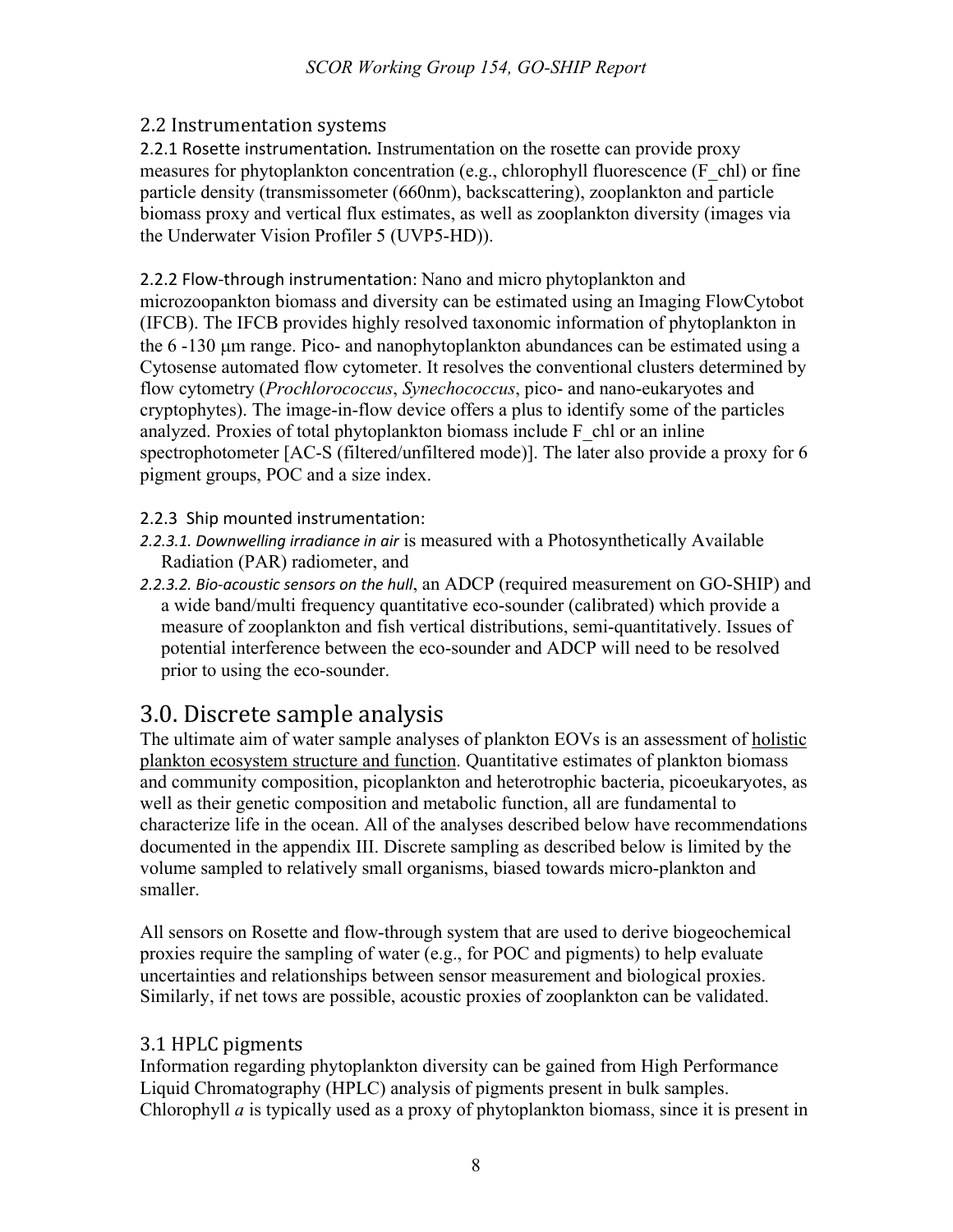all phytoplankton (although in its *divinyl* form in prochlorophytes). Accessory pigments vary with phytoplankton community composition, and some pigments can be used as biomarkers of specific taxa, however, chlorophyll per cell or per carbon varies with phytoplankton taxa and physiology, and the indices must be used with caution. Several pigment-based approaches have been proposed that allow estimation of the relative contribution to chlorophyll *a* of different phytoplankton taxa (CHEMTAX algorithm Mackey et al., 1996) or taxonomic groupings or size classes (Uitz et al., 2006 and references therein). Pigment-based methods have the advantage that they cover the whole phytoplankton assemblage in a single analysis and provide a quantitative assessment of phytoplankton community composition at the level of class or higher (Bax et al., 2001). By combined validation with flow cytometry and microscopy the uncertainties of these methods that are linked to variability in accessory pigmentation within a given taxon or induced by environmental factors can be reduced.

#### 3.2 Elemental analysis

Total suspended biomass in the upper open ocean is dominated by plankton-derived particles. The analysis of organic carbon, phosphorous, nitrogen and inorganic carbon associated with bulk particulate samples retained on a filter provides essential descriptors of the dynamics of such particles. The associated methods have been tested and refined for decades (e.g., Hurd and Spencer, 1991; Cutter et al., 2017).

## 3.3 Genetics

Analyzing the genetic sequences contained within filtered samples has revolutionized our understanding of planktonic diversity and function (see review by Pedrós-Alió et al., 2018). High throughput sequencing (HTS) provides relatively cost-effective and fast sequencing of DNA and RNA and more genetic information is being extracted as techniques evolve and mature. Sequencing of DNA (the genes of marine organisms) gives information on which organisms are present in a sample (Rusch et al., 2007). RNA (the transcripts of genes, produced when a specific gene is active) can give information on the activity of key processes (e.g., nutrient uptake) (Carradec et al., 2018).

"Barcoding" targets specific sequences that are common across a very wide range of plankton taxa, identifying a specific organism through minute genetic differences in the common sequence. Initially developed for individual bacteria, it has been progressively applied to the whole marine ecosystems, encompassing plankton, nekton and even benthic organisms. "Metabarcoding" is the application of species identification through barcoding at the scale of a whole filtered water sample (Bucklin et al., 2016). "Metagenomics" similarly allows the study of all genes present on a given filter to infer the metabolic and functional capacities of microbial communities (Rusch et al., 2007; Sunagawa et al., 2015), with the possibility to extract the taxonomic (16S/18S rRNA gene fragments — what it is referred to as 16S/18S mTags; Logares et al., 2014) or functional genes of interest (Farrant et al, 2016) and giving access to the reconstruction of full genomes of thousands of microorganisms (e.g., Delmont et al., 2018; Tully et al., 2018). "Environmental" DNA (eDNA) analyses are executed on DNA released by metazoan animals into seawater. New techniques allow estimation of the eDNA diversity within samples with unprecedented taxonomic resolution, and as they become relatively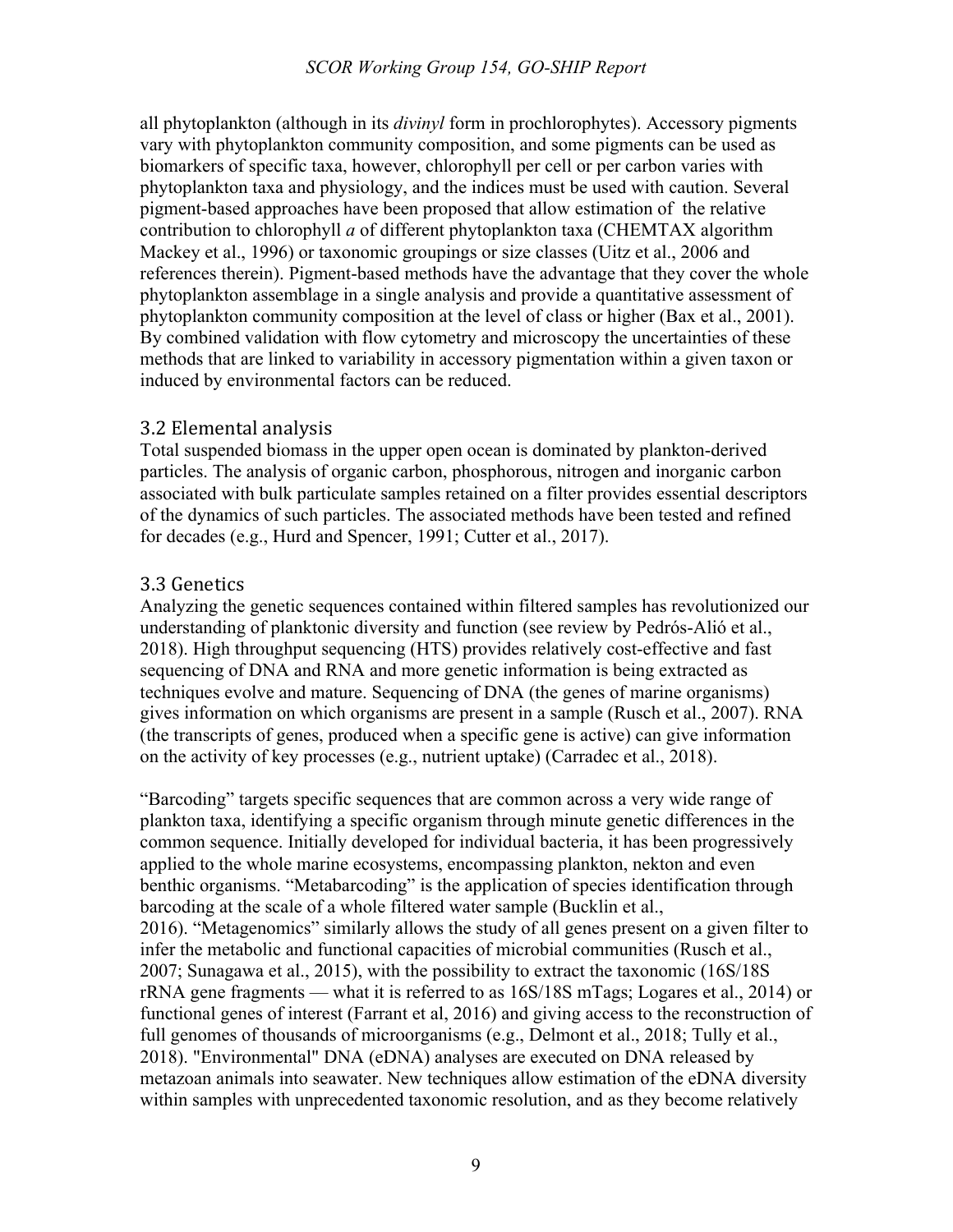affordable and automated, eDNA has the potential to revolutionize diversity analysis in global surveys for marine animals (Deiner et al., 2017; Ortega et al., 2019).

Because all these techniques are evolving very quickly, extra samples are often stored on filters at -80°C for future analysis. Preservation of samples is thus critical to enable application of future techniques on stored samples (Pesant et al., 2015).

Finally, genetic sequences only yield their valuable information through statistical comparison with known sequences, a process known as bioinformatics. The development of bioinformatics techniques is complex and ongoing, and should be integrated with preexisting knowledge. Full integration of genetic information with the assessment of whole organisms, through techniques such as isolation and imaging, will help avoid the biases of pure sequencing and in-silico approaches (Pedrós-Alió et al., 2018).

# 3.4 Imaging and enumeration of individual organisms / particles in collected discreet water samples

## 3.4.1 Flow cytometry

Flow cytometry provides a means to enumerate and characterize fluorescence and lightscattering properties of microbes in suspension in a liquid sample. Individual particles are measured in flow as they pass through a focused light source (usually one or several laser beams) and combinations of fluorescence and scattering signals can be analyzed to distinguish Prochlorococcus, Synechococcus, eukaryotic picophytoplankton, and nanophytoplankton. With the addition of a nucleic acid stain to samples at the time of analysis, it is also possible routinely to enumerate heterotrophic prokaryotes. More specialized analyses with stains can also be used for viruses and microzooplankton, or cell viability.

## 3.4.2 Shore-based microscopy

If net tows are possible, as has been done on some GO-SHIP cruises, samples from these should be subsampled for microscopy. These can then be used for comparison with UVP (which suffers from avoidance by strong swimmers as well as bio-acoustical data (e.g. choice of acoustic model based on prevalent organisms).

# 4.0 Ship-mounted systems

## 4.1 Bio-acoustic Sensors

Acoustic methods can reveal much about the spatial distribution and temporal dynamics of zooplankton. For example, echosounders led to the discoveries of the diel vertical migration of plankton and micronekton (Johnson, 1948) and their ubiquitous and dense, but previously hidden, aggregations (Cheriton et al., 2007). The ability of acoustic tools to simultaneously assess animals ranging in size from sub-millimeter to meter scale allows ecological processes in the plankton to be examined when appropriate frequencies are chosen. However, this ability also highlights a key challenge—separating animal types and accurately assessing the biomass of each. While these approaches have long been used for fish stock assessment and management of many species (MacLennan and Simmonds, 1992), dramatic differences in plankton body size, species composition,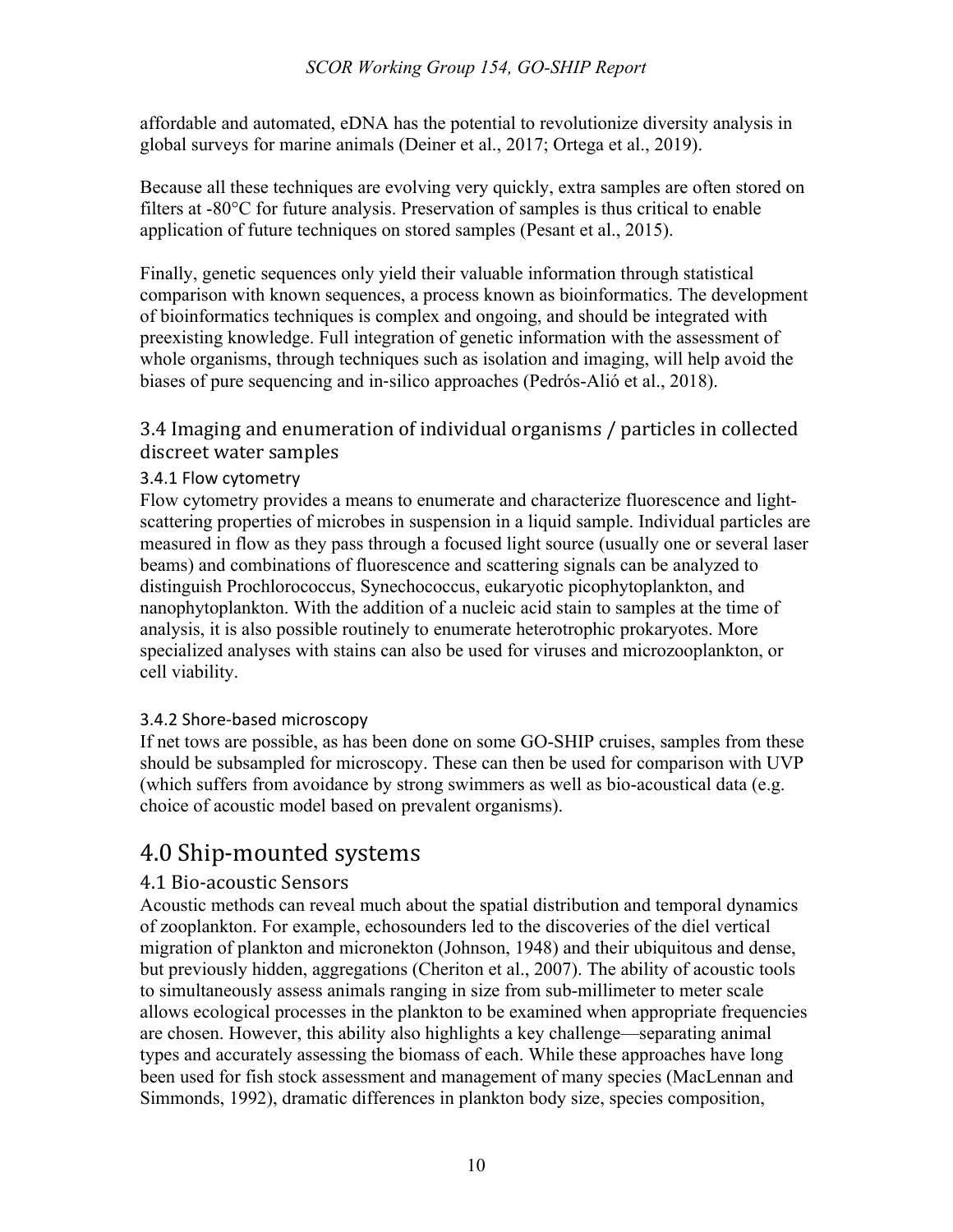elastic properties of the animals and orientation markedly influence the acoustic reflectivity or target strength, coupled with the complexity of the community, make separation of taxa and assessment of biomass difficult. Acoustic measurements have inherent uncertainties.

Many of the greatest insights on zooplankton resulted from creative integration of multiple, complementary sampling devices including acoustics with nets, optics, imaging and animal tagging to take advantage of the different strengths and fill in the gaps of each approach (reviewed in Benoit-Bird and Lawson, 2016). Multi-sensor fusion efforts have the potential for wider application through the use of autonomous platforms, which resolves the limited range issue of high-frequency acoustics.

Hull mounted bio-acoustic sensors come in two types:

#### 4.1.2 Quantitative echo-sounders

Multi-frequency quantitative echo-sounders are calibrated sensors designed to ensonify a significant part of the water column to obtain quantitative information about the organisms through acoustic backscatter. The more independent information about the organisms in the water (e.g., from imaging systems and nets), the better the inversion can be carried out to estimate biomass. Many academic R/Vs already have such systems installed on them. Interference with ADCPs is an issue for these instruments and efforts (tuning) should be applied to avoid such interference, and in some cases it will require turning them off (as ADCPs are core GO-SHIP measurements). In the past on some GO SHIP voyages all other acoustic systems were turned off not it interfere with the ADCP. This represents a great loss of data that is becoming increasingly important in understanding the biological changes in the ocean. Acoustic systems work at many frequencies and cross talk can come about due to either a frequency or timing issue. Modern real time and post processing data processing can remove known artefacts (transmit spikes) even when produced at the same frequency and produce functional data. Therefor with appropriate tests and tools many acoustic systems can operate independently without functionally compromising the ADCP current measurement. In addition, recently some echosounders have been able to also measure ADCP like signals (https://www.kongsberg.com/maritime/products/mapping-systems/fisheryresearch/scientific-echo-sounders/ec150-3c?OpenDocument) making it possible to avoid interference issues.

#### 4.1.3 Acoustic Doppler Current Profilers – ADCPs

Single-frequency ADCPs are primarily designed to obtain water velocity via the Doppler shift of sound scattered off particles in the water column. Considering the theoretical energy loss along the acoustic beam, and characteristics of the individual ADCP devices, the volume backscatter  $(S_v)$  in decibels (dB) can be estimated from the backscatter intensity records. Although  $S_v$  signals are not exclusively linked to plankton further analyses (e.g., the diurnal variation in vertical maxima in  $S_v$ ) have been very useful in investigating plankton migration. Through calibration of  $S_v$  with in-situ plankton observations (e.g., imaging), ADCPs can be used to obtain quantitative estimates of biomass and be related across vessels and over time. ADCPs are mandated on all GO-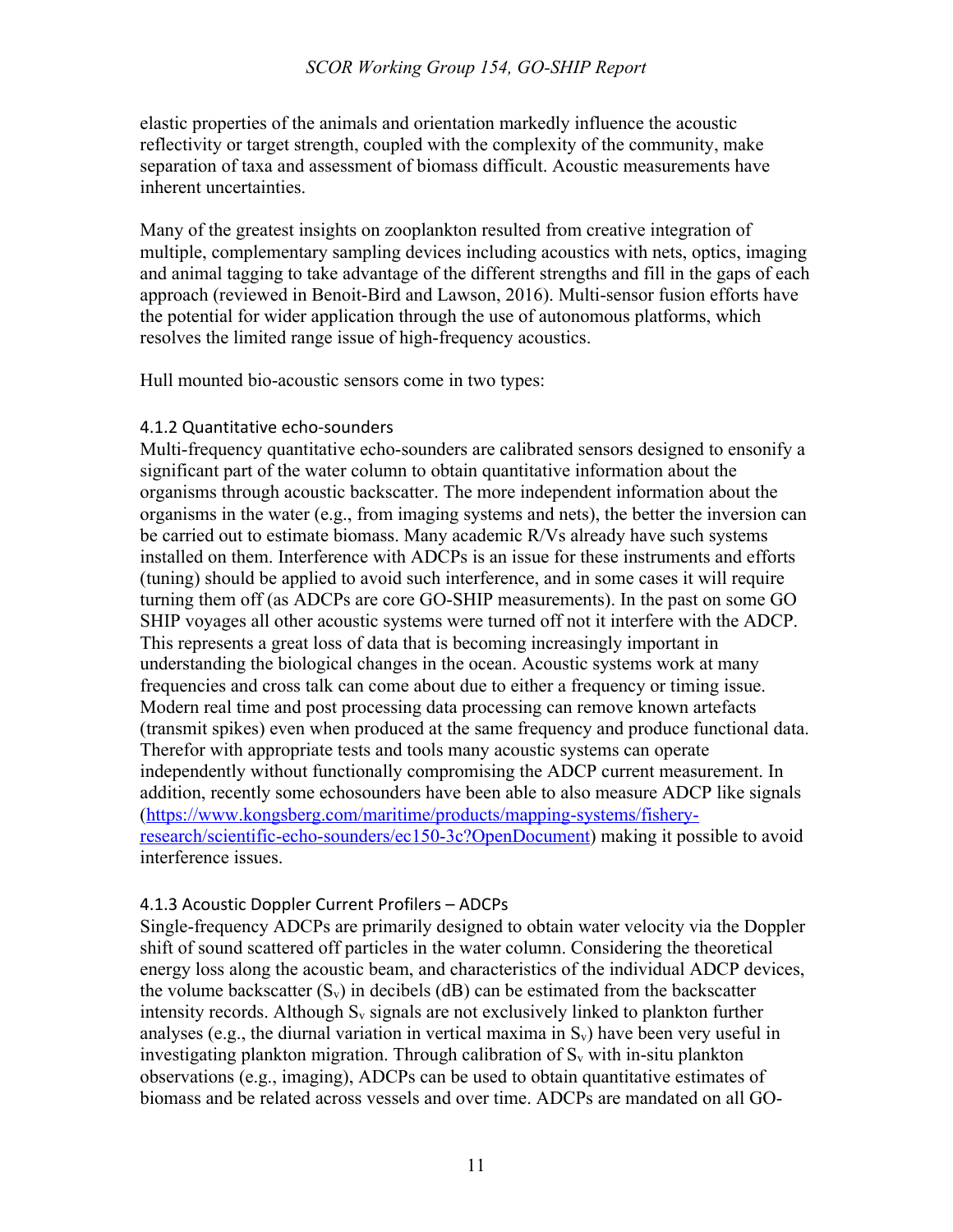SHIP cruises. Data can be recorded with seconds temporal resolution of seconds and covering a depth range from near the surface to more than 1500 m depth and are available along the entire cruise track.

# 4.2 Photosynthetically Active Radiation (PAR) Radiometers

Sensors measuring the downwelling photosynthetically active radiation (PAR), are cheap, robust, require minimal cleaning and have been used regularly as part of a weather station on top of vessels. This measurement is a critical input to phytoplankton productivity and photo-physiology.

# 5. Measurements from Rosette-mounted sensors

All GO-SHIP cruises use  $CTD$  + rosettes to collect water samples. There are a variety of sensors that could be accommodated on rosettes that could be used to study plankton described below. However, given limitation on number of available ports on the CTD rosette, it is critical to assess how many can be supported in each case and whether selflogging of data is optional (and include the data download time in the work flow)

# 5.1 Bio-acoustics

ADCPs are deployed on rosettes for in-situ estimates of velocity and turbulence using, typically, higher-frequency systems than hull-mounted ones. As discussed above, the strength of the returned signal and the mean vertical velocities are diagnostic for biomass and swimming patterns of plankton. Quantitative echosounder, use multi frequency or wide band acoustics to constrain the distributions of zooplankton and fish.

# 5.2 Underwater Imaging

The Underwater Vision Profiler 5HD (UVP, Picheral et al., 2010) operates a 4 MPix camera imaging a field of view of approximately 1 liter of water. The UVP size spectrum includes marine snow aggregates  $> 100 \mu m$  and images plankton  $> 500 \mu m$ . It is integrated on a CTD-Rosette system as a standard sensor delivering images indexed to the different environmental data collected at a rate of 20 images  $s^{-1}$ . The UVP is selfpowered, with rechargeable batteries, logs data internally, and provides real time output (if a CTD port is available) proportional to the total particle concentration.

# 5.3 Bio-optical sensors

Like acoustic sensors, optical measurements are best used with complementary sampling approaches of biological EOVs. Measurements of the optical characteristics of water in situ have been used for decades (e.g., Gardner et al., 2018) to characterize bulk properties associated with micrometer-size particles in general and phytoplankton in particular (near-forward scattering extends this range to a few 100s μm).

## 5.3.1 Beam Transmissometers

Measurements of beam transmission near 660 nm have been conducted with commercial sensors since the 1980s to provide a rapid assessment of water quality and the amount of particles in the water column. The measurements are simple to perform but may require significant effort in ocean waters where the concentration of particles is very low (these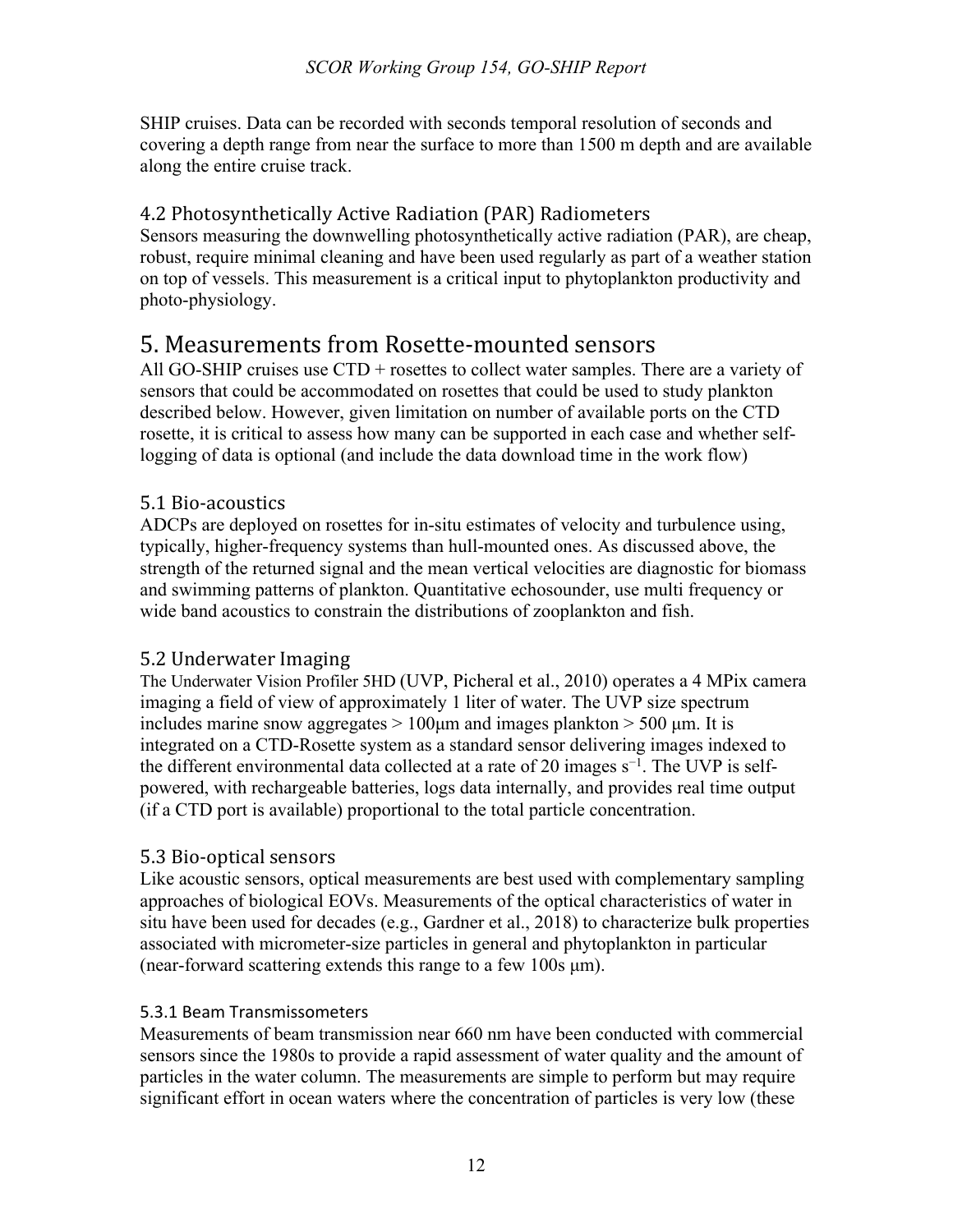waters are often used to provide a blank for the instrument (e.g., Gardner et al., 2006). Transmissometer measurements can provide a proxy for POC.

#### 5.3.2 Fluorometers

Single and multiple excitation-emission fluorometers can provide information on other pigments beyond chlorophyll a (Proctor and Roesler, 2010). Some studies have been used to provide estimates of phytoplankton functional groups. These measurements are best combined with biological EOVs that provide biomass and diversity observations, as fluorescence observations are hard to interpret quantitatively because of a number of factors, including the physiology and diversity of the phytoplankton community.

## 5.3.3 Optical scattering Sensors

Backscattering sensors have been used since the 1990s as proxies of particulate materials. They can provide estimates of particulate concentration at great depth (e.g., Poteau et al., 2017). If measured at multiple wavelengths, not affected by particulate absorption, they can provide a size proxy for micron-sized particles (e.g., Slade and Boss, 2015).

These techniques are useful as proxies of particulate organic carbon in general (Cetenić et al., 2012) and phytoplankton carbon in particular (Graff et al., 2015).

# 6. Measurements from inline flow-through sensors

6.1 Bio-optical measurements: All the technologies mentioned in section 5.3 above (fluorometers, backscatter sensors and transmissometers, as well as hyperspectral spectrophotometers) are readily used with most inline flow-through seawater systems. If the flow-through systems and sensors are well-maintained (see section 2.1.2), they can provide high-resolution measurements of relevant surface properties. Bio-optical measurements require discrete observations of abundance (e.g. elemental analysis, pigments) to develop proxy relationships (and check that published ones are applicable locally). Additional measurements of diversity and productivity of groups of organisms can significantly enhance their utility..

## 6.2 Imaging:

The Imaging Flow Cytobot (IFCB) is an integrated flow cell and imaging system that provides clear, in-focus images of eukaryotes and larger organic particles as they are pumped past the sensor (Sosik and Olson, 2007). IFCB images give biodiversity information as well as organism-specific size, shape, fluorescence and scattering, and this instruments are usually configured to sample automatically 5 ml every 25 minutes from the uncontaminated seawater flow. This sensor has been routinely integrated to flowthrough systems, often with no dedicated technician on board.

## 6.3 Flow Cytometry:

The Cytosense (Cytobuoy) is an automated flow cytometer specially designed to analyze aquatic microbes from  $\sim 0.1$  um to 4 mm in length and up to 1.3 mm in width (Dubelaar et al., 1989). It can record forward and sideward scatter light intensities, and several wavelengths of fluorescence, as well as detecting curvature and polarized light. The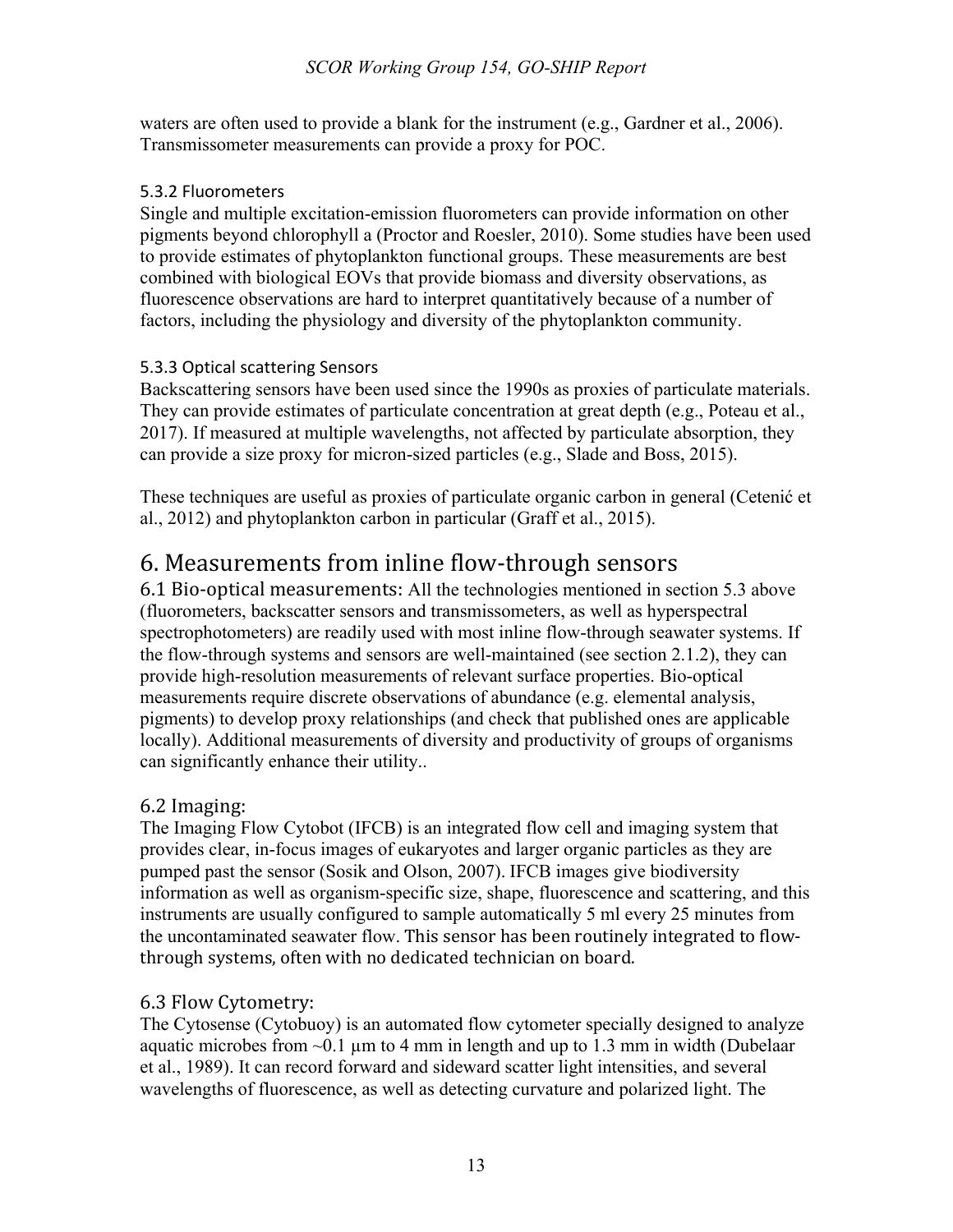Cytosense records the entire optical profiles as the particles flow through the laser beam, generating an optical fingerprint of the particles (from cells to colonies). An image-inflow device also provides the ability to take pictures of some targeted cells. The Cytosense does not require any pre-filtration. The Cytometer is fully automated and designed to perform sampling and analysis several times per hour (typically every 20 to 30 min).

# 7. Cost and benefits of proposed measurements

In Table 1 we summarize the salient logistic considerations and resource requirements associated with the measurements we advocate for GO-SHIP cruises. All the measurements proposed here have a history of being done on research vessels and several have already been deployed on GO-SHIP cruises. More detailed and specific information regarding each can be found in the recommendation documents in Appendix II. A holistic sampling effort would ideally include all the measurements in the list. However, each cruise will have different logistic constraints, so we include a consideration of the key constraints below.

The assignment of "information content" is intended to reflect the breadth of biological information provided by a single measurement. For example, POC or 1-channel optics give information on concentration alone, while genetics and imaging yield information about diversity and community composition.

# 8. Data management and repositories

There is a need to have a carful data management plan that takes into account:

- 1. Use FAIR practices (data needs to be findable, accessible, interoperable and reusable). Hence appropriate metadata should be created, community standards are followed and data is easily available.
- 2. Current practices used by the wider international community.
- 3. Easy way to link between data that is currently deposited in a different databases.
- 4. Longevity of database choose to have the data in databases that are likely to be arounds for years to come.
- 5. Curated samples should be kept in appropriate facilty and access to them should follow agreed upon protocols.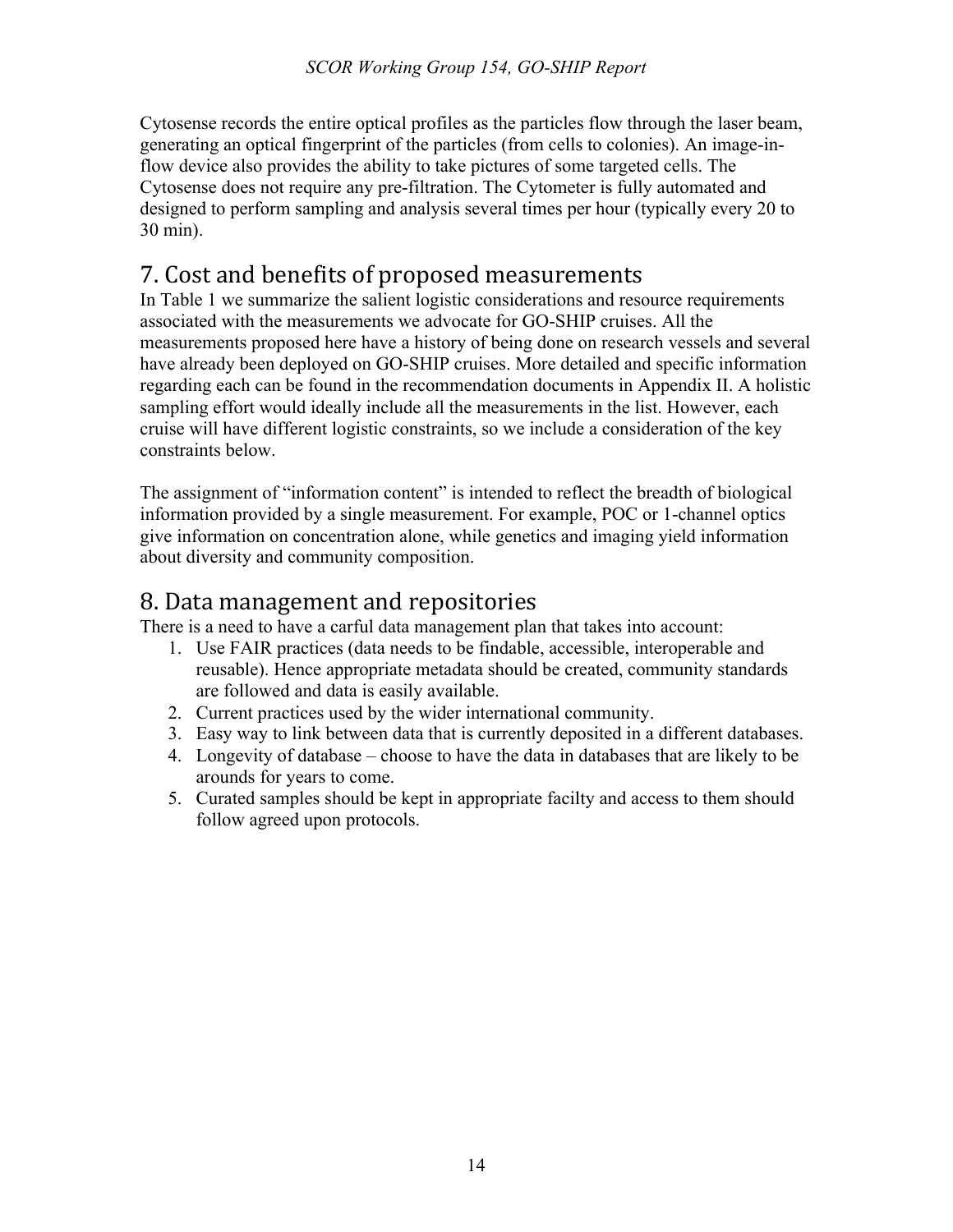Table 1: Information content generated under GO-SHIP sampling configuration, price, sampling mode (and hence density of sampling) and spatial scale (vertical or horizontal depending on sampling mode), average time for sample collection effort, and postcruise data processing (not analysis), and curation effort. All personnel needs some training which is more extensive if it is desired that instrument be repaired at sea. Instrumentation was selected based on minimal need for intervention.

| <b>Sample</b>            | <b>Information</b><br>content | <b>Approximate</b><br>Price per | <b>Water source</b><br>(R-rosette, I-  | <b>Spatial scale</b><br><b>Verical/horizontal</b> | <b>Sampling effort</b><br>(technician time) | $QA/QC + submission$<br>to database |
|--------------------------|-------------------------------|---------------------------------|----------------------------------------|---------------------------------------------------|---------------------------------------------|-------------------------------------|
|                          |                               | sample                          | inline, H-<br>hull) and<br>sample size |                                                   |                                             |                                     |
| <b>POC</b>               | low                           | \$20                            | R/I<br>1 <sub>L</sub>                  | Bottles / 100 km                                  | 2 hr for a full rosette                     | One day per cruise.                 |
| PIC                      | low                           | \$20                            | R/I<br>1 <sub>L</sub>                  | Bottles / 100 km                                  | 2 hr for a full rosette                     | One day per cruise.                 |
| <b>HPLC</b>              | medium                        | \$80                            | R/I<br>1 <sub>L</sub>                  | Bottles / 100 km                                  | 2 hr for a full rosette                     | One day per cruise.                 |
| <b>FCM</b>               | medium                        | \$20                            | R/I<br>$10$ mL                         | Bottles / 100 km                                  | 0.2 hr for a full rosette                   | One day per cruise.                 |
| Genetics                 | high                          | \$100                           | R/I<br>$4-10L$                         | Bottles / 100 km                                  | 2 hr for a full rosette                     |                                     |
| <b>Sensor</b>            |                               | <b>Sensor Price</b>             | Deployed on                            |                                                   | <b>Sampling effort</b><br>(technician time) | <b>Analysis effort</b>              |
| Single channel<br>optics | low                           | $\neg$ 4K per<br>channel        | R/I                                    | 2m/300m                                           | 5 min per day                               | 2 days per cruise                   |
| <b>ADCP</b>              | low                           | Already on<br><b>GO-SHIP</b>    | H/R                                    | 10m/10m                                           | 5 min per day                               | 1 week per cruise                   |
| Hyper-spectral<br>optics | medium                        | $~\sim$ 40K                     | $\mathbf I$                            | 300m horizontal<br>scale                          | 2-30min per day                             | 2 days per cruise                   |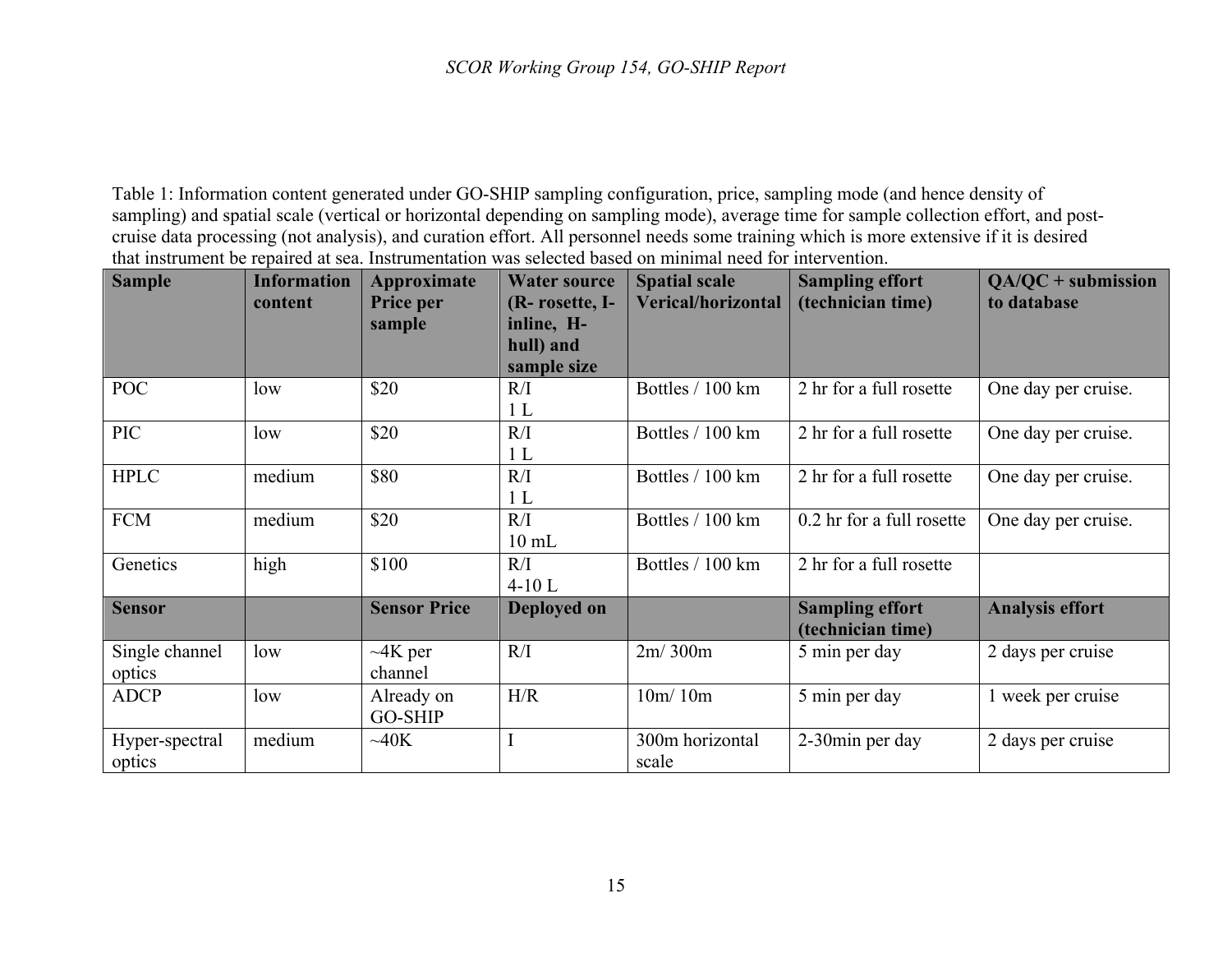| Quantitative eco<br>sounder | medium | $-400K -$<br>already on | H           | 0.3m vertical bin<br>for hull mounted | 5 min per day                      | 1 week per cruise                                                                     |
|-----------------------------|--------|-------------------------|-------------|---------------------------------------|------------------------------------|---------------------------------------------------------------------------------------|
|                             |        | some GO-SHIP            |             |                                       |                                    |                                                                                       |
| <b>LISST</b>                | medium | $\sim35K$               |             | 300m                                  | 2-30 min per day                   | 2 days per cruise                                                                     |
| FCM(cytosense)              | medium | $\sim$ 130K             |             | 10km                                  | 30min battery<br>charging and data | Size distribution - 2<br>days per cruise.                                             |
|                             |        |                         |             |                                       | download                           | $\text{Images}$ – currently 2<br>months.                                              |
| Imaging (UVP)               | high   | $\sim$ 130K             | $\mathbf R$ | 0.1 <sub>m</sub>                      | 2-30min per day                    | Size distribution - 2<br>days per cruise.<br>$\text{Images}$ – currently 2<br>months. |
| Imaging (IFCB)              | high   | $\sim$ 130K             |             | 10km                                  | 5 min per day                      | Size distribution - 2<br>days per cruise.<br>$\text{Images}$ – currently 2<br>months. |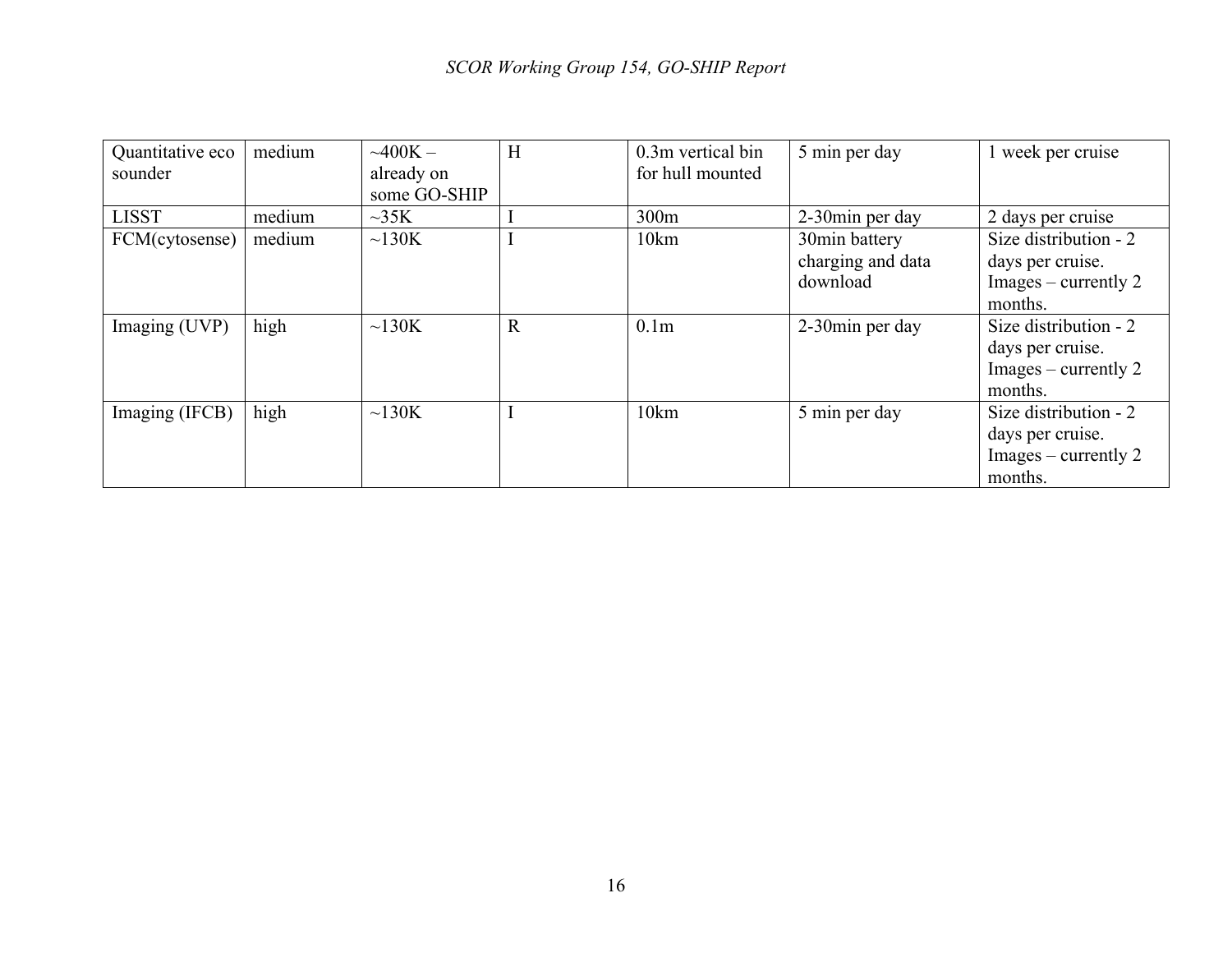# 9. Recommended Sampling Plan

Note, the measurements below have not been ordered based on priority in recognition that priority will depend on available water, available instrumentation, shore-based infrastructure and resources. Table 1 could be used as a guide for prioritizing.

1. **Scenario 1 – Lowest impact on GO-SHIP operations** (i.e., no extra time needed)

Two technicians (instrument operations and maintenance and water sampling) a. Flow-through (same for all scenarios)

- i. Instrumentation
	- 1. IFCB
		- 2. LISST
		- 3. ACS Filtered/Unfiltered
		- 4. Cytosense
- ii. Water replication for technical replicates quality control 1/day.
	- 1. HPLC
	- 2. Genetics
	- 3. Elemental analysis
	- 4. FCM
- b. Rosette
	- i. Instrumentation
		- 1. Transmission (1 CTD port that can be shared with Y cable with the Fchl-backscatter sensor to power sensor and obtain data).
		- 2. Combination Chl Fluorometer and backscatter sensor
		- 3. UVP (It is recommended (but not necessary) that an additional data channel to monitor the UVP is working well).
		- 4. ADCP
	- ii. Rosette residual water as available
		- 1. FCM
		- 2. HPLC
		- 3. Genetics
		- 4. Elemental analysis
- c. Ship-board sensors
	- i. ADCP
	- ii. PAR
	- iii. Quantitative Echosounder (if no ADCP interference)
- 2. **Scenario 2 – Medium impact on GO-SHIP** (1.5-2.5 h extra time needed) Same as above  $+$  biology-dedicated cast to  $1500 \text{ m}$  – Minimum 6 depths including within mixed layer, chlorophyll maximum, particle max  $(\sim 10 \text{ m}$  below chl max or 200 m), 500m, 1000 m, and 1500 m.
	- 1. FCM
	- 2. HPLC (to 500 m max)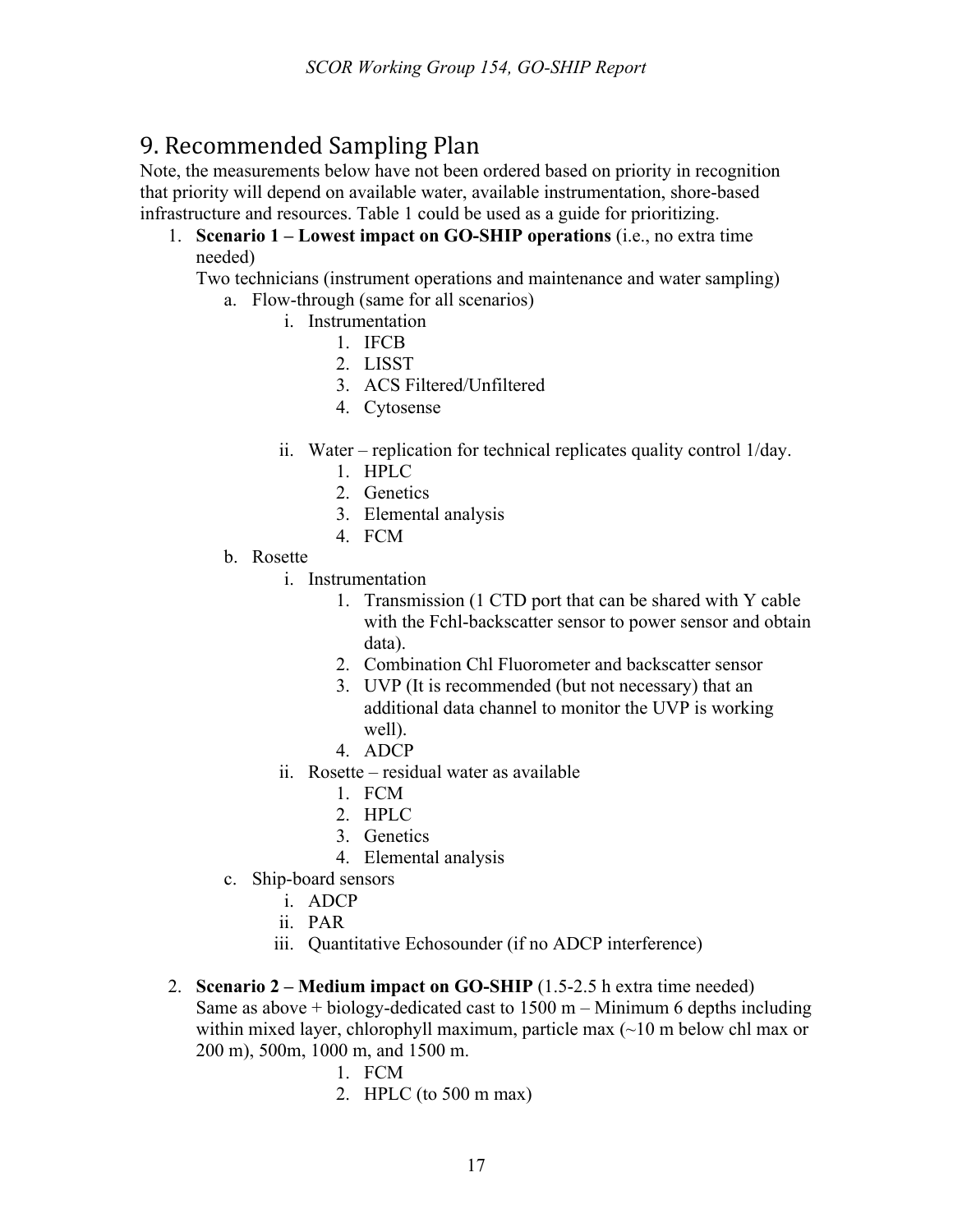- 3. Genetics
- 4. POC
- 3. **Scenario 3 – Scenario 2 + Biologically dedicated Rosette** for greater efficiency and less time impact on GO-SHIP operations.
- 4. **Scenario 4 – Scenario 2 or 3 to 6000 m or bottom** if shallower, with Bathypelagic sampling including near-bottom. 10 samples.
	- a. FCM at all depths (10 mL)
	- b. HPLC at 6 shallower depths (as determined in Scenario 2)
	- c. POC at all depths  $(2 4 L)$
	- d. Genetics at all depths  $(2 10L)$

Scenarios 2-4 could take place at every GO-SHIP station or at regular interval. Additionally, as was done on some GO-SHIP cruises, Bongo net tows could take place to provide samples for visual and genetic information on higher trophic level and to calibrate the bio-acoustics.

# 10. Detailed development of Implementation Plan:

*"samples and sensors – a marriage made in P-OBS"*

- Include biological expertise on the GO-SHIP Committees (Global and National), including advisory groups to answer pressing questions.
- Link to and communicate with potential local biological user groups to obtain buy-in, interest and build capacity.
- Sensors that are not part of routine sampling should be housed at a local experts lab when not on GO-SHIP cruise so they are used, serviced, and ready to be deployed on upcoming GO-SHIP cruises.
- Curation and taxonomic expertise should be assembled and consulted to insure data is fully utilized.
- Stepwise implementation start with a limited amount of instruments, cruises and samples and increase as skill improve – ensures data collected are high quality, relevant best-practice protocols are in place and that data users are invested.
- Data management infrastructure is critically important. Data archives exist for all the measurements proposed but in several different repositories. Make sure all are linked and appropriate terms and units are used in all and that procedures have been reviewed by data specialists.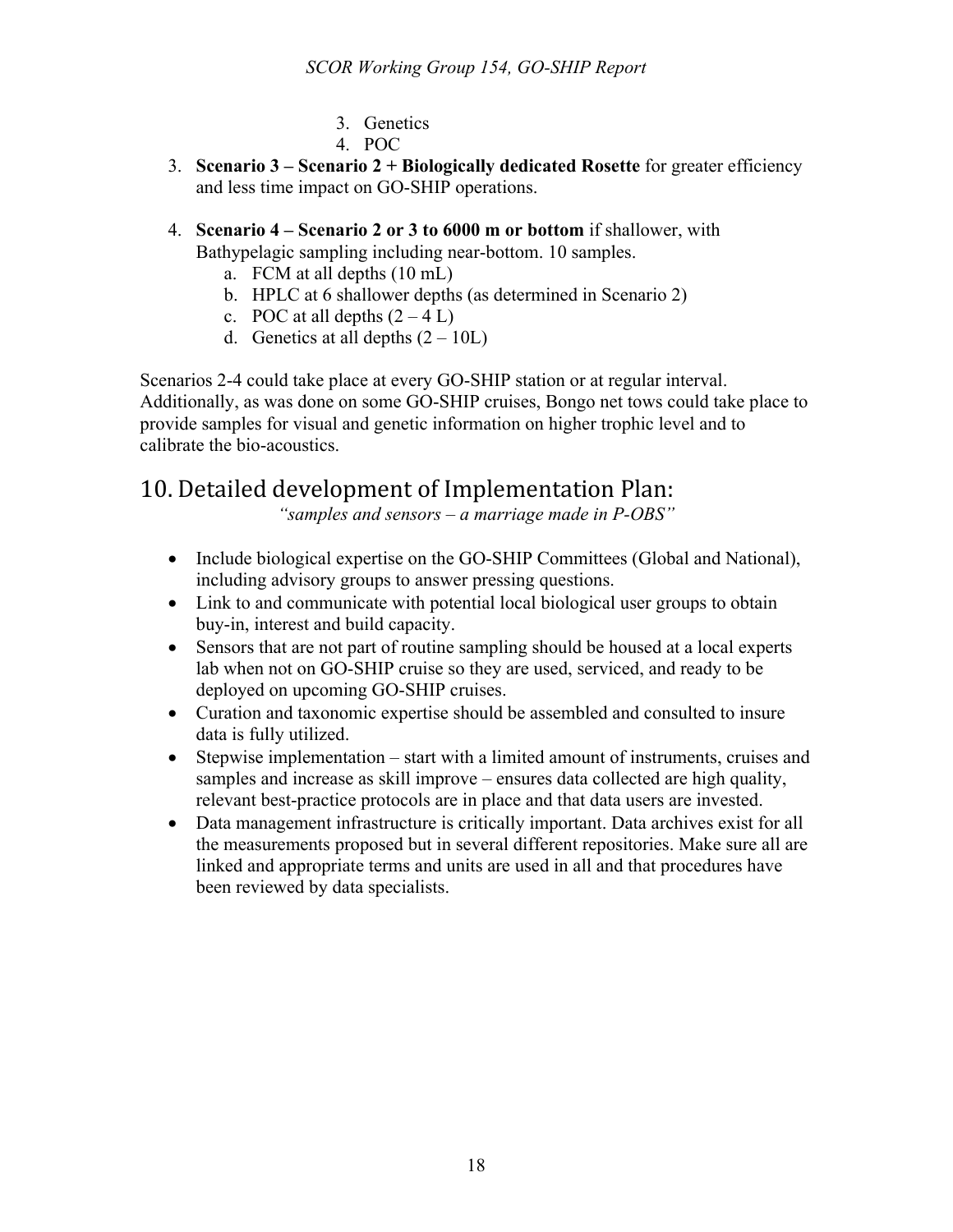# 11. References

- Batten, S., Abu-Alhaija, R., Chiba, S., Edwards, M., Graham, G., Jyothibabu, R., et al. (2019). A global plankton diversity monitoring program. Front. Mar. Sci., 6, 10.3389/fmars.2019.00321
- Bax, N. J., Burford, M., Clementson, L., and Davenport, S. (2001). Phytoplankton blooms and production sources on the south-east australian continental shelf. Mar. Freshwater Res. 52, 451–462. doi: 10.1071/MF00001
- Benoit-Bird, K. J., and Lawson, G. L. (2016). Ecological insights from pelagic habitats acquired using active acoustic techniques. Ann. Rev. Mar. Sci. 8, 463–490. doi: 10.1146/annurev-marine-122414-034001
- Bucklin, A., Lindeque, P. K., Rodriguez-Ezpeleta, N., Albaina, A., and Lehtiniemi, M. (2016). Metabarcoding of marine zooplankton: prospects, progress and pitfalls. J. Plankton Res. 38, 393–400. doi: 10.1093/plankt/fbw023
- Carradec, Q., Pelletier, E., Da Silva, C., Alberti, A., Seeleuthner, Y., Blanc-Mathieu, R., et al. (2018). A global ocean atlas of eukaryotic genes. Nat. Commun. 9, 373. doi: 10.1038/s41467-017-02342-1
- Cetinić, I., Perry, M. J., Briggs, N. T., Kallin, E., D'Asaro, E. A., and Lee, C. M. (2012). Particulate organic carbon and inherent optical properties during 2008 north atlantic bloom experiment. J. Geophys. Res. Oceans 117. doi: 10.1029/2011JC007771
- Cetinić, I., N. Poulton and W. Slade, 2016. Characterizing the phytoplankton soup: pump and plumbing effects on the particle assemblage in underway optical seawater systems. Optics Expresss, 24(18), http://dx.doi.org/10.1364/OE.24.020703.
- Cheriton, O. M., McManus, M. A., Holliday, D. V., Greenlaw, C. F., Donaghay, P. L., and Cowles, T. J. (2007). Effects of mesoscale physical processes on thin zooplankton layers at four sites along the west coast of the u.s. Estuaries Coasts 30, 575–590. doi: 10.1007/BF02841955
- Cutter, G., Casciotti, K., Croot, P., Geibert, W., Heimbürger, L.-E., Lohan, M., et al. (2017) Sampling and Sample-Handling Protocols for GEOTRACES Cruises. Version 3, August 2017. Toulouse: GEOTRACES International Project Office, 139 and Appendices. doi: 10.25607/OBP-2
- Deiner, K., Bik, H.M., Mächler, E., Seymour, M., Lacoursière-Roussel, A., Altermatt, F., et al. (2017). Environmental dna metabarcoding: transforming how we survey animal and plant communities. Mol. Ecol. 26, 5872–5895. doi: 10.1111/mec.14350
- Delmont, T. O., Quince, C., Shaiber, A., Esen, Ö. C., Lee, S. T., Rappé, M. S., et al. (2018). Nitrogen-fixing populations of planctomycetes and proteobacteria are abundant in surface ocean metagenomes. Nat. Microbiol. 3, 804–813. doi: 10.1038/s41564-018-0176-9
- Dubelaar G.B.J., A..C. Groenewegen, W. Stokdijk, G.J. van den Engh and J.W.M. Visser, (1989). The Optical Plankton Analyser (O.P.A.): A Flow Cytometer For Plankton Analysis, II: Specificatons. Cytometry 10: 529-539,1989
- Farrant GK, H. Doré, F. M. Cornejo-Castillo, F. Partensky, M. Ratin, M. Ostrowski, et al. (2016). Delineating ecologically significant taxonomic units from global patterns of marine *picocyanobacteria*. *Proc Natl Acad Sci U S A*. 113 (24): 3365-74.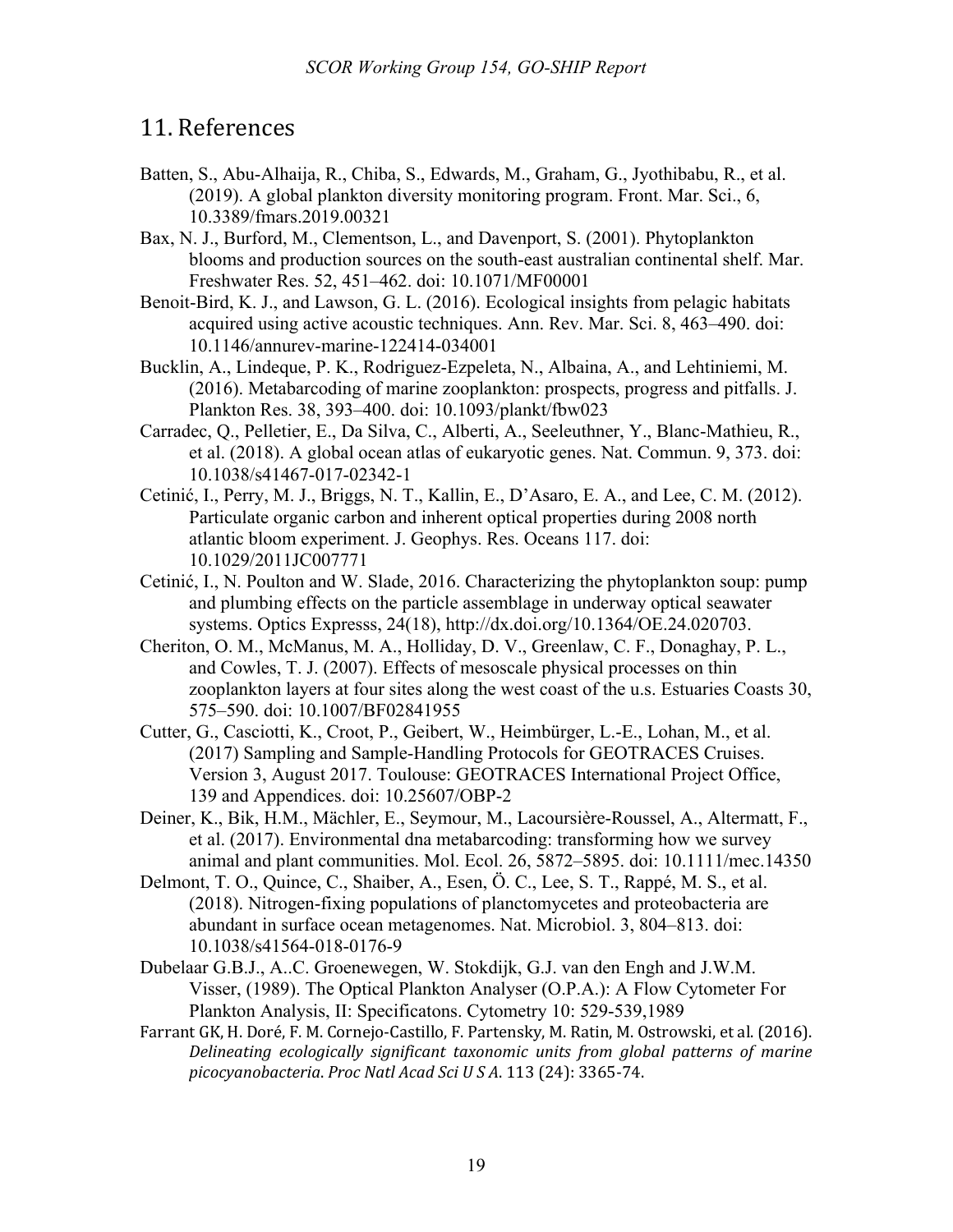- Gardner, W. D., A. Mishonov, and M. J. Richardson (2006), Global POC concentrations from in-situ and satellite data, Deep Sea Res., Part II, 53(5**–**7), 718**–**740, doi:10.1016/j.dsr2.2006.01.029.
- Gardner, W. D., Richardson, M. J., Mishonov, A. V., and Biscaye, P. E. (2018). Global comparison of benthic nepheloid layers based on 52 years of nephelometer and transmissometer measurements. Progr. Oceanogr. 168, 100–111. doi: 10.1016/j.pocean.2018.09.008
- Graff, J. R., Westberry, T. K., Milligan, A. J., Brown, M. B., Dall'Olmo, G., vanDongen-Vogels, V., et al. (2015). Analytical phytoplankton carbon measurements spanning diverse ecosystems. Deep Sea Res. I Oceanogr. Res. Pap. 102, 16–25. doi: 10.1016/j.dsr.2015.04.006
- Hurd, D. C., and Spencer, D. W., editors (1991). Marine Particles: Analysis and Characterization, Vol. 63.Washington DC: American Geophysical Union.
- Johnson, M. H. (1948). Sound as a tool in marine ecology, from data on biological noises and the deep scattering layer. J. Mar. Rese. 7, 443–458.
- Karsenti, E., Acinas, S.G., Bork, P., Bowler, C., De Vargas, C., Raes, J., et al. (2011). A holistic approach to marine eco-systems biology. PLoS Biol. 9:e1001177. doi: 10.1371/journal.pbio.1001177
- Lindstrom, E., Gunn, J., Fischer, A., McCurdy, A., & Glover, L. K. (2012). A framework for ocean observing. By the task team for an Integrated Framework for Sustained Ocean Observing. Paris, France: UNESCO.
- Logares R, S. Sunagawa, G. Salazar, F. M. Cornejo-Castillo, I. Ferrera, H. Sarmento, et al. (2014). Metagenomic 16S rDNA Illumina-Tags as a powerful alternative to amplicon sequencing to explore diversity and structure of microbial communities*.* Environ Microbiol. 9:2659-71
- Lombard F, Boss E, Waite AM, Vogt M, Uitz J, Stemmann L, et al. (2019) Globally Consistent Quantitative Observations of Planktonic Ecosystems. Front. Mar. Sci. 6:196. doi: 10.3389/fmars.2019.00196
- Mackey, M., Mackey, D., Higgins, H., and Wright, S. (1996). Chemtax-a program for estimating class abundances from chemical markers: application to hplc measurements of phytoplankton. Mar. Ecol. Progr. Ser. 144, 265–283. doi: 10.3354/meps144265
- MacLennan, D. N., and Simmonds, E. J. (1992). Fisheries Acoustics. London: Chapman and Hall.
- Miloslavich, P., Bax, N., Simmons, S., Klein, E., Appeltans, W., Aburto-Oropeza, O., et al. (2018). Essential Ocean Variables for sustained observations of marine biodiversity and ecosystems. Global Change Biology. Volume 24, Issue 6. Pages 2416-2433. http://dx.doi.org/10.1111/gcb.14108.
- Muller-Karger FE, Miloslavich P, Bax NJ, Simmons S, Costello MJ, Sousa Pinto I, et al. (2018) Advancing Marine Biological Observations and Data Requirements of the Complementary Essential Ocean Variables (EOVs) and Essential Biodiversity Variables (EBVs) Frameworks. Front. Mar. Sci. 5:211. doi: 10.3389/fmars.2018.00211
- Ortega A, , N. R. Geraldi, I. Alam, A. A. Kamau, S. G. Acinas, R.Logares, et al. (2019). *Important contribution of macroalgae to oceanic carbon sequestration*. Nature Geoscience. DOI: 10.1038/s41561-019-0421-8, https://nature.com/articles/s41561-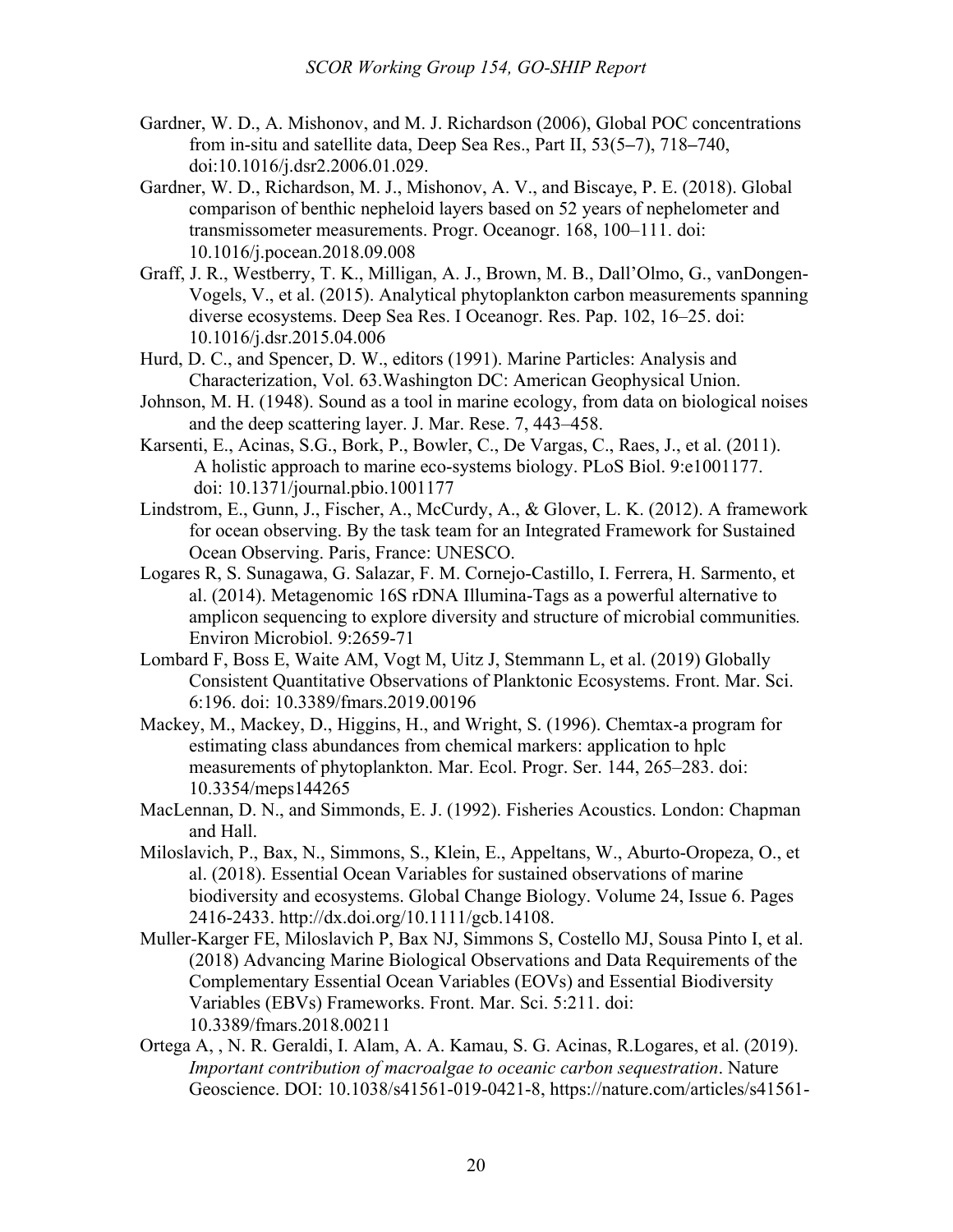019-0421-8Pedrós-Alió C, Silvia G. Acinas, Ramiro Logares and Ramon Massana. 2018. Marine Microbial Diversity as Seen by High Throughput Sequencing. *In Microbial Ecology of the Oceans*, 3rd Edition Josep M. Gasol (Editor), David L. Kirchman (Editor). ISBN: 978-1-119-10718-7

- Pedrós-Alió C, S. G. Acinas, R. Logares and R. Massana. (2018). Marine Microbial Diversity as Seen by High Throughput Sequencing. *In Microbial Ecology of the Oceans*, 3rd Edition Josep M. Gasol (Editor), David L. Kirchman (Editor). ISBN: 978-1-119-10718-7
- Pesant, S., F. Not, M. Picheral, S. Kandels-Lewis, N. Le Bescot, G. Gorsky, et al. (2015). Open science resources for the discovery and analysis of Tara Oceans data. Scientific Data. 2:150023. doi: 10.1038/sdata.2015.23.
- Proctor, C. W., and Roesler, C. S. (2010). New insights on obtaining phytoplankton concentration and composition from in situ multispectral chlorophyll fluorescence. Limnol. Oceanogr. Methods 8, 695–708. doi: 10.4319/lom.2010.8.0695
- Roemmich, D., Alford, M., Claustre, H., Johnson, K., King, B., Moum, J., et al. (2019). On the future of argo: an enhanced global array of physical and biogeochemical sensing floats): a platform for integrated multidisciplinary ocean science. Front. Mar. Sci., 6, 439, 10.3389/fmars.2019.00439.
- Rusch, D. B., A. L. Halpern, G. Sutton, et al. 2007. The Sorcerer II Global Ocean Sampling expedition: Northwest Atlantic through eastern tropical Pacific. PLoS Biol. 5: e77.
- Slade, W. H. and E. Boss, 2015. Spectral attenuation and backscattering as indicators of average particle size. Applied Optics, 54, 24, 7264-7277, http://dx.doi.org/10.1364/AO.54.007264.
- Sloyan, B., Wanninkhof, R., Kramp, M., Johnson, J., Talley, L., Tanhua, T., et al. (2019). The global ocean ship-based hydrographic investigations program (GO-SHIP): a platform for integrated multidisciplinary ocean science. Front. Mar. Sci., 6:445. doi: 10.3389/fmars.2019.00445
- Sosik, H. M., and Olson, R. J. (2007). Automated taxonomic classification of phytoplankton sampled with imaging-in-flow cytometry. Limnol. Oceanogr. Methods 5, 204–216. doi: 10.4319/lom.2007.5.204
- Sunagawa S, Coelho LP, Chaffron S, Kultima JR, Labadie K, Salazar G, et al, 2015. Structure and Function of the Global Ocean Microbiome. Science. 348(6237):1261359. doi: 10.1126/science.1261359
- Tully, B. J., Graham, E. D., and Heidelberg, J. F. (2018). The reconstruction of 2,631 draft metagenome-assembled genomes from the global oceans. Sci. Data 5:170203. doi: 10.1038/sdata.2017.203
- Uitz, J., Claustre, H., Morel, A., and Hooker, S. B. (2006). Vertical distribution of phytoplankton communities in open ocean: an assessment based on surface chlorophyll. J. Geophys. Res. Oceans 111, C08005. doi: 10.1029/2005JC003207
- World Meteorological Organization (WMO) (2016). The Global Observing System for Climate: Implementation Needs. World Meteorological Organization Available at: https://library.wmo.int/opac/doc\_num.php?explnum\_id=3417.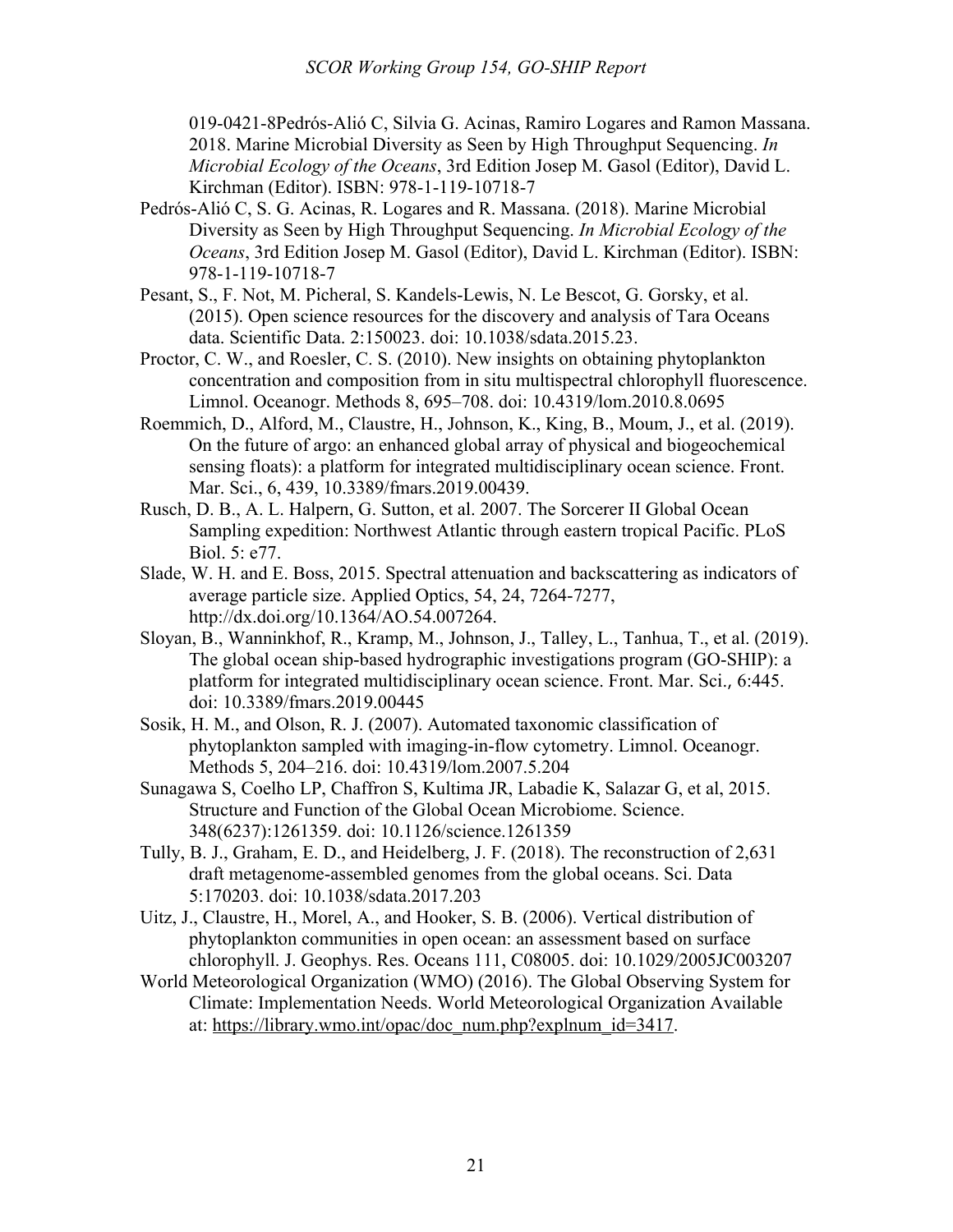# 12. Appendices

# 12.1 Appendix I: Case Study in Holistic Sampling

As a case study, we present the holistic sampling (Karsenti et al., 2012) during the TARA Ocean expedition. Most of the technologies and sampling we are advocating here have been deployed during the 3 years of the Tara Ocean Expedition (including many additional measurements, Pesant et al., 2015). Sampling was done using a CTD rosette as well as a flow-through system both of which included bio-optical sensors and imaging systems as well as a suite of physical and chemical sensors). What makes it a good case study is that all of the instruments and sampling were done by 5-6 scientists/technician following the same protocols for month-long legs on a 36m schooner turned R/V (doing much of the usually shore-based analysis on-board). Given that research vessels are much larger and can carry many more personnel, the Tara experience provides a realistic bound for the total personnel needed as well as costs. In terms of impact and science produced the yield per \$ invested has been very high (see https://www.embl.de/tara/taraoceans-science/publications/).

# 12.2 Appendix II: A sample of science questions these data will help answer:

- How does biological diversity, composition and biomass vary along sampling lines in relation to environmental parameters?
- How much biological variability is there as a function of time and space exists in the bathy- and meso-pelagic region and how coupled is it to the surface ecology?
- To what degree can community composition be predicted from environmental forcing?
- To what degree do prey-predator, parasitism, mutualism and other ecological processes determine community composition?
- How do the processes of ocean deoxygenation, acidification and warming restructure the composition and diversity of organisms in the ocean and their function?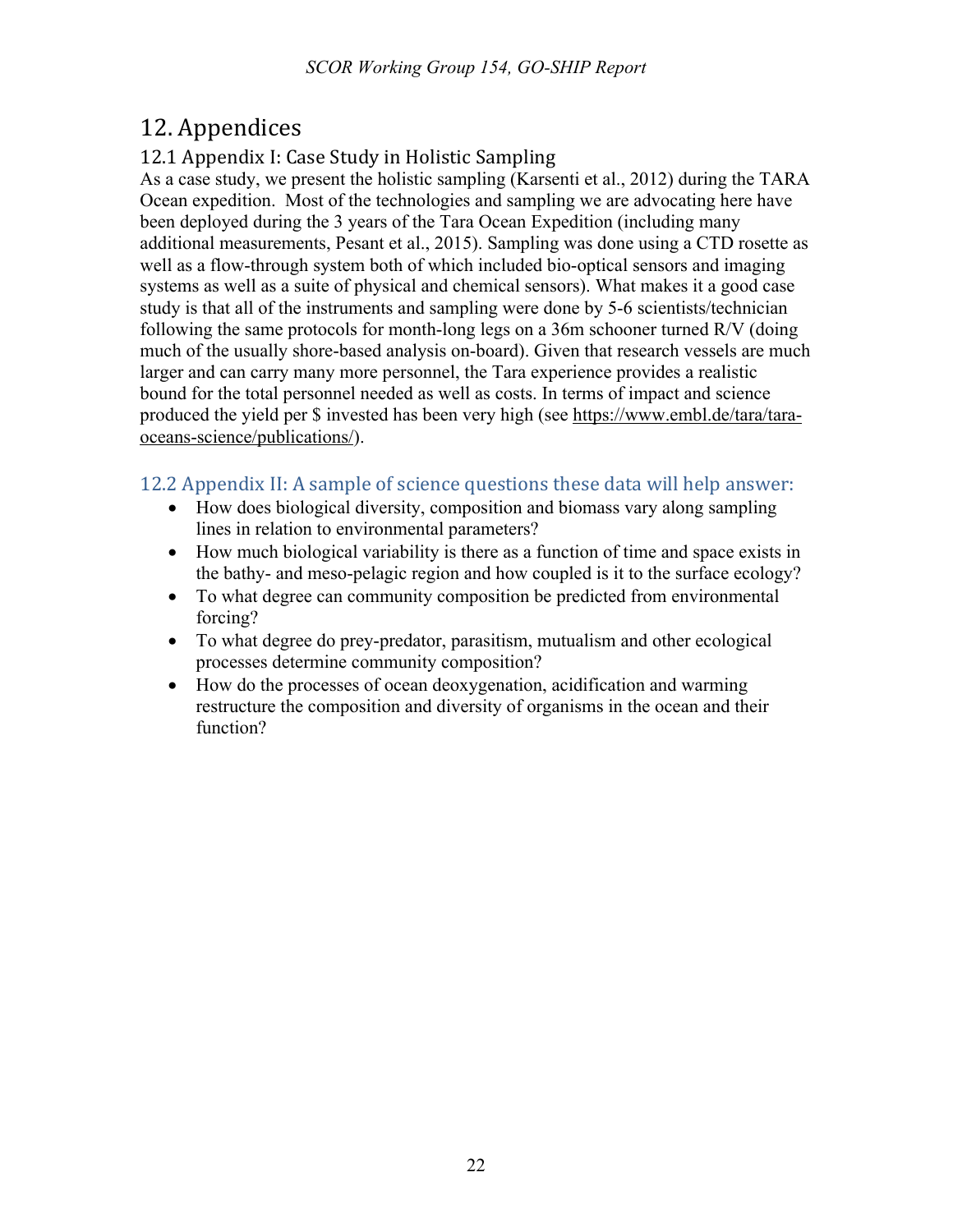12.3 Appendix III: Recommendation documents for the specific measurements and sensors endorsed.

## 12.3.1 HPLC recommendations

HPLC recommendations for plankton-related measurements onboard research vessels and the GO-SHIP program. Contribution from the HPLC/POC subgroup.

## **Recommendations for measurements appropriate for GO-SHIP based on the following criteria**

#### **Application to key science needs and questions to support the measurement of biological EOVs**

Measurements of HPLC-determined pigments provide information on phytoplankton biomass and diversity, both recognized as Essential Ocean Variables (EOVs). They also represent fundamental reference measurements required for the calibration of data derived from optical sensors (chlorophyll fluorometer) and for the validation of Ocean Color Radiometry products.

#### **Broad accessibility of the infrastructure, ease of use and availability of necessary resources**

No specific instrumentation is required for HPLC pigment measurements. Seawater samples are collected onboard and shipped to on-land dedicated facilities for analyses in the laboratory.

# **Minimal interruption to current GO-SHIP standard operations**

If water is available, only the seawater collection from the CTD-rosette (< 30 min for 12 bottles).

HPLC pigments is GO-SHIP Level-3 data.

## **For HPLC pigment water analysis**

## **Sample name**

HPLC pigments:

The concentration of phytoplankton pigments determined from High Performance Liquid Chromatography (HPLC) analysis

**Amount of water per whole-water samples or amount filtered per sample**

The volume of seawater to be collected varies with expected particle load, i.e., 1–4L for HPLC pigments.

**Type of sampling (whether sample could be taken from in-line water flow and/or rosette. For the latter, depths of interest)**

Seawater sampling can be performed either from a surface flow-through system or from a CTD-rosette device equipped with Niskin bottles, the latter enabling the acquisition of depth-resolved profiles.

When the CTD-rosette device is used, seawater samples are typically collected at 10- 12 preselected depths, located between the surface to 200 m.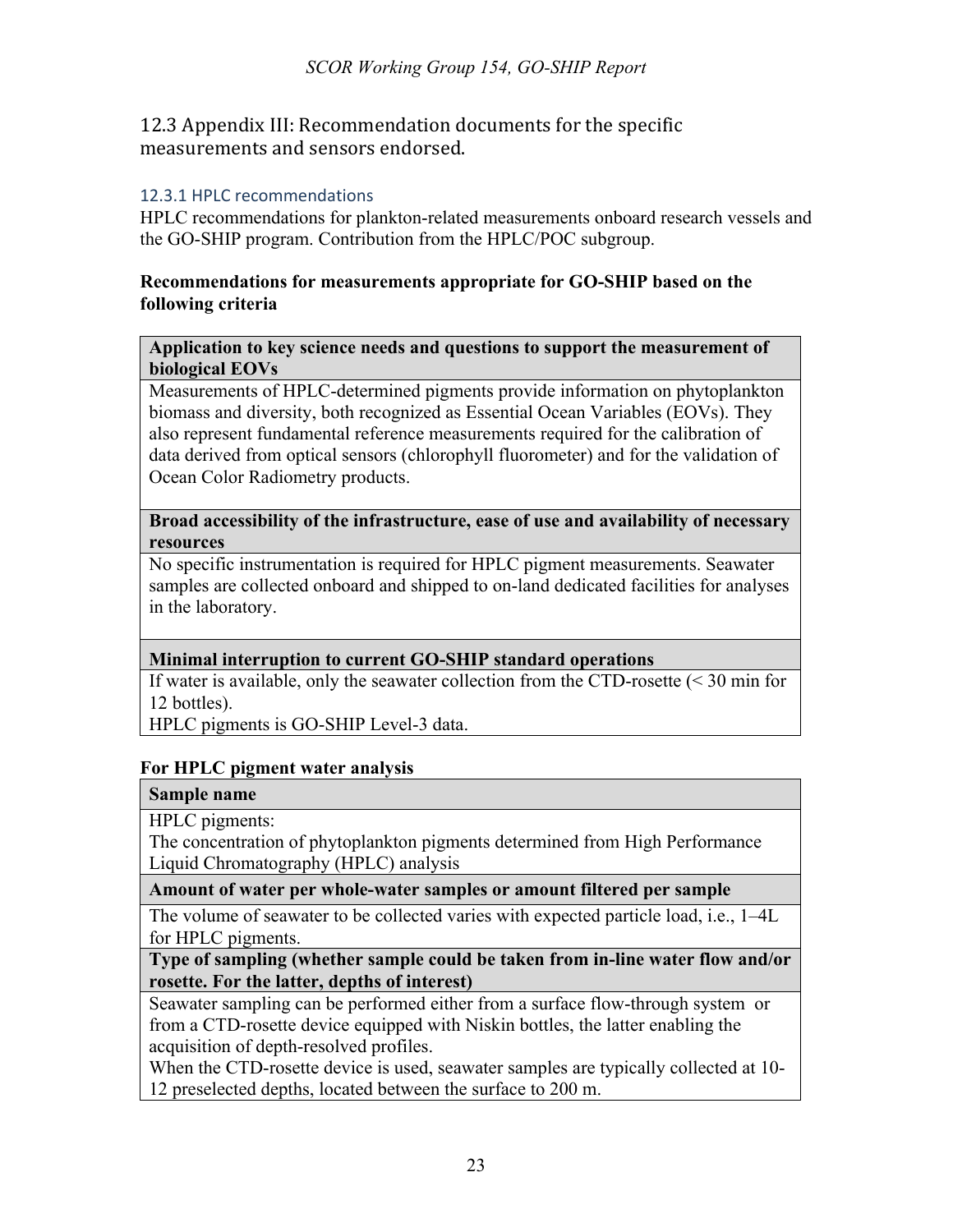**Price per sample**

\$50-150 for HPLC analysis (does not include supply costs)

**Price per lab instrument** 

 $\sim$ \$55 k

#### **Maintenance cost per lab instrument**

 $\sim$ \$8.5-11.5k / year

#### **Personnel time to run a sample**

Seawater filtration is not highly technical but requires constant care and surveillance. In particular, the water collection under bloom situations should be performed quickly or ideally through sub-sampling (after agitation) from a large carboy filled from a whole CTD-bottle. Depending on sample particle load, filtration may last 1 to 2 hours.

**Necessary infrastructure onboard (e.g., freezers, liquid N2, Filtration rack, filters, Milli-Q system, type of pump for in-line) and relevant cost (if not standard onboard equipment)**

Sampling for HPLC pigments requires:

-PET bottles for seawater sampling, e.g., Nalgene \$30/bottle

-A filtration rack equipped with polysulfone or polycarbonate funnels, e.g., Pall Science Lab ~\$220 / funnel

-A water-jet pump for gentle, low-vacuum filtration of seawater samples (e.g., Water Jet Aspirator pump from Cole Parmer ~\$2000)

-Whatman 25-mm GF/F glass-fiber filters (pore size 0.7  $\mu$ m) - \$0.85 / filter

-Nunc cryogenic tubes - \$0.75 / tube, or tissue capsules such as the BioPlas HistoPrep  $-60.75$  / capsule, or aluminum foils for storing frozen samples

-A tank (e.g., CryoLab aluminum 50L Dewar \$1450) filled with liquid nitrogen for flash-freezing of HPLC pigment samples

-A 80°C-freezer for storage until shipping; samples can also be stored in liquid nitrogen if enough is available onboard

**Shipping needs (e.g., temperature samples need to be maintained at and facilities available for sample analysis)**

Frozen HPLC pigment samples are shipped in dry shippers (~1300\$ / dry shipper) pre-filled with liquid nitrogen back to the facility for analysis.

There are several national analytical HPLC analysis laboratories where samples may be shipped, e.g SAPIGH platform at the Institut de la Mer, Villefranche-sur-Mer France; NASA facility at Ocean Ecology Laboratory at NASA Goddard Space Flight Center, Greenbelt, Maryland, USA; DHI Institute for Water and Environment, Denmark; The Australian Commonwealth Scientific and Industrial Research Organisation, CSIRO. The cost of HPLC analysis per sample varies greatly depending on the chosen facility, from \$50 to \$150. HPLC necessitates an experienced operator for laboratory analysis and chromatogram interpretation.

## **Relevant/necessary ancillary measurements (beyond GPS):**

Temperature Salinity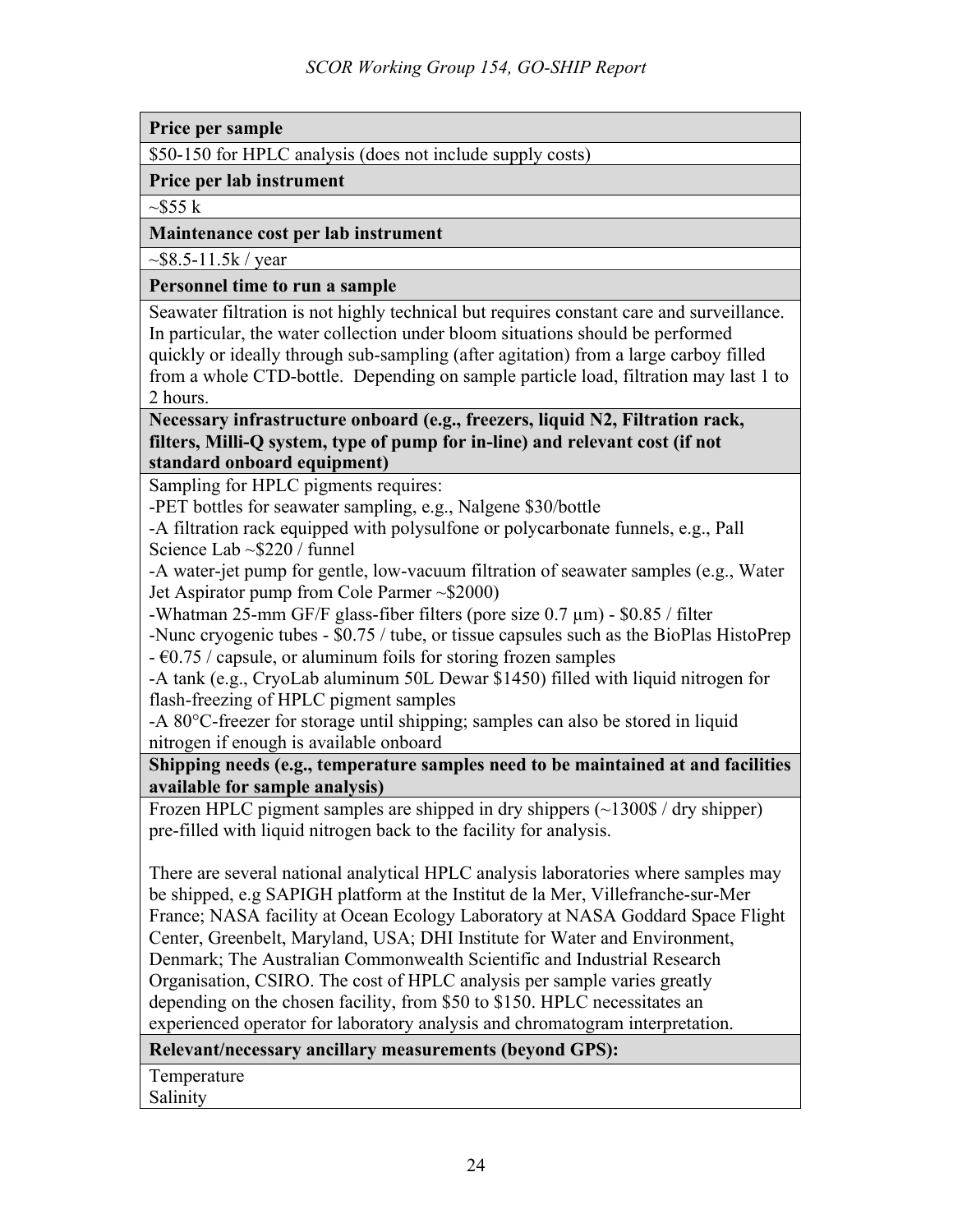Conductivity Radiometer data **Nutrients** DOC / POC / CDOM Bio-optics Flow cytometry Imaging (IFCB, UVP)

#### **Ecosystem/biogeochemical model parameter constrained by this measurement**

HPLC analysis permits the identification and quantification of phytoplankton pigments, i.e., chlorophyll *a* and accessory pigments. Chlorophyll *a* is the main pigment involved in photosynthesis and is found in all phototrophic organisms. The concentration of chlorophyll *a* (Chla) is thus the most widely used proxy for phytoplankton biomass. In contrast, accessory pigments yield quantitative information on the composition phytoplankton communities over the whole size range they cover.

Chla is the key parameter used as input to biogeochemical and ocean-color based biooptical models to produce large-scale estimates of phytoplankton biomass and primary production. These may be combined with pigment-based community composition information to provide phytoplankton group-specific biomass or production estimates.

Units: mgChl\_a m^-3, mg Pigment\_x m^-3

Constrains phytoplankton concentration, phytoplankton size classes, phytoplankton functional types, together with other measurements (light, MLD, temperature) constrains primary production. Together with POC, constrains chl\_a/Phyto\_C ratio and growth rate.

## **Existing protocols and relevant publications**

Bidigare et al. (2003) present a very detailed sampling and analysis protocol that is consistent with the SCOR recommendations. The recommended analytical protocol is Wright et al. (1991) or, alternatively, Goericke and Repeta (1993) or Van Heukelem and Thomas (2001). The latter has been optimized by Ras et al. (2008) to increase the sensitivity in the analysis of ultra-oligotrophic waters.

## References:

Bidigare R. R., L. Van Heukelem and C. C. Trees, 2003. HPLC phytoplankton pigments: sampling, laboratory methods, and quality assurance procedures, Chap 2, In: J L Mueller and G S Fargion and C R McClain (Eds), *Ocean optics protocols for satellite ocean color sensor validation, Rev 5, Vol 5: Biogeochemical and bio-optical measurements and data analysis protocols*. NASA Goddard Space Flight Center, Greenbelt, MD, pp. 5-14.

Goericke R., Repeta D. J.,1993. Chlorophyll-a and Chlorophyll-B and Divinyl Chlorophyll-a and Chlorophyll-B in the Open Subtropical North-Atlantic Ocean. *Marine Ecology-Progress Series*, 101, 307-313.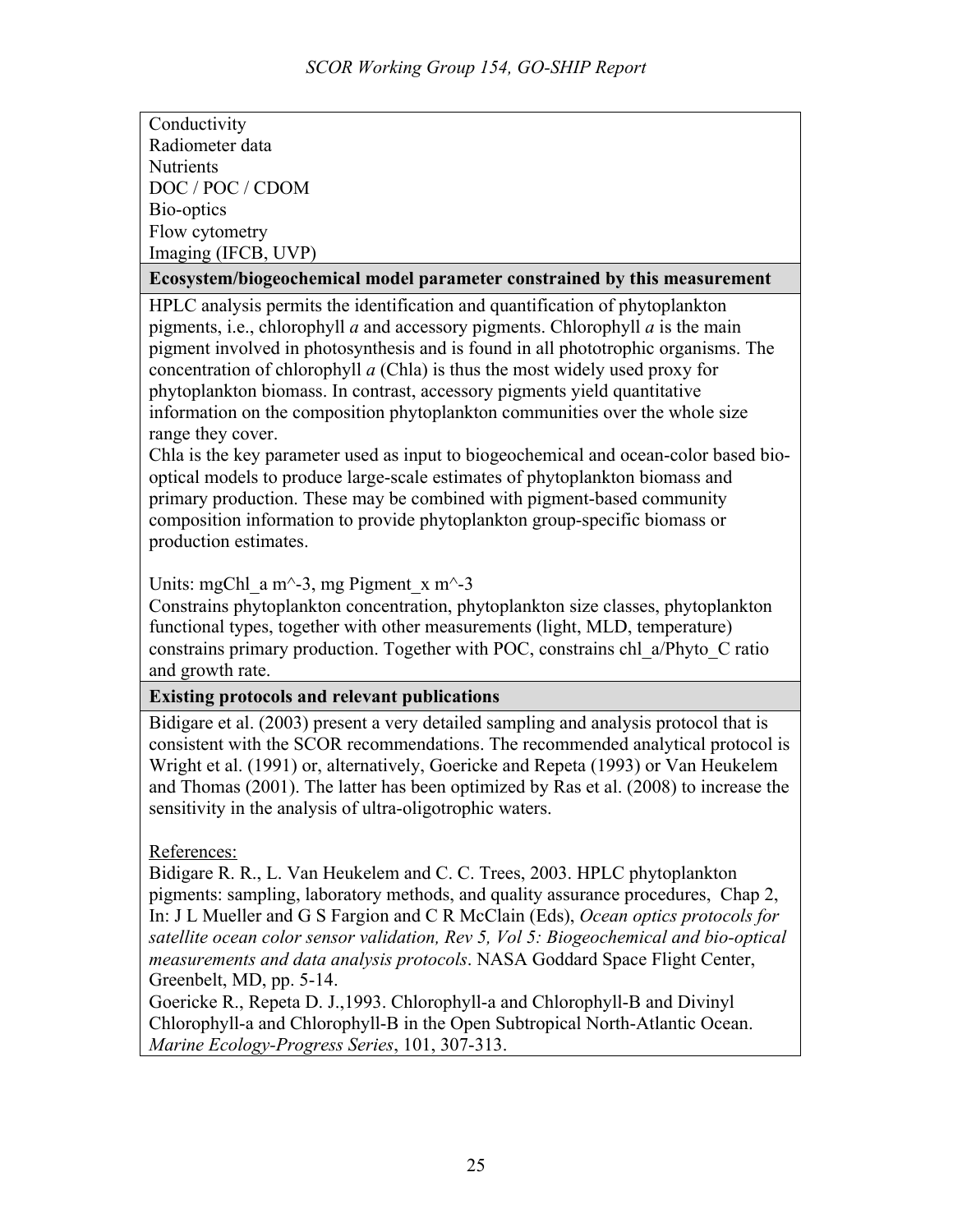Ras J., H. Claustre, and J. Uitz, 2008. Spatial variability of phytoplankton pigment distributions in the subtropical South Pacific Ocean: Comparison between in situ and modelled data. *Biogeosciences*, 5, 353-369.

Van Heukelem L. and C. S. Thomas, 2001. Computer-assisted high- performance liquid chromatography method development with applications to the isolation and analysis of phytoplankton pigments. *Journal of Chromatography A*, 910, 31–49. Wright S.W., Jeffrey S.W., Mantoura R.F.C., Llewellyn C.A., Bjornland T., Repeta D., and Welschmeyer N., 1991. Improved HPLC method for the analysis of chlorophylls and carotenoids from marine phytoplankton. *Marine Ecology Progress Series*, 77, 183-196.

**Obvious synergies with current measurements performed on board GO-SHIP cruises and other measurements proposed here**

GO-SHIP data on physical forcing and nutrient stocks would help in interpretation of environmental conditions prevailing in the establishment of phytoplankton communities.

**Standardized vocabulary for the data and the associated metadata, for managing the large and diverse data sets collected around the world (oceanographic fleets, automated observation systems deployed in situ), and available among various data centers aiming at preserving and making reusable marine observations (from physics to chemistry and biology)**

An example of standardized vocabulary from SeaDataNet: http://seadatanet.maris2.nl/v\_bodc\_vocab\_v2/search.asp?lib=p01&screen=0

Label: chl-a\_water>GF/F\_HPLC

Preferred label: Concentration of chlorophyll-a {chl-a CAS 479-61-8} per unit volume of the water body [particulate >GF/F phase] by filtration, **acetone** extraction and high performance liquid chromatography (HPLC)

Definition: The amount (mass or moles) of the specified pigment determined by HPLC assay of a sample collected by dissolution in **acetone** of the residue collected by GF/F filtration of a known volume of any water body. The quoted value either results from a single determination or the average of replicate determinations.

Label: chl-a\_water>GF/F\_HPLC**meth**

Preferred label: Concentration of chlorophyll-a {chl-a CAS 479-61-8} per unit volume of the water body [particulate >GF/F phase] by filtration, **methanol** extraction and high performance liquid chromatography (HPLC) Definition: The amount (mass or moles) of the specified pigment determined by HPLC assay of a sample collected by dissolution in **methanol** of the residue collected by GF/F filtration of a known volume of any water body.

**Data dissemination infrastructure and likely data latency. If further shore-based analysis is necessary (e.g., image classification and validation), the likely personnel time associated**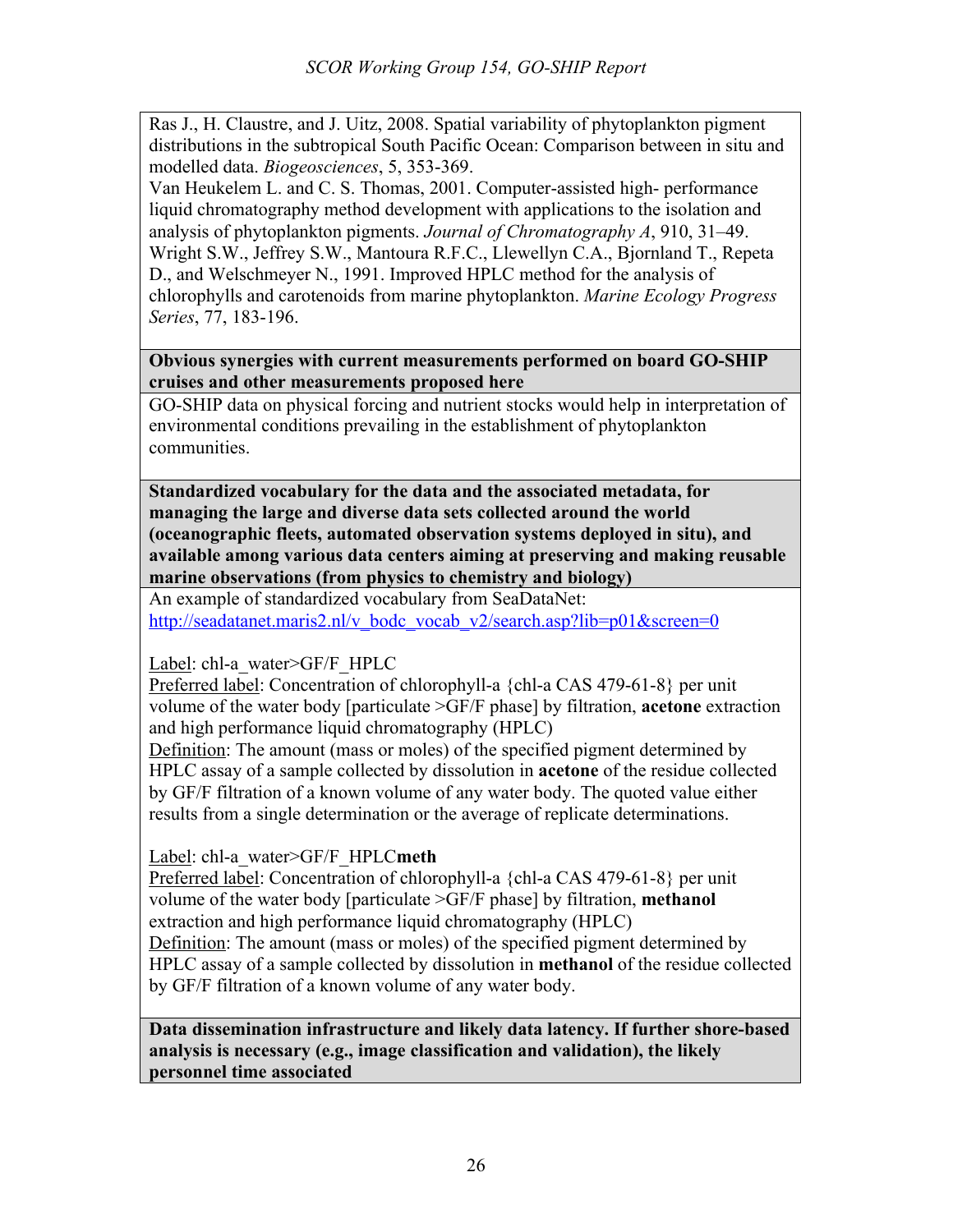An example for HPLC pigment data dissemination is the MAREDAT database, published in Earth System Science Data (ESSD) (Peloquin et al. 2013a) and archived (+ DPI) at PANGAEA (Peloquin et al. 2013b). HPLC pigment data from one of the GO-SHIP voyages have been archived on PANGAEA (Raes et al. 2017, https://doi.org/10.1594/PANGAEA.884052).

Another option is publishing a reference (data description) paper in ESSD (Organelli et al. 2017) and archiving data in SEANOE, as was recently done for the first global BGC-Argo dataset (Organelli et al. 2016, https://www.seanoe.org/data/00360/47142/).

References:

Organelli E., Barbieux M., Claustre H., Schmechtig C., Poteau A., Bricaud A., Boss E., Briggs N., Dall'Olmo G., D'Ortenzio F., Leymarie E., Mangin A., Obolensky G., Penkerc'h C., Prieur L., Roesler C., Serra R., Uitz J., Xing X., 2017. Two databases derived from BGC-Argo float measurements for biogeochemical and bio-optical applications at the global scale. *Earth System Science Data,* doi:10.5194/essd-9-861- 2017

Organelli E., Barbieux M., Claustre H., Schmechtig C., Poteau A., Bricaud A., Uitz J., D'ortenzio F., Dall'olmo G., 2016. A global bio-optical database derived from Biogeochemical Argo float measurements within the layer of interest for field and remote ocean color applications. *SEANOE*, doi:10.17882/47142.

Peloquin J. et al., 2013a. The MAREDAT global database of high performance liquid chromatography marine pigment measurements. *Earth System Science Data*, doi:10.5194/essd-5-109-2013.

Peloquin J. et al., 2013b. The MAREDAT global database of high performance liquid chromatography marine pigment measurements - Gridded data product (NetCDF) - Contribution to the MAREDAT World Ocean Atlas of Plankton Functional Types. PANGAEA, doi:10.1594/PANGAEA.793246.

Raes E. J., Clementson L., Bodrossy L., Strutton P., Waite A., 2017. Pigment and primary productivity on the P15S GO-SHIP transect: From the ice edge to the equator along 170°W. *PANGAEA*, doi:10.1594/PANGAEA.884052.

**A list of relevant experts who can be called upon to help and know they have been identified**

For onboard work:

Joséphine Ras (jras@obs-vlfr.fr)

Céline Dimier (celine.dimier@obs-vlfr.fr)

## 12.3.2 Elemental analysis recommendations

Elemental analysis recommendations for plankton-related measurements for samples collected onboard research vessels and the GO-SHIP program. Contribution from the HPLC/POC subgroup.

## **Recommendations for measurements appropriate for GO-SHIP based on the following criteria**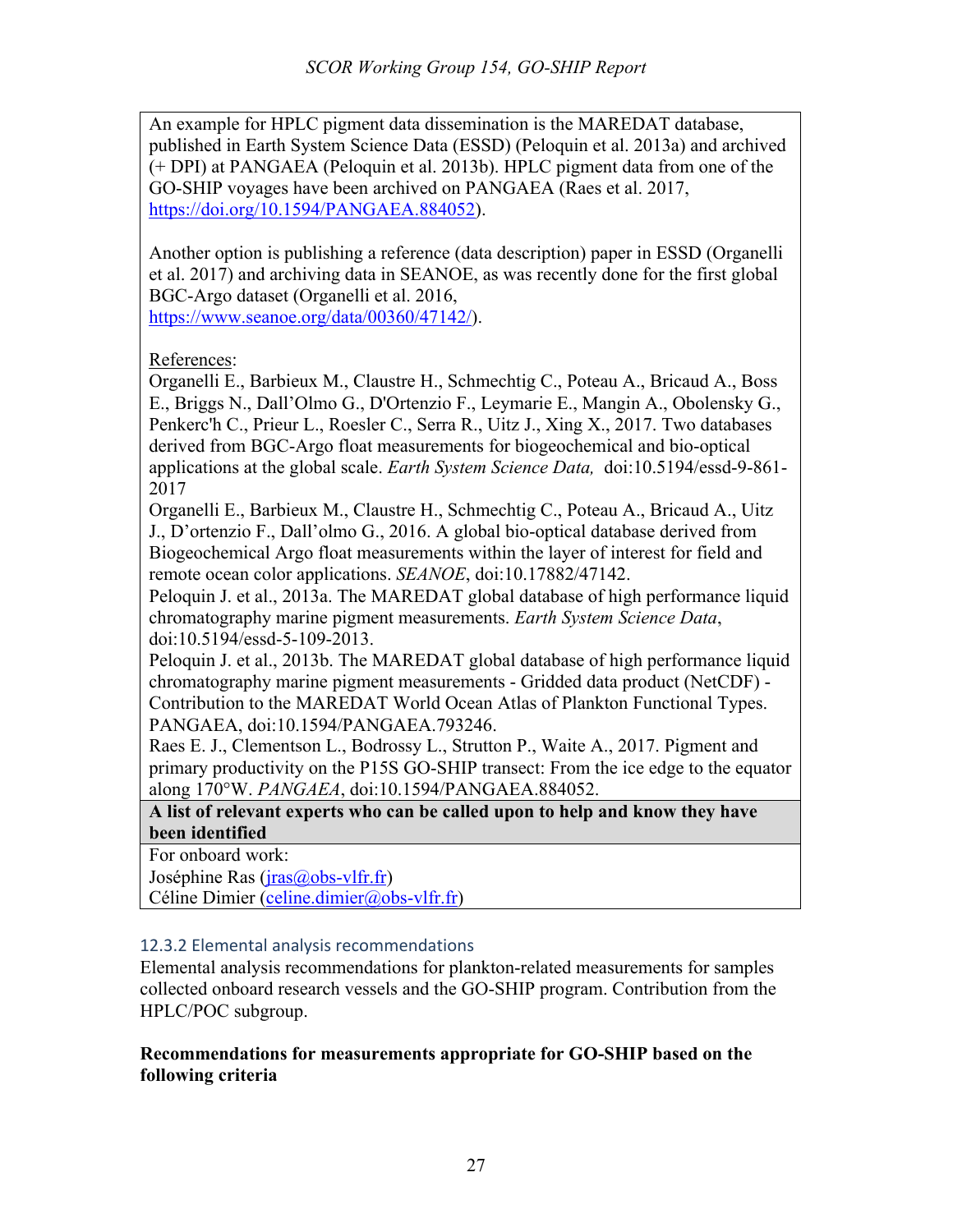#### **Application to key science needs and questions to support the measurement of biological EOVs**

Measurements of POC provide information on total particulate organic carbon and constrain phytoplankton carbon biomass, both of which are Essential Ocean Variables (EOVs). They also represent fundamental reference measurements required for the calibration of data derived from optical sensors (backscattering, transmissometer) and for the validation of Ocean Color Radiometry products. PIC allows quantifying the associated inorganic carbon biomass of calcifying organisms that are key species in ballasting and exporting organic material.

**Broad accessibility of the infrastructure, ease of use and availability of necessary resources**

No specific instrumentation is required onboard for POC, PN and PIC measurements. Seawater samples are collected onboard and shipped to on-land dedicated facilities for analyses in the laboratory.

## **Minimal interruption to current GO-SHIP standard operations**

If water is available, only the seawater collection from the CTD-rosette (< 30 min for 12 bottles).

# **For POC, PC and PIC water analysis**

#### **Sample name**

The stock of particulate organic carbon (POC), particulate nitrogen (PN) and particulate inorganic carbon (PIC) determined from CHN elemental analyzer.

## **Amount of water per whole-water samples or amount filtered per sample**

The volume of seawater to be collected varies with expected particle load, on the order of 1–4L. Two seawater samples have to be collected, one for POC/PN, one for PIC.

#### **Type of sampling (whether sample could be taken from in-line water flow and/or rosette. For the latter, depths of interest)**

Seawater sampling can be performed either from a surface flow-through system or from a CTD-rosette device equipped with Niskin bottles, the latter enabling the acquisition of depth-resolved profiles.

When the CTD-rosette device is used, seawater samples are typically collected at preselected depths, located between the surface to 1000 m.

**Price per sample**

\$9-18 for CHN analysis (does not include supply costs)

## **Price per lab instrument**

~\$45k for a CHN elemental analyzer

## **Maintenance cost per lab instrument**

 $\sim$ \$1.4-3k / year

## **Personnel time to run a sample**

Filtration for POC, PN and PIC is not highly technical, but requires constant care and surveillance. In particular the water collection under bloom situations should be performed quickly (e.g., after sampling for gases) or ideally through sub-sampling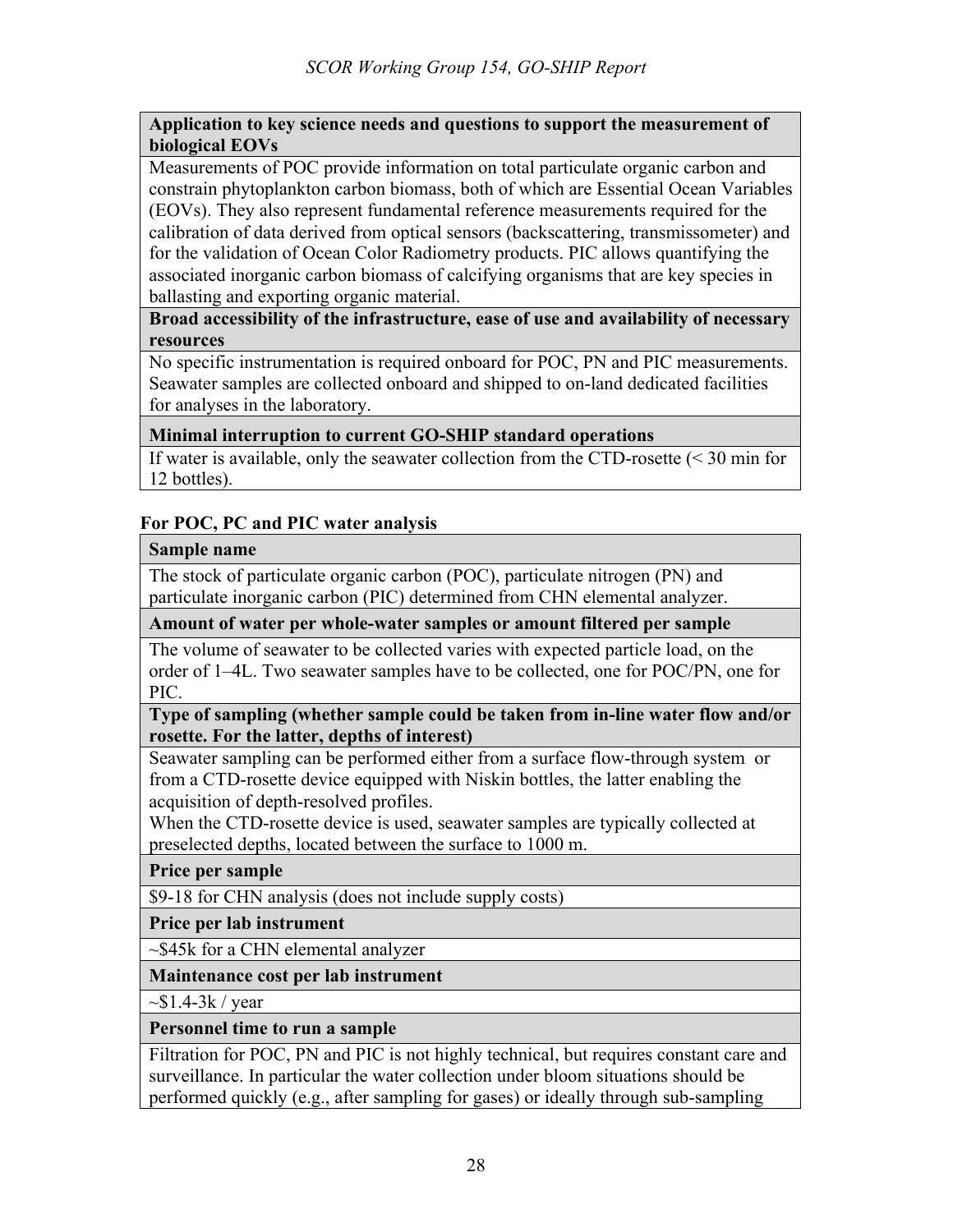(after agitation) from a large carboy that would have been filled from a whole CTDbottle. Depending on particle load, filtration may require 1 to 2 hours.

**Necessary infrastructure onboard (e.g., freezers, liquid N2, Filtration rack, filters, Milli-Q system, type of pump for in-line) and relevant cost (if not standard onboard equipment)**

Sampling for POC, PN and PIC requires:

-PET bottles for seawater sampling, e.g., Nalgene \$30/bottle

-A filtration rack equipped with polysulfone funnels (to prevent from POC

contamination), e.g., Pall Science Lab ~\$220 / funnel

-A water-jet pump for gentle, low-vacuum filtration of seawater samples (e.g., Water Jet Aspirator pump from Cole Parmer ~\$2000)

-Whatman 25-mm GF/F glass-fiber filters (pore size 0.7 µm) prepared for filtration, i.e., pre-combusted in an oven or pre-washed with dichloromethane depending on chosen protocol (see below)

-Pre-combusted scintillation vials, petri dishes, or aluminum foil, depending on preferred storing and shipping option (see below)

-An oven and a dessicator to dry the filters / or liquid nitrogen, a -20°-C freezer or a - 80°C-freezer for storage until shipping to analytical facility, depending on preferred storage and shipping option (see below)

**Shipping needs (e.g., temperature at which samples need to be maintained, facilities available for sample analysis)**

There are two major storing and shipping options. After filtration:

-The filters may be placed in pre-combusted scintillation vials or petri dishes, ovendried at 50°C overnight, and stored in a dry place or in a desiccator until shipping and analysis in the lab.

-The filters may be wrapped in pre-combusted aluminium foils and stored in either - 20°C, -80°C or liquid nitrogen, and shipped in a dry shipper (~\$1300 / dry shipper).

The cost of POC analysis is around \$10 per sample when analyses are conducted at the Laboratoire d'Océanologie et Geosciences (LOG), Wimereux, France, or the Institut de la Mer de Villefranche (IMEV), Villefranche-sur-Mer, France. In the US, UCSB, OSU, and UMaine, among many other laboratory, perform HCN analysis.

**Ancillary measurements relevant/needed (beyond GPS)**

Temperature Salinity Conductivity Radiometer data **Nutrients** HPLC pigments Bio-optics Flow cytometry Imaging (IFCB, UVP) **Ecosystem/biogeochemical model parameter constrained by this measurement**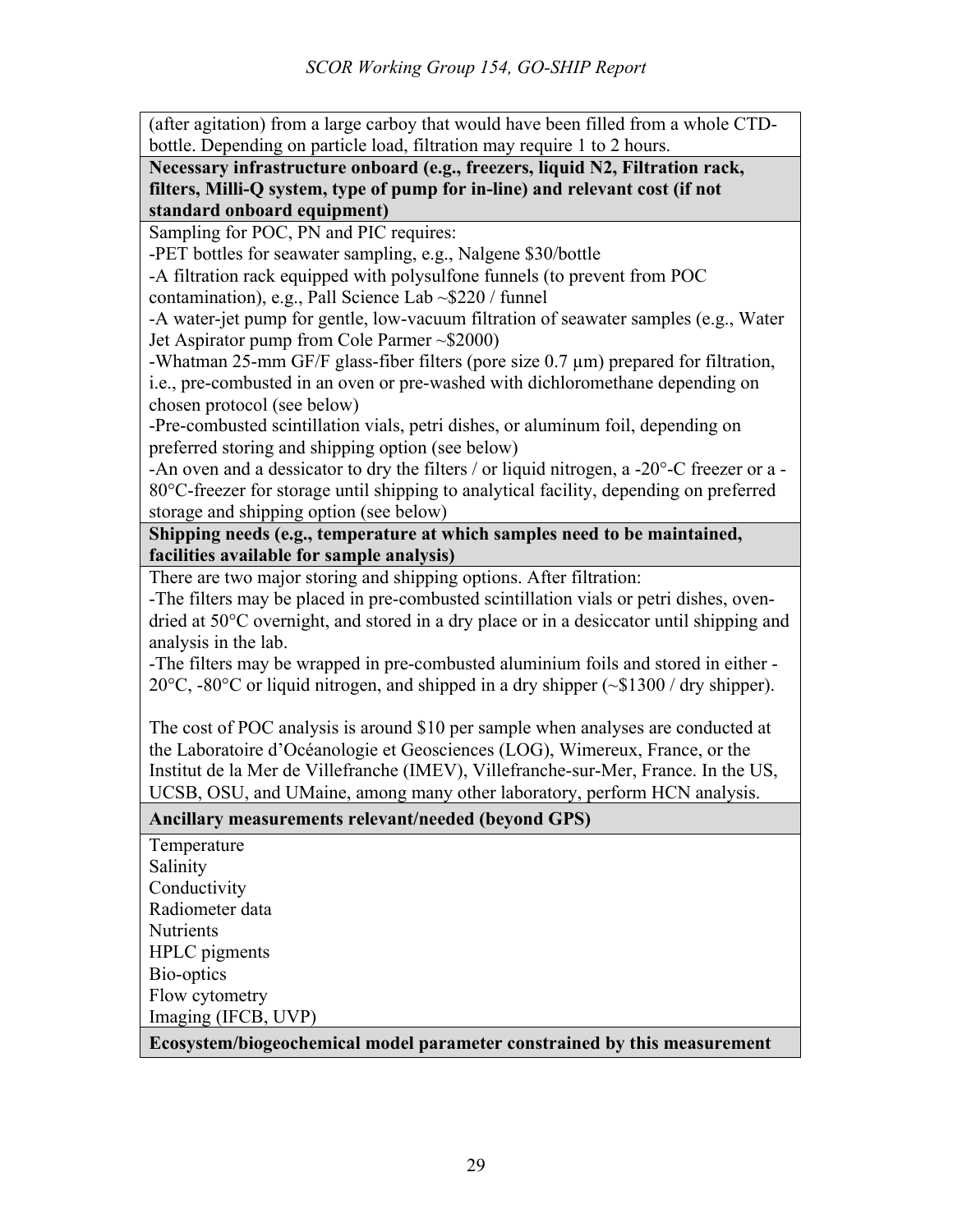POC analysis permits the quantification of carbon biomass. Combined with chlorophyll a measurements it provides a constraint on the phytoplankton chlorophyll-to-carbon ratio, an indicator of phytoplankton physiology.

POC is a key parameter used as input to biogeochemical and ocean-color based biooptical models to produce large-scale estimates of phytoplankton biomass and primary production.

PIC allows quantifying the biomass of calcifying organisms that are key players in ballasting and exporting organic material.

POC and PN data are useful for the initialization and validation of biogeochemical models. PIC is additionally useful in models of the biological pump.

Units: mgC  $m^{-3}$ , mgN  $m^{-3}$ 

Constrains POC, PON, PIC, proxy for Phyto\_C and together with other measurements constrains Chla/Phyto c and growth rate.

**Existing protocols and relevant publications**

**The reference JGOFS protocol for CHN POC/PN analysis** (UNESCO 1994, Chapter 15) is detailed in Knap et al. (1996). Yet one may prefer to use the treatment with dichloromethane instead of pre-combustion of the GF/F filters, as described in Claustre et al. (1999), in order to prevent changes in the porosity of the GF/F filters that may be induced by combustion.

In addition to the reference JGOFS protocol, Gardner et al. (2003) recommend that onboard filtration of seawater samples for POC analysis is accompanied by the collection of blank filters to account for contamination by adsorbed dissolved organic carbon (DOC) which may lead to substantial overestimation of POC.

Several methods have been proposed with no consensus (Gardner et al. 2003 and references therein; Behrenfeld and Boss, 2006; Cetinić et al. 2012; Novak et al. 2018). Here we recommend that filtered seawater, resulting from the collection of the seawater filter samples, is taken and re-filtered through new 25-mm precombusted GF/F filters (similar to those used for samples). A sufficient amount of DOC blank filters must be collected so an average of all DOC blanks can be determined and subtracted from all samples (regardless of the sampling depth).

References:

Behrenfeld M. J., Boss E., 2006. Beam attenuation and chlorophyll concentration as alternative optical indices of phytoplankton biomass. *Journal of Marine Research*, 64(3), 431–451.

Claustre H., Morel A., Babin M., Caillau C, Marie D., Marty J.-C., Vaulot D., 1999. Variability in particle attenuation and stimulated fluorescence in the tropical and equatorial Pacific: Scales, patterns and some biogeochemical implications. *Journal of Geophysical Research-Oceans*, 104**,** 3401–3422.

Cetinić I., Perry M. J., Briggs N. T., Kallin E., D'Asaro E. A., Lee C. M., 2012. Particulate organic carbon and inherent optical properties during 2008 North Atlantic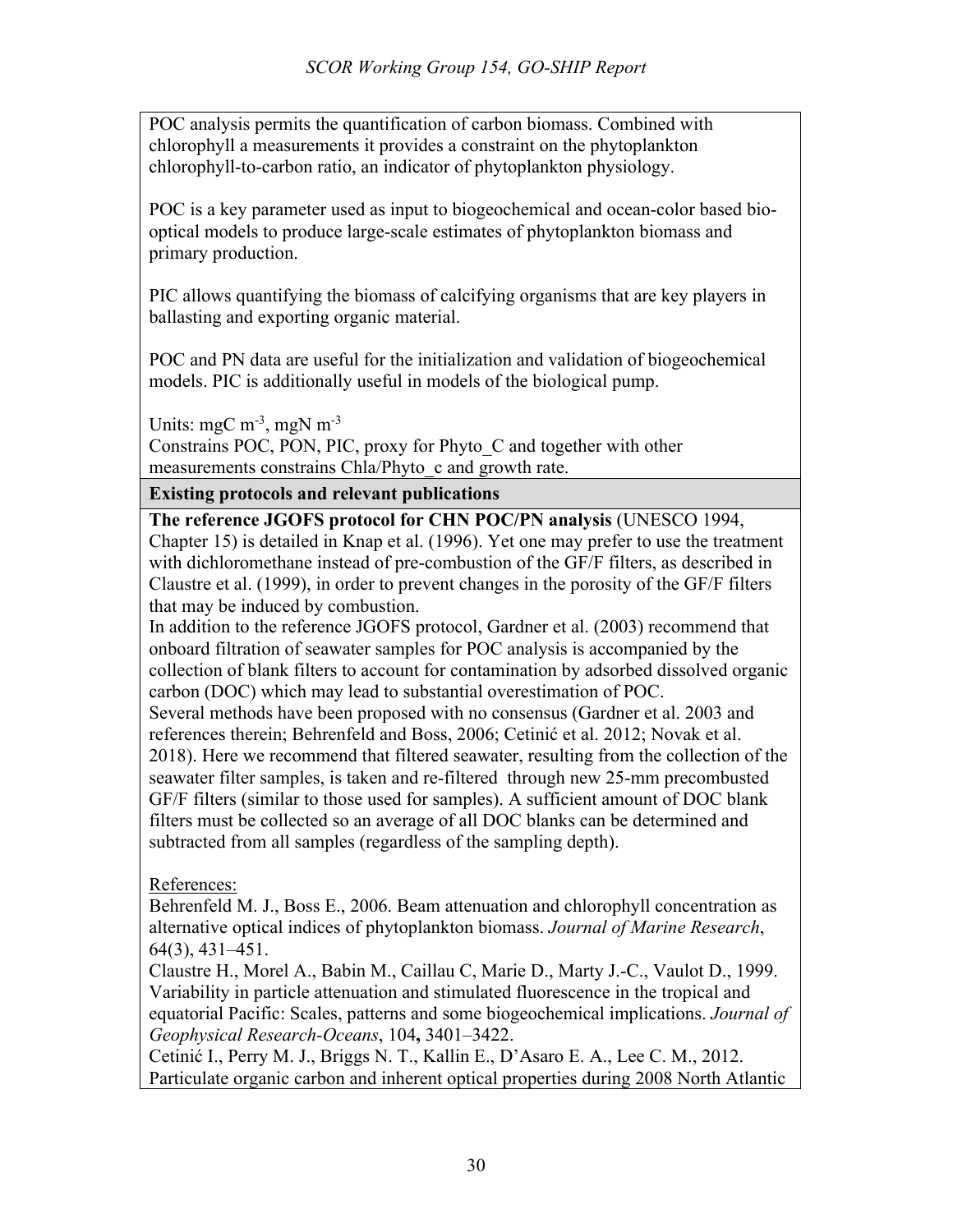Bloom Experiment. *Journal of Geophysical Research-Oceans*, 117, C06028, doi:10.1029/2011JC007771.

Gardner W. D., Richardson M. J., Carlson C. A., Hansell D., Mishonov A. V., 2003. Determining true particulate organic carbon: Bottles, pumps and methodologies. *Deep Sea Res., Part II*, 50(3–4), 655–674, doi:10.1016/S0967-0645(02)00589-1. Knap A., Michaels A., Close A., Ducklow H., Dickson A., 1996. Protocols for the Joint Global Ocean Flux studies (JGOFS) core measurements, JGOFS Rep. 19, JGOFS Core Proj. Off., Bergen, Norway. *Reprint of Intergovernmental Oceanographic Commission Manuals and Guides*, no. 29, 170 pp., UNESCO, Paris, 1994.

Novak M. G., Cetinić I., Chaves J. E., Mannino A., 2018. The adsorption of dissolved organic carbon onto glass fiber filters and its effect on the measurement of particulate organic carbon: A laboratory and modeling exercise. *Limnol. Oceanogr. Methods,* 16: 356–366. doi:10.1002/lom3.10248.

# **Two major protocols are available for PIC analysis:**

Garcia et al. (2011) recommend that one of the two collected filters is saturated with hydrochloric acid fumes to remove inorganic carbon. Both filters (acidified and unacidified) are analyzed using a CHN elemental analyzer. PIC is computed as the difference between PC (non-acidified filter) and POC (acidified filter). In the Poulton et al. (2006) protocol, a 0.45-mm cellulose nitrate filter is used to collect seawater for PIC analysis. The filter is then rinsed with a potassium tetraborate solution, acidified with nitric acid and analyzed by Atomic Mass Spectrometry.

References:

Garcia C. A. E., Garcia V. M. T., Dogliotti A. I., Ferreira A., Romero S. I., Mannino A., Souza M. S., Mata M. M., 2011. Environmental conditions and bio‐optical signature of a coccolithophorid bloom in the Patagonian shelf. *Journal of Geophysical Research*, 116, C03025, doi:10.1029/2010JC006595.

Poulton A. J., Sanders R., Holligan P. M., Stinchcombe M. C., Adey T. R., Brown L., Chamberlain K., 2006. Phytoplankton mineralization in the tropical and subtropical Atlantic Ocean. *Global Biogeochemical Cycles*, 20, GB4002, doi:10.1029/2006GB002712

**Obvious synergies with current measurements performed on board GO-SHIP cruises and other measurements proposed here**

GO-SHIP data on physical forcing and nutrient stocks would help in interpretation of environmental conditions prevailing in the establishment of phytoplankton communities.

**Standardized vocabulary for the data and the associated metadata, for managing into the large and diverse data sets collected around the world (oceanographic fleets, automated observation systems deployed in situ), and available among various data centers aiming at preserving and making reusable marine observations (from physics to chemistry and biology)**

An example of standardized vocabulary from SeaDataNet: http://seadatanet.maris2.nl/v\_bodc\_vocab\_v2/search.asp?lib=p01&screen=0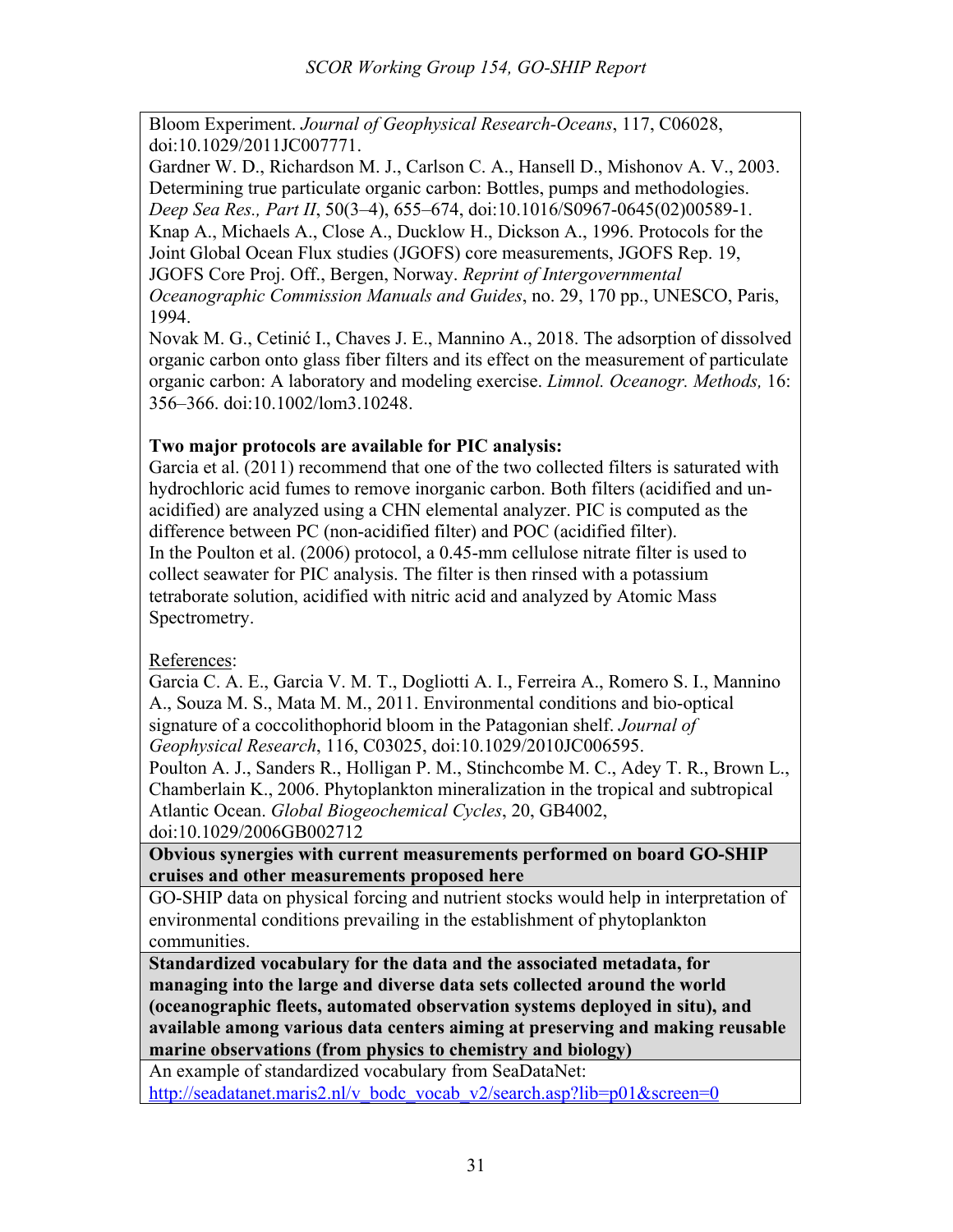Label: POC > GF/F Acid ElemAnal

Preferred label: Concentration of organic carbon {organic C CAS 7440-44-0} {POC} per unit volume of the water body [particulate >GF/F phase] by filtration, acidification and elemental analysis

Definition: Particulates collected on a GF/F filter were acid fumed then analyzed using a carbon/nitrogen elemental analyser.

**Data dissemination infrastructure and likely data latency. If further shore-based analysis is necessary (e.g., image classification and validation), the likely personnel time associated**

An example conducted for HPLC pigment data dissemination is the MAREDAT database, published in ESSD and archived (+ DOI) on PANGAEA (Peloquin et al., 2013).

Another option is publishing a reference paper in ESSD, but archiving the data in SEANOE, as was recently done for the first global BGC-Argo dataset (Organelli et al., 2016): https://www.seanoe.org/data/00360/47142/

**A list of relevant experts who can be called upon to help and know they have been identified**

For onboard work:

Ivona Cetinic (ivona.cetinic@nasa.gov)

Toby Westberry (westbert@science.oregonstate.edu)

Wilford Gardner (wgardner@ocean.tamu.edu)

# 12.3.3 Genetics recommendations

Genetics recommendations for plankton-related measurements onboard research vessels and the GO-SHIP program. Contribution from the Genetics subgroup.

# **Recommendations for measurements appropriate for GO-SHIP based on the following criteria**

**Application to key science needs and questions to support the measurement of biological EOVS**

Collection of microbial plankton cells to further analyze the genes (DNA) of microbial communities provides high-resolution information at three different levels: 1) taxonomy of the protists, prokaryotes and viruses; 2) patterns and diversity estimations of these communities; and 3) metabolic and functional capacities of microbial communities including the reconstruction of uncultured and abundant microbial genomes.

**Broad accessibility of the infrastructure, ease of use and availability of necessary resources**

The genetic analyses of planktonic communities rely on three steps (see details below):

- 1) Microbial Biomass Sampling. Seawater collection to concentrate microbial plankton cells to be done on board.
- 2) DNA extraction to be done on-land and accessible in most biology labs.
- 3) PCR amplification of 16S/18S rRNA gene sequencing and/or whole DNA sequencing to be performed on-land generally through external services.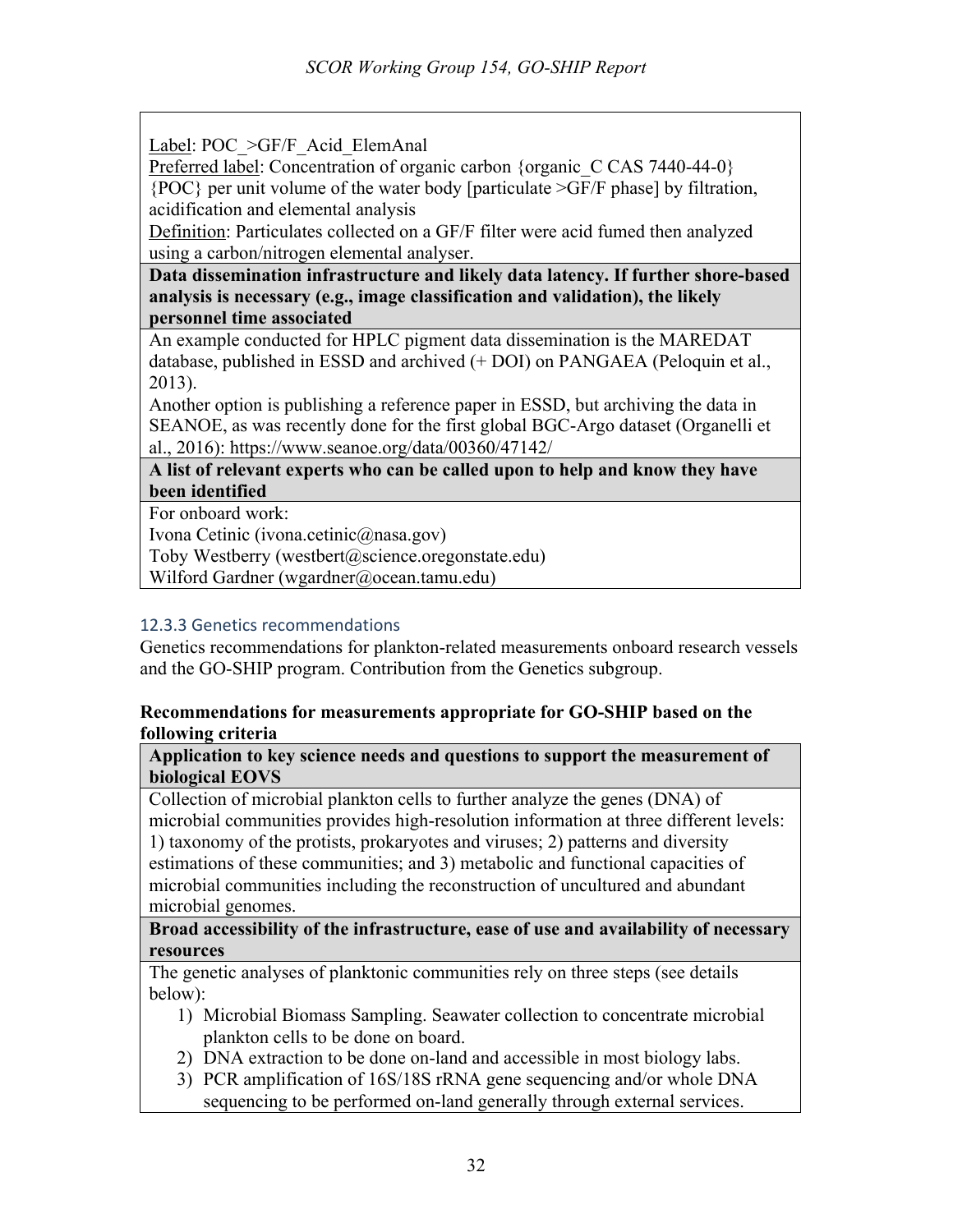# **Minimal interruption to current GO-SHIP standard operations**

Genetic samples are simple to collect and require only small volumes from Niskin bottles or in-line water flow systems (2-12L).

#### **Sample name:**

Microbial Plankton Biomass Collection for genetic analyses

#### **Type of sampling:**

In-line water flow always and if possible rosette sampling at three different depths (Surface, Deep Chlorophyll Maximum, and Mesopelagic (500-1000m approx.)

#### **Price per sample:**

\$25

#### **Price per lab instrument:**

\$9200

Filtration Masterflex Peristaltic Pump with Pump Head (Cole-Parmer; HV-77963- 10): \$4100

2x Filter Holder 142 mm, stainless steel (YY3014236, Millipore): \$4,452

3x Compactable Water sample containers (20L): \$150

Masterflex L/S Silicone Tube (Cole-Parmer; 96410-73): \$498

## **Amount filtered per sample**

Usually about 12L sample for genetic analyses including amplicon 16S/18S rRNA gene Tags and metagenomics. Minimum 2L for amplicon 16S/18S rRNA gene iTAGs.

**Mode of operation (automated vs. discrete samples)**

Discrete samples from in-line High Volume Peristaltic pump and/or rosette.

#### **Maintenance cost per lab instrument:** \$2500

## **Personnel time to run a sample:**

1h maximum

**Necessary infrastructure onboard:** (e.g., freezers, liquid N2, Filtration rack, filters, MiliQ system, type of pump for in-line) and relevant cost (if not standard onboard equipment).

Freezer (-20ºC)

MiliQ System or Distilled water system

On board in-line High-Volume Peristaltic pump / Continuous Water Sampling Filtration Masterflex Peristaltic Pump with Pump Head (HV-77963-10)

2x Filter Holder 142 mm, stainless steel (YY3014236)

Masterflex L/S Silicone Tube (96410-73)

Regular Silicone Tube

3x Compactable Water sample containers (20L)

**Necessary consumables onboard:** 

Isopore Polycarbonate Membrane Filters 0.2µm GTTP14250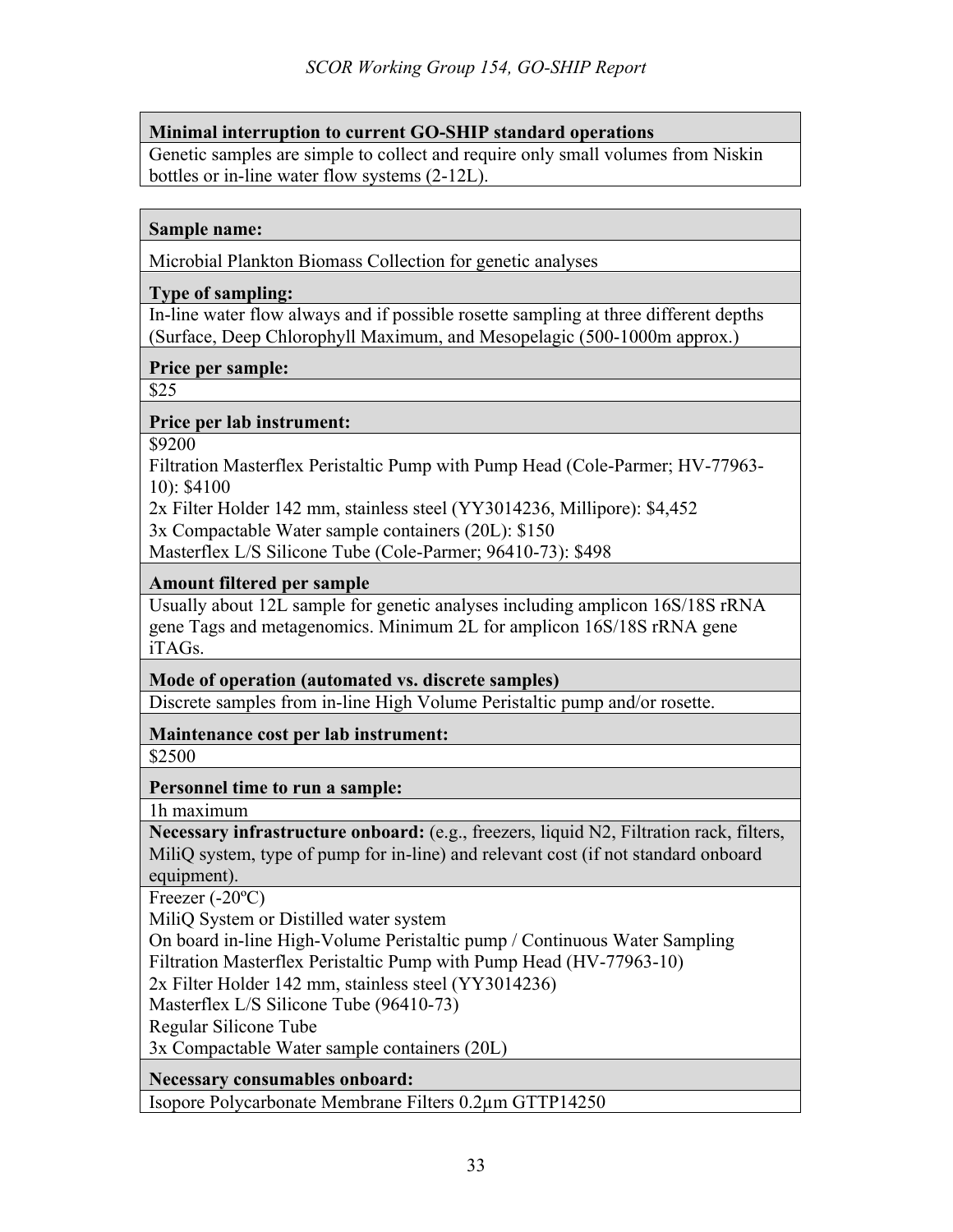Isopore Polycarbonate Membrane Filters 3.0µm TSTP14250 Corning® 15 mL centrifuge tubes CLS430791-500EA

#### **Human resources needed**

One person to run the filtration, cleaning before and after sampling. Estimated time is 1h to set up the whole filtration system and prepare the material 15 min / sample.

#### **Output**

Filters with concentrated plankton biomass for genetic analyses. Archiving DNA (>25 nanograms) as genetic resource for future analyses

#### **Ancillary measurements needed/relevant** (beyond GPS).

Temperature Salinity Conductivity Radiometer data Chlorophyll *a* and other pigments (if possible) Nutrients DOC / POC / CDOM Cell counts by flow cytometry (if possible)

#### **Ecosystem/biogeochemical model parameter constrained by this measurement:**

Biodiversity of pico- and nano-plankton if amplicons 16S/18S rRNA gene are performed. Biodiversity and functional analyses if metagenomics (whole genome sequencing) is done.

## **Existing protocols and relevant publications:**

# **Ten selected Papers related with Protocols of Microbial Plankton collection and genetic analyses of global expeditions such as ICOMM, GOS,** *Tara* **Oceans and Malaspina Expeditions or GO-SHIP transect.**

(Note: An extent list and papers associated can be found in the Genetic folder).

- 1. **Stéphane Pesant** , Fabrice Not, Marc Picheral, Stefanie Kandels-Lewis,Noan Le Bescot, Gabriel Gorsky, Daniele Ludicone, Eric Karsenti, Sabrina Speich,Romain Troublé, Céline Dimier, Sarah Searson & Tara Oceans Consortium Coordinators; **Silvia G. Acinas,** Peer Bork, **Emmanuel Boss**, Chris Bowler, **Colomban De Vargas**, Michael Follows, Gabriel Gorsky, Nigel Grimsley, Pascal Hingamp, Daniele Iudicone, OlivierJaillon, Stefanie Kandels-Lewis, Lee Karp-Boss, Eric Karsenti, Uros Krzic, Fabrice Not, Hiroyuki Ogata, **Stéphane Pesant,** Jeroen Raes, Emmanuel G. Reynaud, Christian Sardet, Mike Sieracki, Sabrina Speich, Lars Stemmann, **Matthew B. Sullivan**, **Shinichi Sunagawa**, Didier Velayoudon, Jean Weissenbach, Patrick Wincker. **2015***. Open science resources for the discovery and analysis of Tara Oceans data*. **Scientific Data**. 2:150023. doi: 10.1038/sdata.2015.23.
- 2. Adriana Alberti, Julie Poulain, Stefan Engelen, Karine Labadie, Sarah Romac, **Isabel Ferrera**, Guillaume Albini, Jean-Marc Aury, Caroline Belser, Alexis Bertrand, Corinne Cruaud, Corinne Da Silva, Carole Dossat, Frédéric Gavory, Shahinaz Gas, Julie Guy, Maud Haquelle, E'krame Jacoby, Olivier Jaillon, Arnaud Lemainque, Eric Pelletier, Gaëlle Samson, Mark Wessner, Genoscope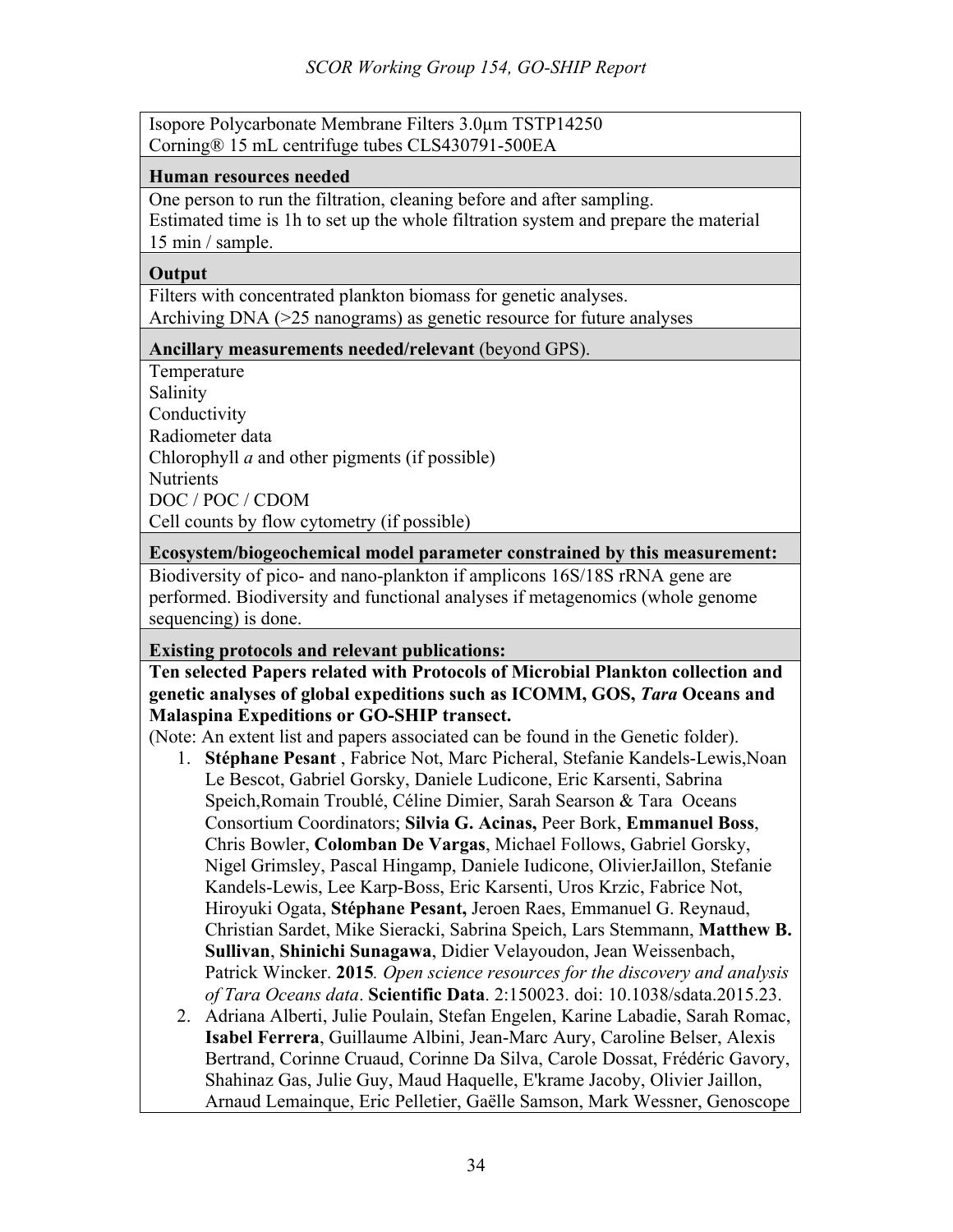Technical Team, **Silvia G. Acinas**, Marta Royo-Llonch, Francisco M. Cornejo-Castillo, Ramiro Logares, Beatriz Fernández-Gómez, Guy Cochrane, Clara Amid, Petra Ten Hoopen, **Colomban De Vargas,** Nigel Grimsley, Elodie Desgranges, Hiroyuki Ogata, Nicole Poulton, Michael E. Sieracki, Ramunas Stepanauskas, **Matthew B. Sullivan**, Jennifer R. Brum, Melissa B. Duhaime, Bonnie T. Poulos, Bonnie L. Hurwitz, *Tara* Oceans Consortium Coordinators, **Stéphane Pesant**, Eric Karsenti, Patrick Wincker. **2017**. *Marine plankton from viruses to metazoans: nucleotide sequences from the*  Tara *Oceans expedition* (2009-2013). **Scientific Data**. 2017 Aug 1;4:170093. doi: 10.1038/sdata.2017.93.

- 3. Rusch, D. B., A. L. Halpern, G. Sutton, et al. **2007.** The Sorcerer II Global Ocean Sampling expedition: Northwest Atlantic through eastern tropical Pacific. PLoS Biol. 5: e77.
- 4. Zinger L, Amaral-Zettler LA, Fuhrman JA, Horner-Devine MC, Huse SM, et al. **2011**. *Global Patterns of Bacterial Beta-Diversity in Seafloor and Seawater Ecosystems*. PLoS ONE 6(9): e24570. doi:10.1371/journal.pone.0024570.
- 5. **Colomban de Vargas**, Stéphane Audic, Nicolas Henry, Johan Decelle, Frédéric Mahé, Ramiro Logares, Enrique Lara, Cédric Berney,Noan Le Bescot, Ian Probert,Margaux Carmichael,Julie Poulain, Sarah Romac, Sébastien Colin, Jean-Marc Aury, Lucie Bittner,Samuel Chaffron, Micah Dunthorn, Stefan Engelen, Olga Flegontova, Lionel Guidi, Aleš Horák, Olivier Jaillon, Gipsi Lima-Mendez, Julius Lukeš,Shruti Malviya,Raphael Morard, Matthieu Mulot, Eleonora Scalco, Raffaele Siano,Flora Vincent, Adriana Zingone, Céline Dimier,Marc Picheral,Sarah Searson,Stefanie Kandels-Lewis,**Tara Oceans Coordinators**, **Silvia G. Acinas**, Peer Bork, Chris Bowler, Gabriel Gorsky, Nigel Grimsley,Pascal Hingamp, Daniele Iudicone, Fabrice Not,Hiroyuki Ogata, **Stephane Pesant**, Jeroen Raes, Michael E. Sieracki,Sabrina Speich,Lars Stemmann, **Shinichi Sunagawa**, Jean Weissenbach,Patrick Wincker, Eric Karsenti. **2015**. *Eukaryotic plankton diversity in the sunlit global ocean.* **Science**. 348(6237):1261605. doi: 10.1126/science.1261605.
- 6. **Sunagawa S**, Coelho LP, Chaffron S, Kultima JR, Labadie K, Salazar G, Djahanschiri B, Zeller G, Mende DR, Alberti A, Cornejo-Castillo FM, Costea PI, Cruaud C, d'Ovidio F, Engelen S, **Ferrera I, Gasol JM**, Guidi L, Hildebrand F, Kokoszka F, Lepoivre C, Lima-Mendez G, Poulain J, Poulos BT, Royo-Llonch M, Sarmento H, Vieira-Silva S, Dimier C, Picheral M, Searson S, Kandels-Lewis S; Tara Oceans coordinators, Bowler **C, de Vargas** C, Gorsky G, Grimsley N, Hingamp P, Iudicone D, Jaillon O, Not F, Ogata H, **Pesant S**, Speich S, Stemmann L, **Sullivan MB**, Weissenbach J, Wincker P, Karsenti E\*, Raes J\*, **Acinas SG\***, Bork P\*. **2015**. Structure and Function of the Global Ocean Microbiome. **Science**. 348(6237):1261359. doi: 10.1126/science.1261359.
- 7. Salazar G, Cornejo-Castillo FM, Benítez-Barrios V, Fraile-Nuez E, Álvarez-Salgado XA, Duarte CM, **Gasol JM**, **Acinas SG**. **2016**. *Global diversity and*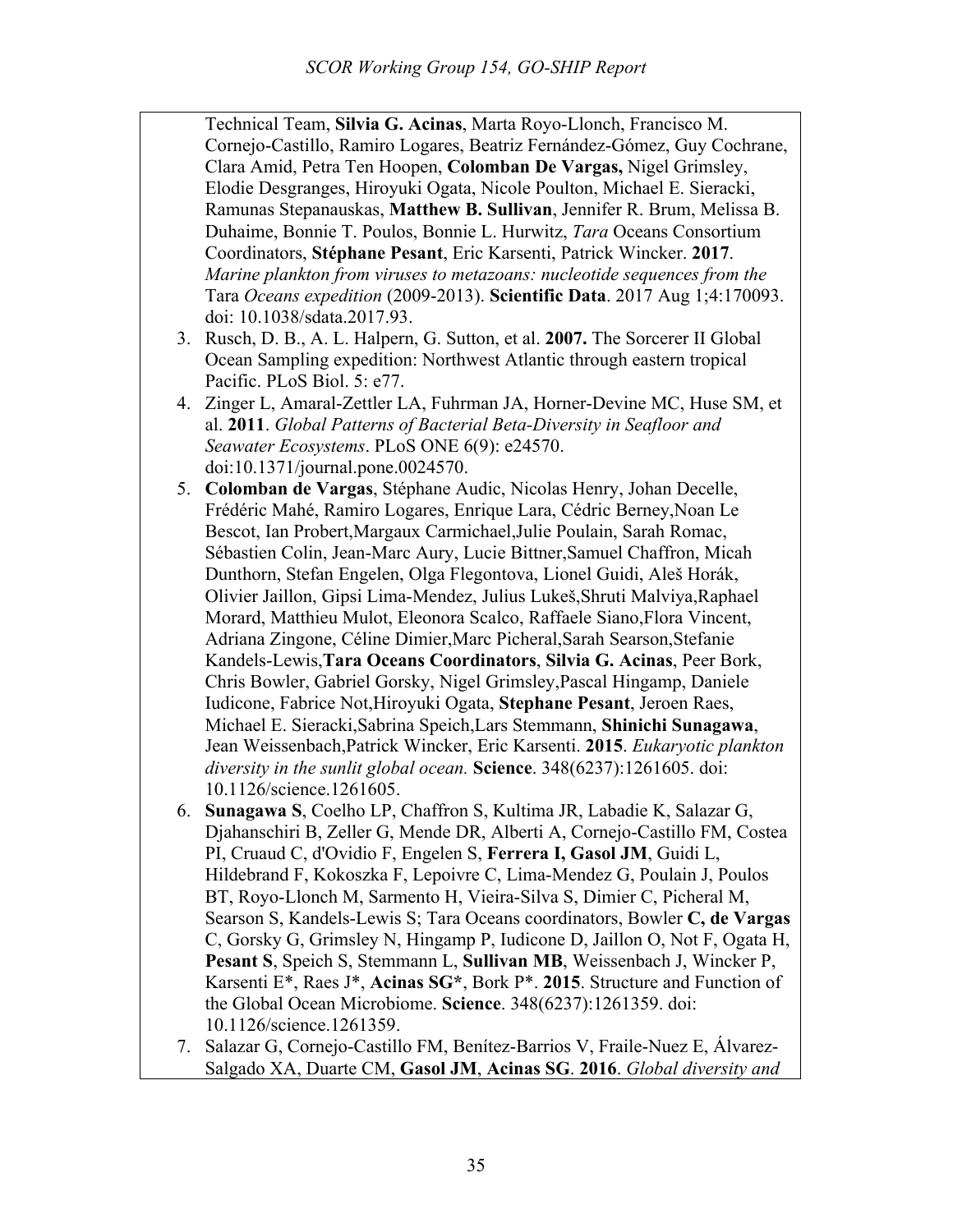*Biogeography of deep-sea pelagic prokaryotes*. ISME J. doi: 10.1038/ismej.2015.137. Epub 2015 Aug 7. 8. Mestre M, Ruiz-González C, Logares R, Duarte CM, **Gasol JM**, Sala MM. **2018**. *Sinking particles promote vertical connectivity in the ocean microbiome*. Proc Natl Acad Sci U S A. 2018 Jul 17;115(29):E6799-E6807. doi: 10.1073/pnas.1802470115. Epub 2018 Jul 2. 9. Raes E. J, Levente Bodrossy, Jodie van de Kamp, Andrew Bissett, Martin Ostrowski, Mark V. Brown, Swan L. S. Sow, Bernadette Sloyan, and **Anya M. Waite**. *Oceanographic boundaries constrain microbial diversity gradients in the South Pacific Ocean.* 2018. PNAS. E8266–E8275. www.pnas.org/cgi/doi/10.1073/pnas.1719335115. 10. Ruiz-González C, Logares R, **Sebastián M,** Mestre M, Rodríguez-Martínez R, Galí M, Sala MM, **Acinas SG,** Duarte CM, **Gasol JM**. **2019.** *Higher contribution of globally rare bacterial taxa reflects environmental transitions across the surface ocean*. Mol Ecol. Jan 21. doi: 10.1111/mec.15026. **Obvious synergies with current measurements performed on board GO-SHIP cruises and other measurements proposed here.** Bio-optics Bio-acoustics Imaging, Flow Cytometry HPLC **Vocabulary for the data and the associated metadata, for managing the large and diverse datasets collected around the world (oceanographic fleets, automated observation systems deployed in situ), and available among various data centers aiming at preserving and making re-useable marine observations (from physics to chemistry and biology).** Plankton Biomass and Biodiversity, DNA Sequencing, archiving DNA **Data dissemination infrastructure and likely data latency. If further shore-based analysis is necessary (e.g., image classification and validation), the likely personnel time associated.** Public databases such as SRA, ENA, PANGEA, etc. Likely data Latency: 6-12 months Shored-based analysis: DNA extraction, sequencing and analysis. One lab and one bioinformatics person needed. **A list of relevant experts who can be called upon to help and know they have been identified. Isabel Ferrera (bacterial and archaeal diversity and functional gene diversity)** • Spanish Institute of Oceanography – IEO/Málaga • Email: isabel.ferrera@ieo.es **Josep M. Gasol (bacterial and archaeal diversity and flow cytometry)** • Institute of Marine Science (ICM)-CSIC • Email:  $pepgasol(\widehat{a})$ icm.csic.es **Ramon Massana (protist diversity)** • Institute of Marine Science (ICM)-CSIC • Email: ramonm@icm.csic.es **Pablo Sánchez (bioinformatics analyses)**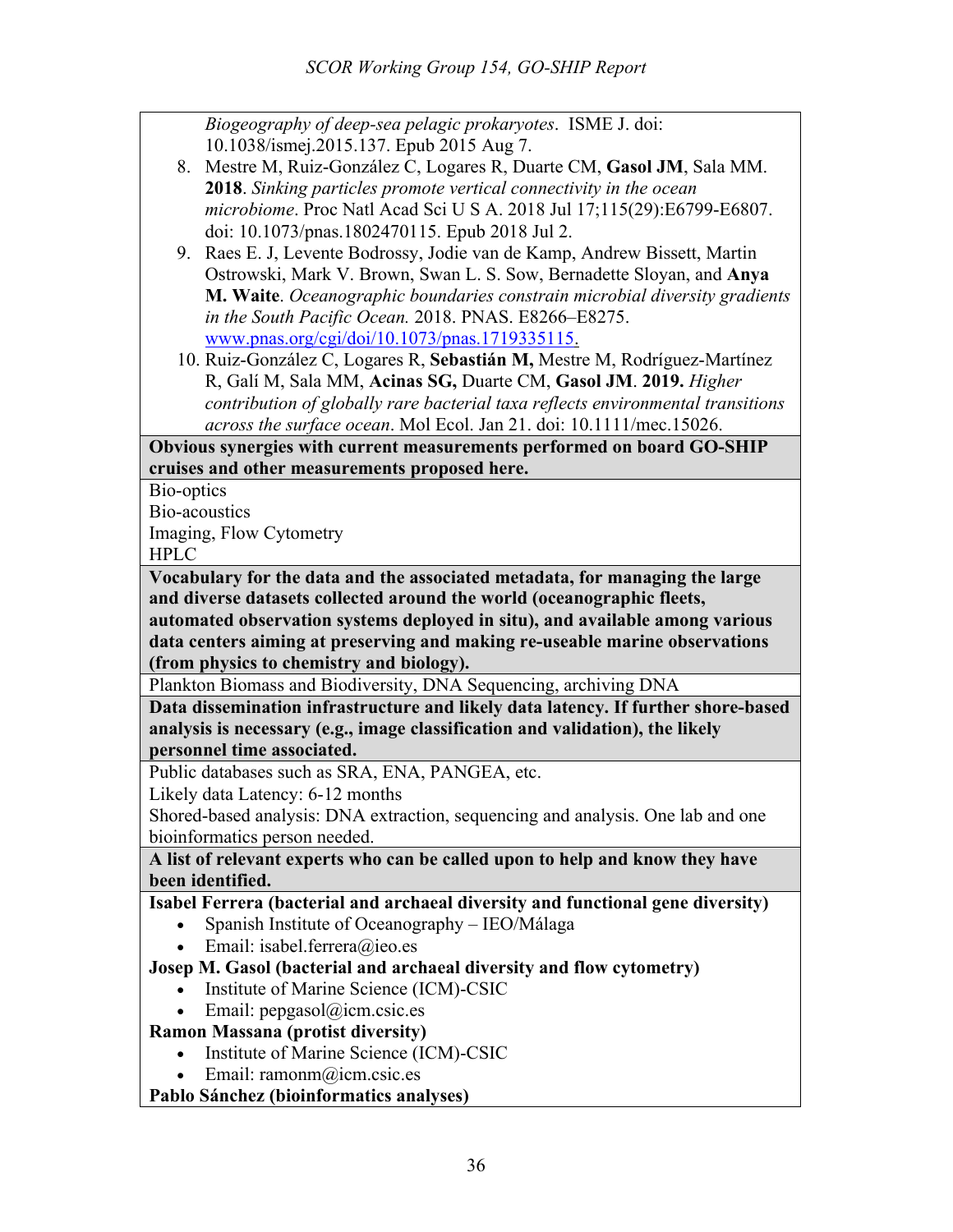- Institute of Marine Science (ICM)-CSIC
- pablosanchez@icm.csic.es

# **Marta Sebastián (microbial oceanography)**

- Institute of Marine Science (ICM)-CSIC
- Institute of Oceanography and Global Change (IOCAG)
- $\bullet$  msebastian@icm.csic.es

# **Shinichi Sunagawa (microbial bioinformatics and genomics)**

- ETH Zurich and Swiss Institute of Bioinformatics
- ssunagawa@ethz.ch

# **Laurence Garczarek (picoplankton diversity)**

• CNRS Station Biologique de Roscoff

# **Colomban de Vargas (protist diversity and genomics)**

- CNRS Station Biologique de Roscoff
- Email:  $vargas@sb$ -roscoff.fr

# **Stephane Pesant (protocols and dataset repository)**

- MARUM; Center for Marine Environmental Sciences
- spesant@marum.de

# **Matthew Sullivan (virus diversity and genomics)**

- The Ohio State University (US)
- Email: sullivan.948@osu.edu

# 12.3.4 Flow cytometry (FCM) recommendations

Flow cytometry recommendations for plankton-related measurements onboard research vessels and the GO-SHIP program. Contribution from the Flow cytometry subgroup.

#### **Recommendations for measurements appropriate for GO-SHIP based on the following criteria**

#### **Application to key science needs and questions to support the measurement of biological EOVs**

Flow cytometry provides a means to enumerate and characterize fluorescence and light scattering properties of microbes. Individual particles are measured in flow as they pass through a focused light source (usually one or several laser beams) and combinations of fluorescence and scattering signals can be analyzed to distinguish

*Prochlorococcus*, *Synechococcus*, and eukaryotic picophytoplankton, and nanophytoplankton. With the addition of a nucleic acid stain to samples at the time of analysis, it is also possible to routinely enumerate heterotrophic prokaryotes. More specialized analyses with stains can also be used for viruses and microzooplankton, or cell viability (NADS protocol).

## **Broad accessibility of the infrastructure, ease of use and availability of necessary resources**

Flow cytometry is in routine use in aquatic plankton research and facilities that analyze samples as a fee-based service are available.

# **Minimal interruption to current GO-SHIP standard operations**

Flow cytometry samples are simple to collect and require only small volumes of seawater collected from rosette bottles.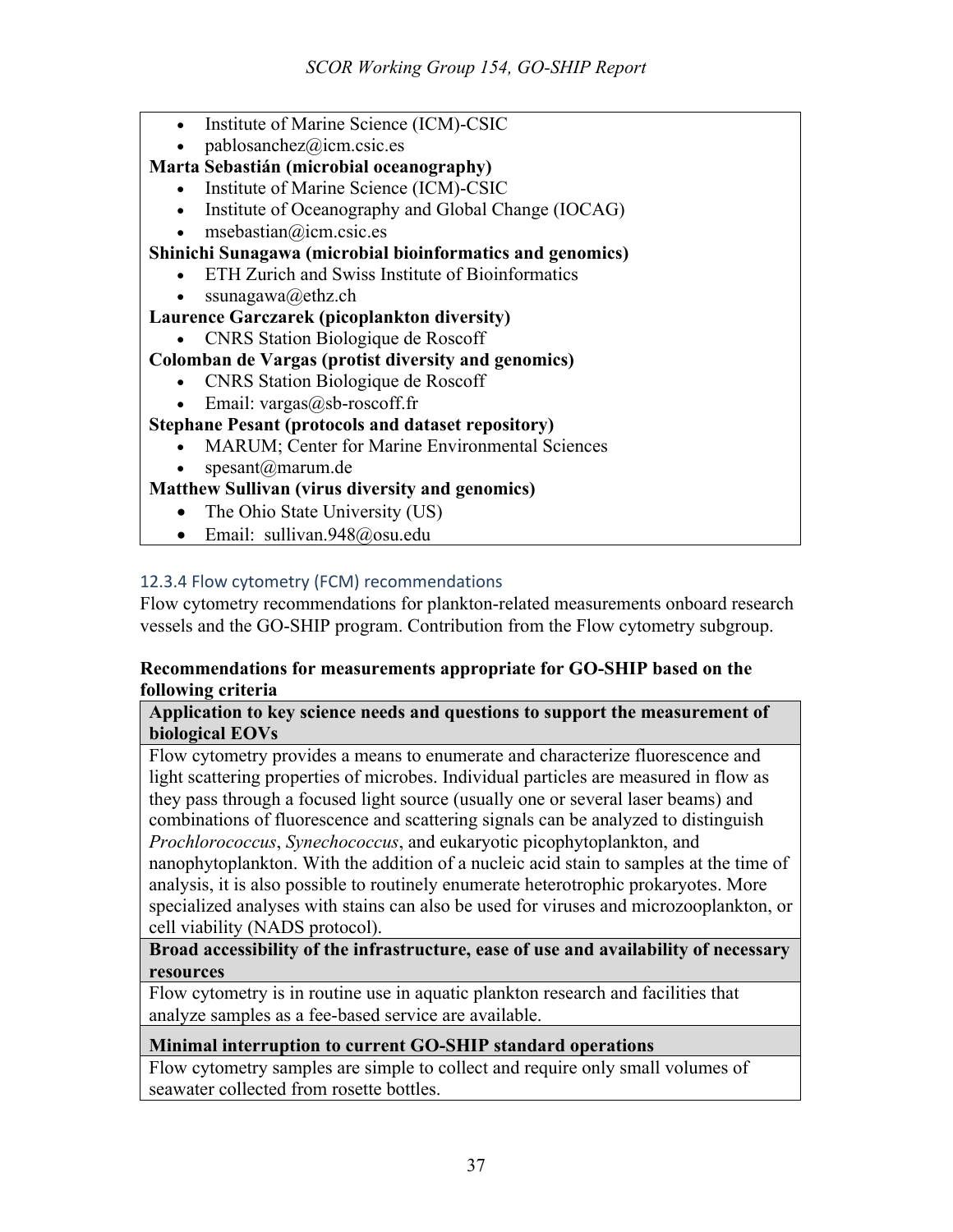## **Instrument name and description**

A sensitive flow cytometer configured for analysis of plankton is required in a shorebased facility. Many, but not all benchtop flow cytometers available on the market are sensitive enough to be used in marine microbial ecology. Cell sorters can also be used. Examples include the BD Influx Mariner operated at the J. J. MacIsaac Facility for Aquatic Cytometry at the Bigelow Laboratory for Ocean Sciences and the PRECYM flow cytometry platform of the Mediterranean Institute of Oceanology.

## **Volume of water analyzed**

For post-cruise flow cytometry, typically 2-milliliter of whole seawater samples are preserved with a fixative and must be kept frozen until analysis.

**Type of sampling (whether sample could be taken from in-line water flow and/or rosette. For the latter, depths of interest)**

Rosette samples from euphotic zone depths are of highest scientific interest, through deeper samples would also be useful for characterizing heterotrophic plankton. Samples from in-line flow-through water can also be collected and analyzed if higher spatial/temporal resolution is desired for surface waters.

## **Price per sample**

 $\sim$ \$20 for pico/nano-phytoplankton,  $\sim$ \$20 USD for heterotrophic prokaryotes,  $\sim$ \$26 for heterotrophic protists

#### **Price per lab instrument**

N/A (use of existing facility with fee-per-sample service recommended). The price per lab instrument is dependent on the instrument configuration (number of lasers, of photodetectors, etc.).

**Maintenance cost per lab instrument**

N/A (use of existing facility with fee-per-sample service recommended).

**Personnel time to run a sample**

N/A (use of existing facility with fee-per-sample service recommended).

**Necessary infrastructure onboard (e.g., freezers, liquid N2, Filtration rack, filters, Milli-Q system, type of pump for in-line) and relevant cost (if not standard onboard equipment)**

Preserved samples in cryovials require storage in a liquid nitrogen dewar or -80 ℃ freezer. Ideally preservative is added in a fume hood. Samples must be kept frozen.

**Shipping needs (e.g., temperature that samples need to be maintained at, facilities available for sample analysis)**

Samples must be kept frozen and should be express shipped to the analysis facility either in a cryogenic dry shipper or in styrofoam packed with dry ice.

**Ancillary measurements needed/relevant (beyond GPS)**

No special ancillary measurements are required. Chl fluorescence measurements acquired during CTD-rosette casts are useful to guide sampling (e.g., targeting depths with elevated chlorophyll concentration)

**Ecosystem/biogeochemical model parameter constrained by this measurement**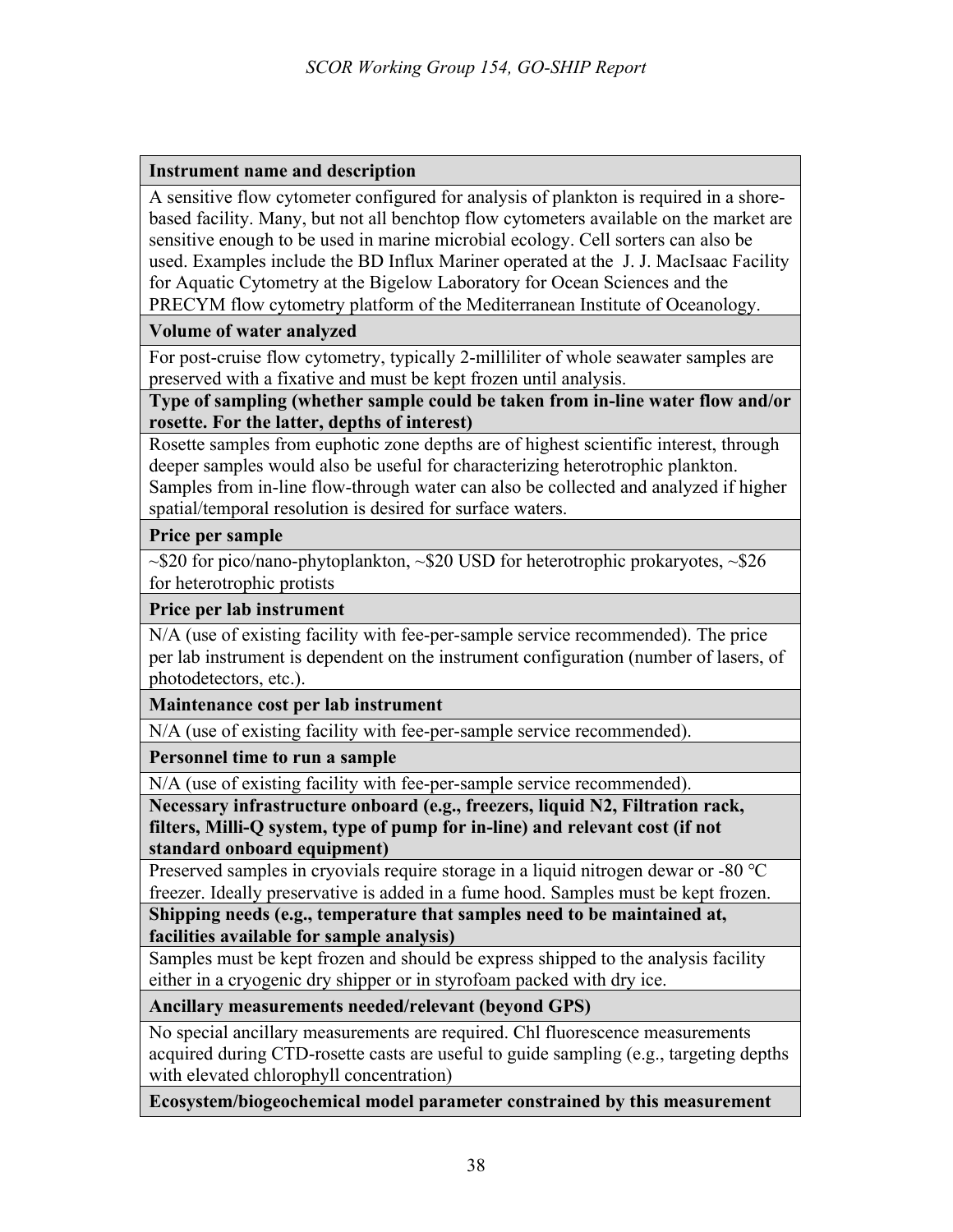Many biogeochemical models in current use include multiple taxa or functional types of phytoplankton, bacteria, and zooplankton. Flow cytometry provides direct information about concentrations and size distributions of these organisms.

#### **Existing protocols and relevant publications**

Sample preservation:

Marie, D., F. Rigaut-Jalabert, and D. Vaulot. 2014. An improved protocol for flow cytometry analysis of phytoplankton cultures and natural samples. Cytometry Part A 85: 962-968. 10.1002/cyto.a.22517

**Obvious synergies with current measurements performed on board GO-SHIP cruises and other measurements proposed here**

Automated imaging of nano- and microplankton (such as with Imaging FlowCytobot or automated analysis with the Cytosense flow cytometers provide highly complementary information about larger size classes of phytoplankton and microzooplankton. Imaging provides some taxonomy to the flow cytometry analysis.

**Standardized vocabulary for the data and the associated metadata, for managing into the large and diverse data sets collected around the world (oceanographic fleets, automated observation systems deployed in situ), and available among various data centers aiming at preserving and making reusable marine observations (from physics to chemistry and biology)**

There are well-established standards for flow cytometry data files (FCS standard file format, e.g., Spidlen et al. 2010). Flow cytometry analysis products are routinely handled by existing repositories and data systems such as BCO-DMO, SeaDataNet, and SeaBASS. Several groups (such as for example the European JERICO Next group, Bengt et al., 2017) are developing novel methods for automated in situ observations of phytoplankton diversity and for the standardization required to compare results from various studies.

Spidlen, J., Moore, W., Parks, D., Goldberg, M., Bray, C., Bierre, P., … Brinkman, R. R. (2010). Data File Standard for Flow Cytometry, version FCS 3.1. *Cytometry. Part A : The journal of the International Society for Analytical Cytology*, *77*(1), 97– 100. doi:10.1002/cyto.a.20825

Bengt K., Felipe A., Veronique C., Arnaud L., Guillaume W., Jukka S et al. (2017). JERICO-NEXT. Novel methods for automated in situ observations of phytoplankton diversity. D3.1. JERICO-NEXT-WP3-D3.1, 4 Oct. 2017. http://archimer.ifremer.fr/doc/00422/53393/

**Data dissemination infrastructure and likely data latency. If further shore-based analysis is necessary (e.g., image classification and validation), the likely personnel time associated**

Shore-based analysis of preserved samples will likely require several months for scheduling and completion.

**A list of relevant experts who can be called upon to help and know they have been identified**

Heidi M. Sosik - hsosik@whoi.edu Nicole Poulton - npoulton@bigelow.org Josep M. Gasol -  $pepgasol@icm.csic.es$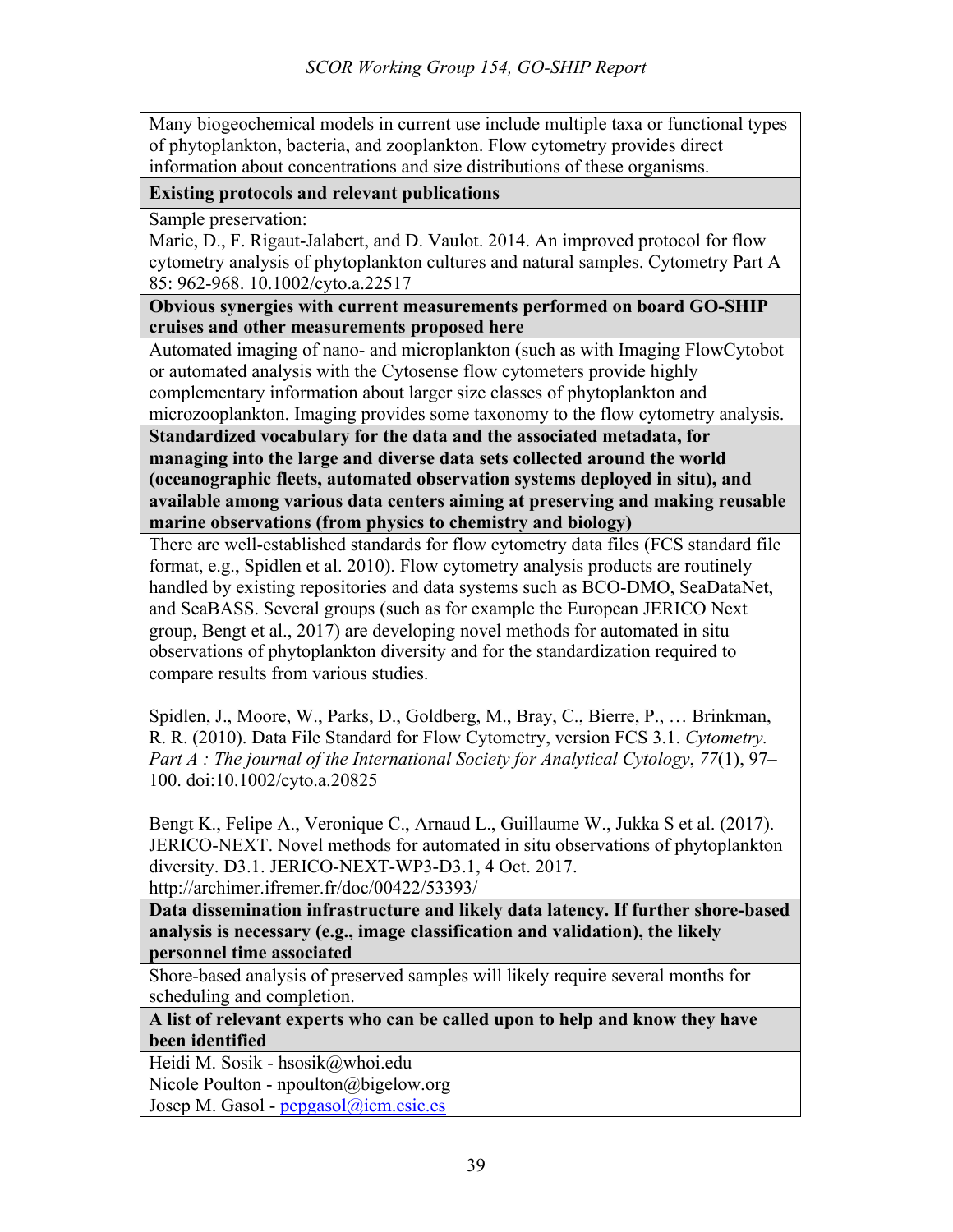## Dominique Marie - marie@sb-roscoff.fr

# 12.3.5 Automated flow cytometery (Cytosense) recommendations

Automated flow cytometery recommendations for plankton-related measurements onboard research vessels and the GO-SHIP program. Contribution from the Flow cytometry subgroup.

#### **Recommendations for measurements appropriate for GO-SHIP based on the following criteria**

#### **Application to key science needs and questions to support the measurement of biological EOVs**

Autonomous flow cytometry enables automated counting of pico- to microphytoplankton (cells cm<sup>-3</sup>). Light scattering and several fluorescence emissions are recorded (pulse shapes along the particles). Image-in-flow performed at the single cell level is an option to take pictures of the cells while flowing in the instrument. Light scattering can be used as a proxy of the size, and the fluorescence intensities are in relation to the pigment content available within each particle (cell, colony).

**Broad accessibility of the infrastructure, ease of use and availability of necessary resources**

Automated flow cytometry, performed with the Cytobuoy flow cytometers is widely accessible. Protocols developed and shared by the community exist, including for data quality. The quantitative output (absolute counts) requires absolute calibration. The protocols are presented in the best practices of the H2020 JERICO-NEXT (D2.2) European Program.

**Minimal interruption to current GO-SHIP standard operations** Added to flow-through system.

## **Instrument name and description**

CytoSense pulse recording of laser-based fluorescence and scattering uses a wide field-of-view FOV in a very wide flow cell of  $1000x1200 \mu m$  cross section and by its zero dead time electronics it detects and analyses all particles flowing through, up to ca. 20K particles/sec, surrounded by a particle free sheath fluid. For particles smaller than 5 µm, the scan data converges to normal flow cytometry data, that is correlated multiparameter data for discrimination of the various picoplankton. The laser-based scattering and fluorescence, with high numerical aperture optics yields the high sensitivity required for picoplankton, down to 0.1µm mineral particles or 0.3µm cells. The scanning principle is "endless" by electronic design allowing the full capturing of elongated and filamentous particles, normally too long for high-resolution image frames. With particles increasing over 5µm (laser sheet thickness), the morphological information in the scans also increases allowing higher resolution clustering and recognition. The emission of scattered light and fluorescence is highly independent of the orientation of the particles around their length axis, therefore a robust, highly linear direct measure of particle size and biomass. Processing rate can be of  $\geq 10,000$ particles sec. Pulse scans consist of up to 8 different light scatter and/or fluorescence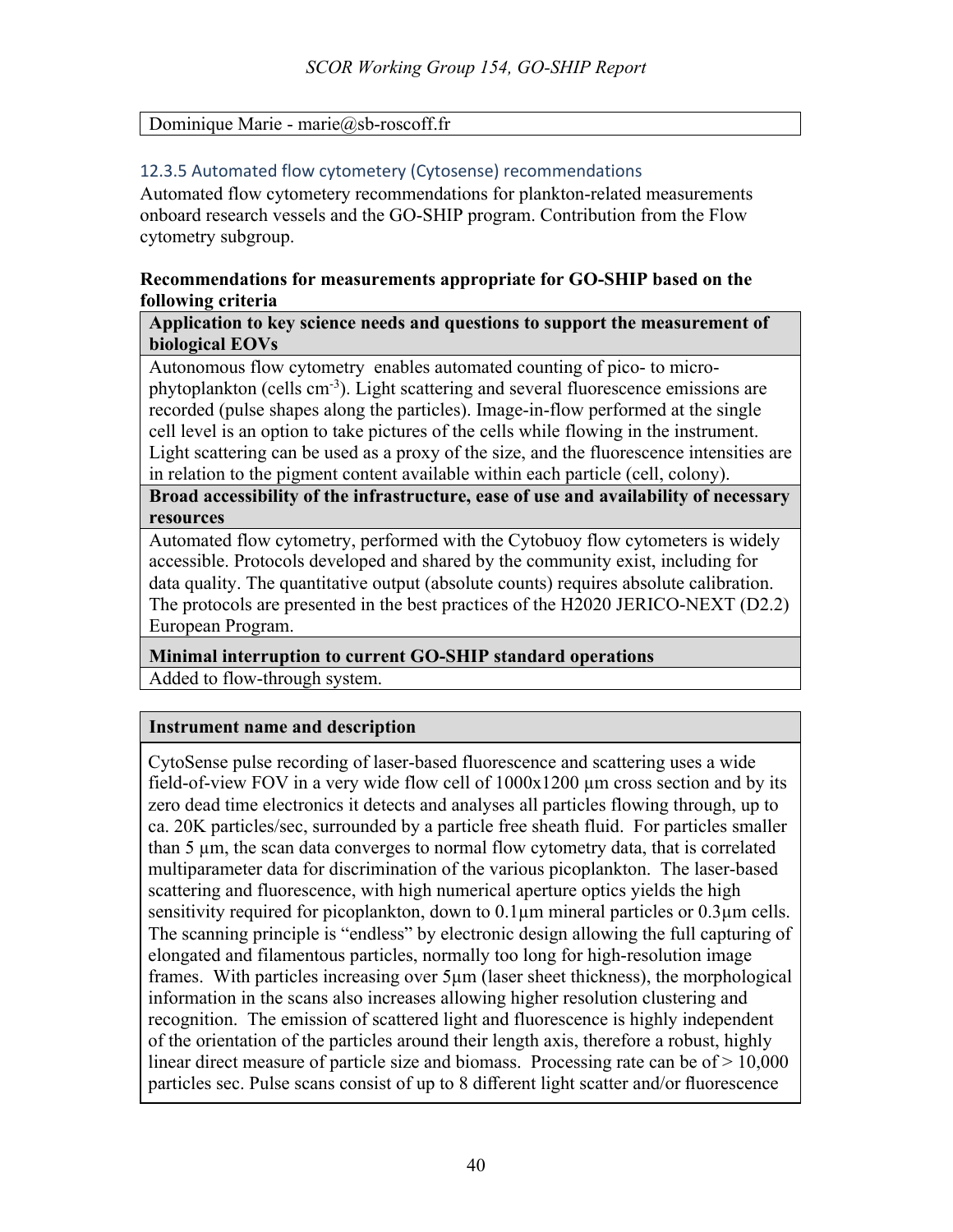detector courses digitized in real-time at 4MHz while the particle traverses one or two sharply focused excitation laser beams at velocity of 2 m/s.

## **Instrument manufacturer**

CytoBuoy b.v., Woerden, Netherlands

#### **Type of sampling (whether sample could be taken from in-line water flow and/or rosette. For the latter, depths of interest)**

Rosette samples from euphotic zone depths are of highest scientific interest, through deeper samples would also be useful for characterizing heterotrophic plankton. Samples from in-line water flow can also be collected and analyzed if higher spatial/temporal resolution is desired for surface waters.

# **Price per sample**

 $\epsilon$ 1 to <5 per sample, depending on the sampling frequency.

## **Price per instrument**

 $\epsilon$ 90 - 150 K depending on configuration (number of lasers & detectors, submersible, autonomy etc). An automated device (BST) for extra sheath cleaning and bead solution loader for calibration and control of the cytometer is an option.

## **Maintenance cost per lab instrument**

About  $\epsilon$ 7K/year are needed for maintenance (by Cytobuoy) and consumables (tubes, filters, calibration beads).

## **Personnel time to run a sample**

The Cytosense flow cytometers are autonomous and automated. They do not need any personnel time to run a sample when operated in flow-through mode. However, supervision is recommended, and can be performed remotely if Internet is available.

**Necessary infrastructure onboard (e.g., freezers, liquid N2, Filtration rack, filters, Milli-Q system, type of pump for in-line) and relevant cost (if not standard onboard equipment)**

Power supply

Bench or equivalent to install the flow cytometer.

Seawater supply (through a FerryBox already installed or another water supply from the ship, like the one used for the thermosalinograph).

**Shipping needs (e.g., temperature at which samples need to be maintained, facilities available for sample analysis)**

 $N/A$ 

## **Ancillary measurements needed/relevant (beyond GPS)**

T, S, Nutrients, Chl *a*, PAR, primary production, HPLC pigment analyses, Diversity (microscopy)

## **Ecosystem/biogeochemical model parameter constrained by this measurement**

Phytoplankton functional group abundances, size classes, high resolution distribution, contribution to total fluorescence per functional group.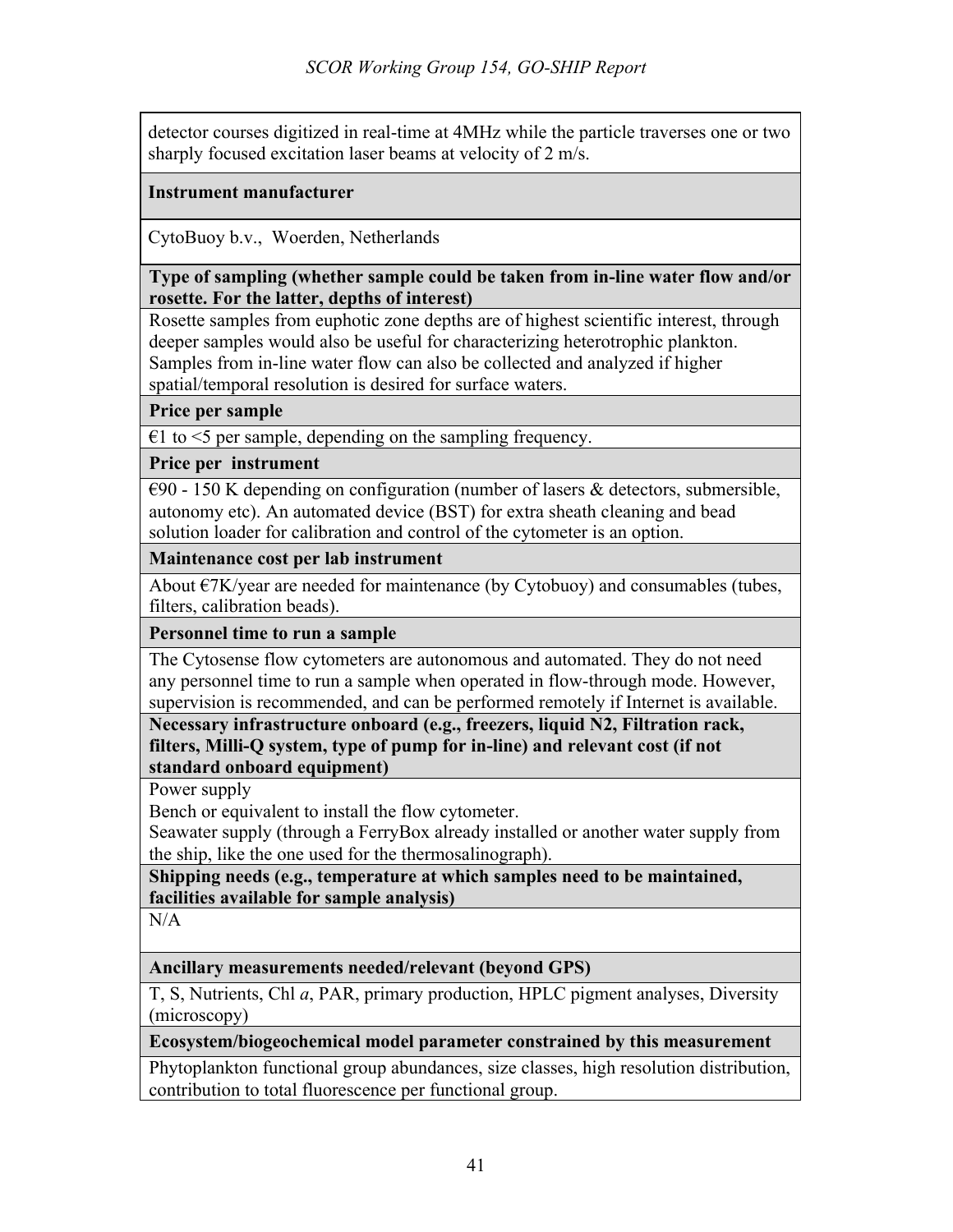# **Existing protocols and relevant publications**

Existing protocols are presented in the best practices of the H2020 JERICO-NEXT (D2.2) European Program.

## **Relevant publications:**

L. Haraguchi, H. H. Jakobsen, N. Lundholm, J. Carstensen, Monitoring natural phytoplankton communities: a comparison between traditional methods and pulseshape recording flow cytometry, Aquat. Microb. Ecol. 80 (2017) 77-92

H. Tan, T. Oishi, A. Tanaka, R. Doerffer, Y. Tan, Chlorophyll-a specific volume scattering function of phytoplankton, Optics EXPRESS 25 (2017) A564-A573

L. Duforêt-Gaurier, W. Moutier, N. Guiselin, M. Thyssen, G. Dubelaar, X. Mériaux, L. Courcot, D. Dessailly, H. Loisel, Determination of backscattering cross section of individual particles from cytometric measurements: a new methodology, Opt. Express. 23 (2015) 31510-31533.

S. Fontana, O.L. Petchey, F. Pomati, Individual-level trait diversity concepts and indices to comprehensively describe community change in multidimensional trait space, Funct. Ecol. 30 (2015) 808–818.

M. Thyssen, S. Alvain, A. Lefèbvre, D. Dessailly, M. Rijkeboer, N. Guiselin, V. Creach, L.-F. Artigas, High-resolution analysis of a North Sea phytoplankton community structure based on in situ flow cytometry observations and potential implication for remote sensing, Biogeosciences. 12 (2015) 4051–4066.

M.N. McFarland, J. Rines, J. Sullivan, P. Donaghay, Impact of phytoplankton size and physiology on particulate optical properties determined with scanning flow cytometry, Mar. Ecol. Prog. Ser. 531 (2015) 43–61.

S. Bonato, U. Christaki, A. Lefebvre, F. Lizon, M. Thyssen, L.F. Artigas, High spatial variability of phytoplankton assessed by flow cytometry, in a dynamic productive coastal area, in spring: The eastern English Channel, Estuar. Coast. Shelf Sci. 154 (2015) 214–223.

M. Dugenne, M. Thyssen, N. Garcia, N. Mayot, G. Bernard, Monitoring of a Potential Harmful Algal Species in the Berre Lagoon by Automated In Situ Flow Cytometry, In Marine Productivity: Perturbations and Resilience of Socioecosystems, Springer International Publishing, (2015) 117–127.

Hofstraat JW, Vreeze MEJ, Zeijl van WJM, Peperzak L, Peeters JCH, Balfoort HW, 1991. Flow Cytometric Discrimination Of Phytoplankton Size Classes By Fluorescence Emission And Excitation Properties. J. of Fluorescence 1, p249-265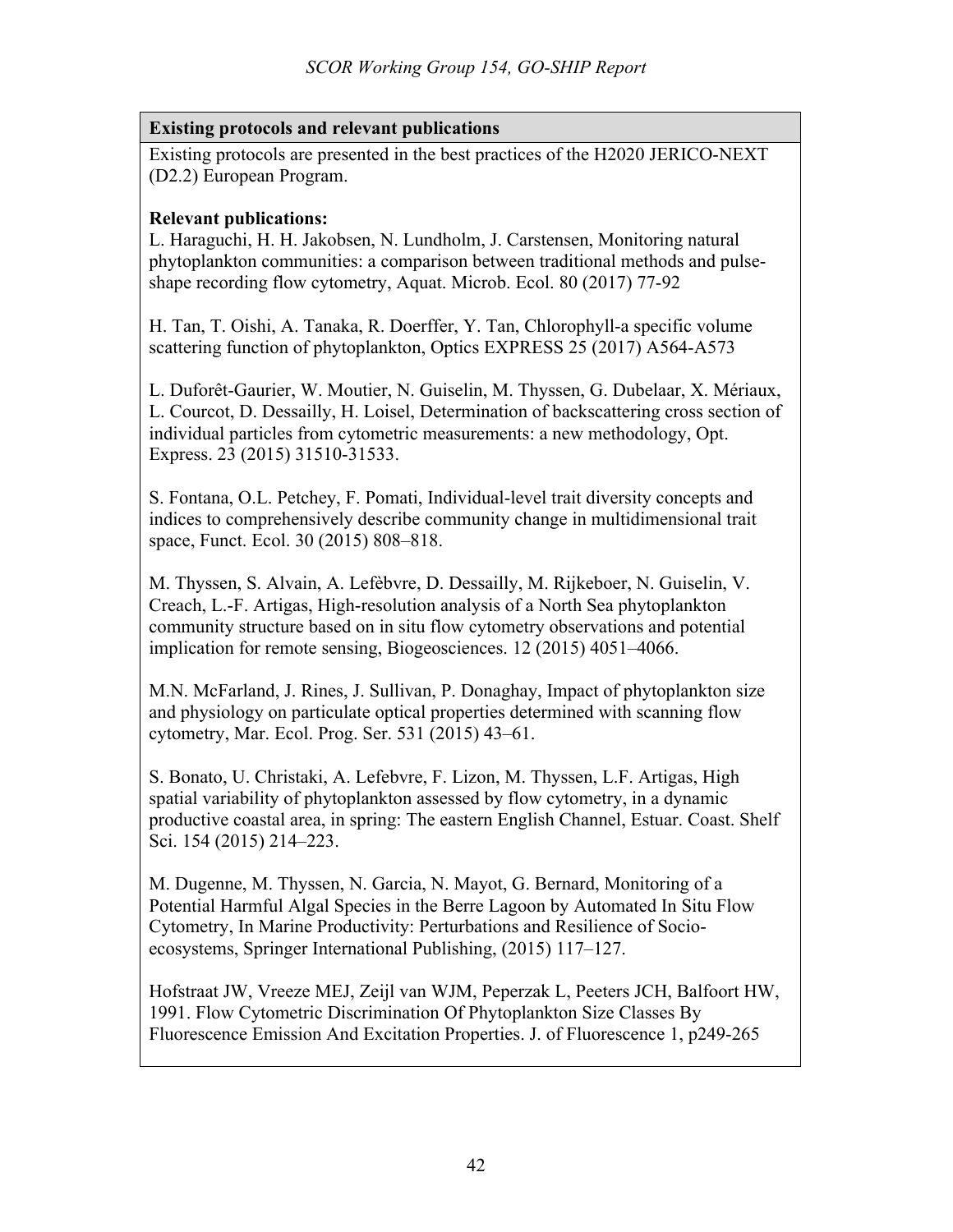Peeters J.C.H.., G.B.J. Dubelaar, J. Ringelberg and J.W.M. Visser, 1989 The Optical Plankton Analyser (O.P.A.): A Flow Cytometer For Plankton Analysis, I: Design Considerations. Cytometry 10: 522-528,1989

Dubelaar G.B.J., A..C. Groenewegen, W. Stokdijk, G.J. van den Engh and J.W.M. Visser, 1989. The Optical Plankton Analyser (O.P.A.): A Flow Cytometer For Plankton Analysis, II: Specifications. Cytometry 10: 529-539,1989

**Obvious synergies with current measurements performed on board GO-SHIP cruises and other measurements proposed here**

Synergies already exist with various measurements (T, S, dissolved O2, pCO2, nutrients). Possible synergies could occur with imaging and genomics.

**Standardized vocabulary for the data and the associated metadata, for managing into the large and diverse data sets collected around the world (oceanographic fleets, automated observation systems deployed in situ), and available among various data centers aiming at preserving and making reusable marine observations (from physics to chemistry and biology)**

A standardized vocabulary for the data and the associated metadata (still under development) is available at http://vocab.nerc.ac.uk/collection/F02/current/

**Data dissemination infrastructure and likely data latency. If further shore-based analysis is necessary (e.g., image classification and validation), the likely personnel time associated**

Typically, it takes several weeks to analyze the data produced for a whole cruise (mostly with a manual analysis). However, automated data analysis software is now available (Easyclus and Rclustool) and should reduce that time.

**A list of relevant experts who can be called upon to help and know they have been identified**

- Melilotus Thyssen, melilotus.thyssen $@$ mio.osupytheas.fr
- Gérald Grégori, gerald.gregori@mio.osupytheas.fr
- Machteld Rijkeboer, machteld.rijkeboer@rws.nl

# 12.3.6 Automated imaging flow cytometery (IFCB) recommendations

Automated imaging flow cytometry recommendations for plankton-related measurements onboard research vessels and the GO-SHIP program. Contribution from the Imaging subgroup.

## **Recommendations for measurements appropriate for GO-SHIP based on the following criteria**

**Application to key science needs and questions to support the measurement of biological EOVS**

The Imaging FlowCytobot (IFCB), generates images of protists to give biodiversity information as well as organism-specific size, shape, fluorescence and scattering .

**Broad accessibility of the infrastructure, ease of use and availability of necessary resources**

The instrument is commercially available, and easily incorporated into an on-board flow-through surface seawater system.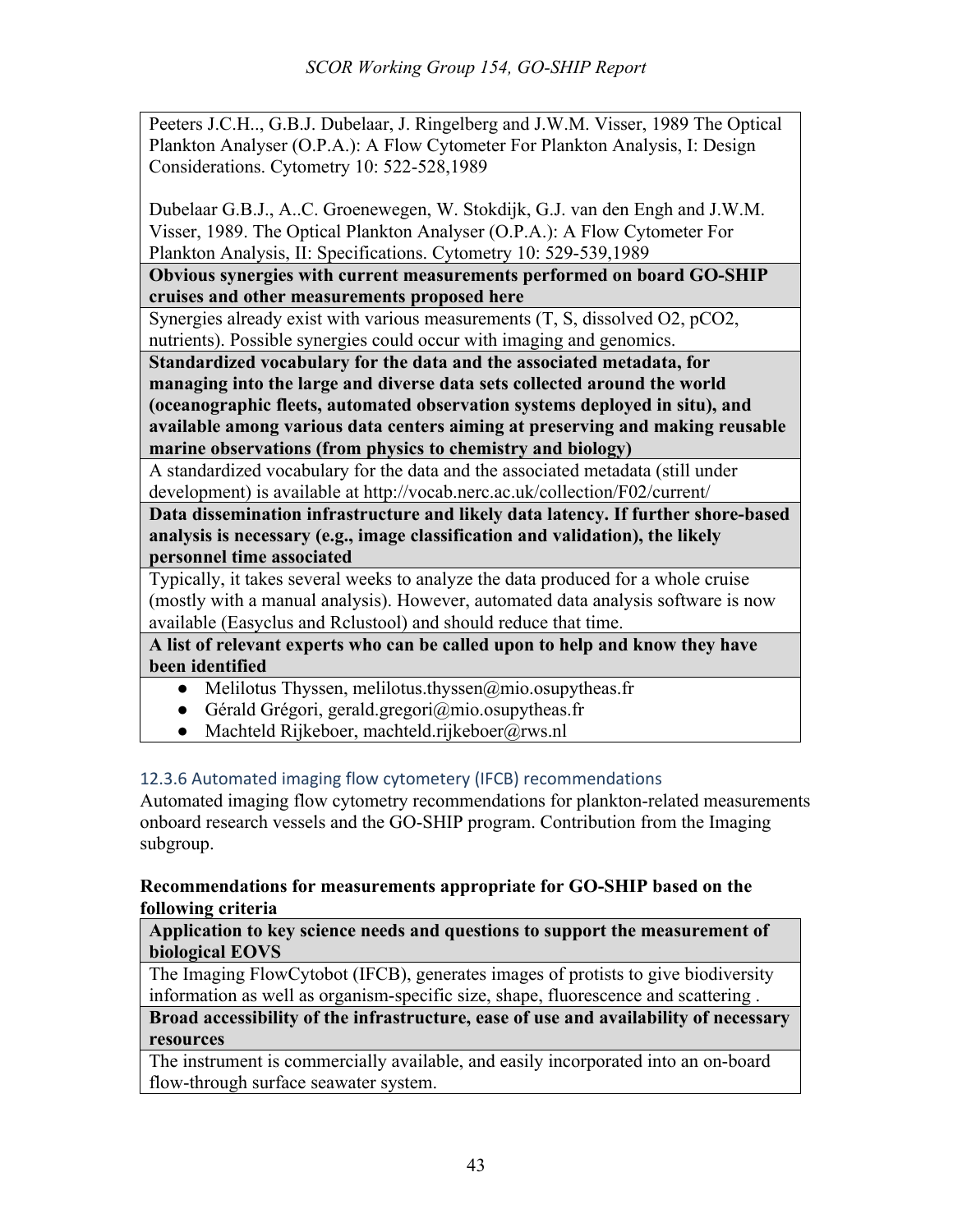# **Minimal interruption to current GO-SHIP standard operations**

No interruption, instrument is integrated into the seawater system; however, that system needs to be cleaned regularly (see cleaning protocols). Ideally, the surface seawater should be pumped with a diaphragm pump (not impeller pump) to minimize damage to fragile organisms.

#### **Instrument name and description**

Imaging FlowCytobot (IFCB): The IFCB is a imaging-in-flow cytometer, measuring individual particle fluorescence and light scattering, and capturing a high-resolution  $(-1 \mu m)$  image of each cell or chain in the size range  $-5-150 \mu m$  width. Controlled flow and illumination conditions ensure a very high rate of images containing in focus, single targets aligned in the flow such that the largest cross-section is imaged. Images can be collected at up to  $\sim$ 15 Hz, depending on particle concentrations encountered. IFCB is typically operated with a light scattering trigger and configured to sample automatically 5 ml every 20 minutes from the uncontaminated seawater flow. IFCB can also be used to analyze discrete samples from Niskin bottles.

## **Volume of water analyzed**

IFCB is typically operated with a light-scattering trigger and will be configured to sample automatically 5 ml every 20 minutes from the uncontaminated seawater flow. **Type of sampling (whether sample could be taken from in-line water flow and/or** 

#### **rosette. For the latter, depths of interest)**

IFCB can be configured to sample automatically from the in-line water flow. Samples from the rosette can also be analyzed, but this would require an analyst to collect samples and run them on the instrument. Depths of interest are typically restricted to the euphotic zone, though protozoa and detritus from deeper samples can also be analyzed.

## **Price per sample**

N/A

**Price per instrument** 

Instrument price:  $\sim \text{\textsterling}90k$ 

**Maintenance and calibration of instrument**

**Calibration:** Main calibration issues are (1) ensuring sample volume is properly quantified (a function design criteria set during manufacture; user verification is good practice, but experience suggests this does not need to be repeated unless there are hardware changes in the instrument); and (2) determination of image scaling (micrometers per pixel; user determined with particles of interest).

## **Personnel time to run a sample**

The IFCB needs to be set up by an experienced scientist or technician and it is useful, but not necessary, to have such a person on board to ensure data quality. Image analysis requires experienced analyst for the processing and interpretation of images. https://github.com/hsosik/ifcb-analysis/wiki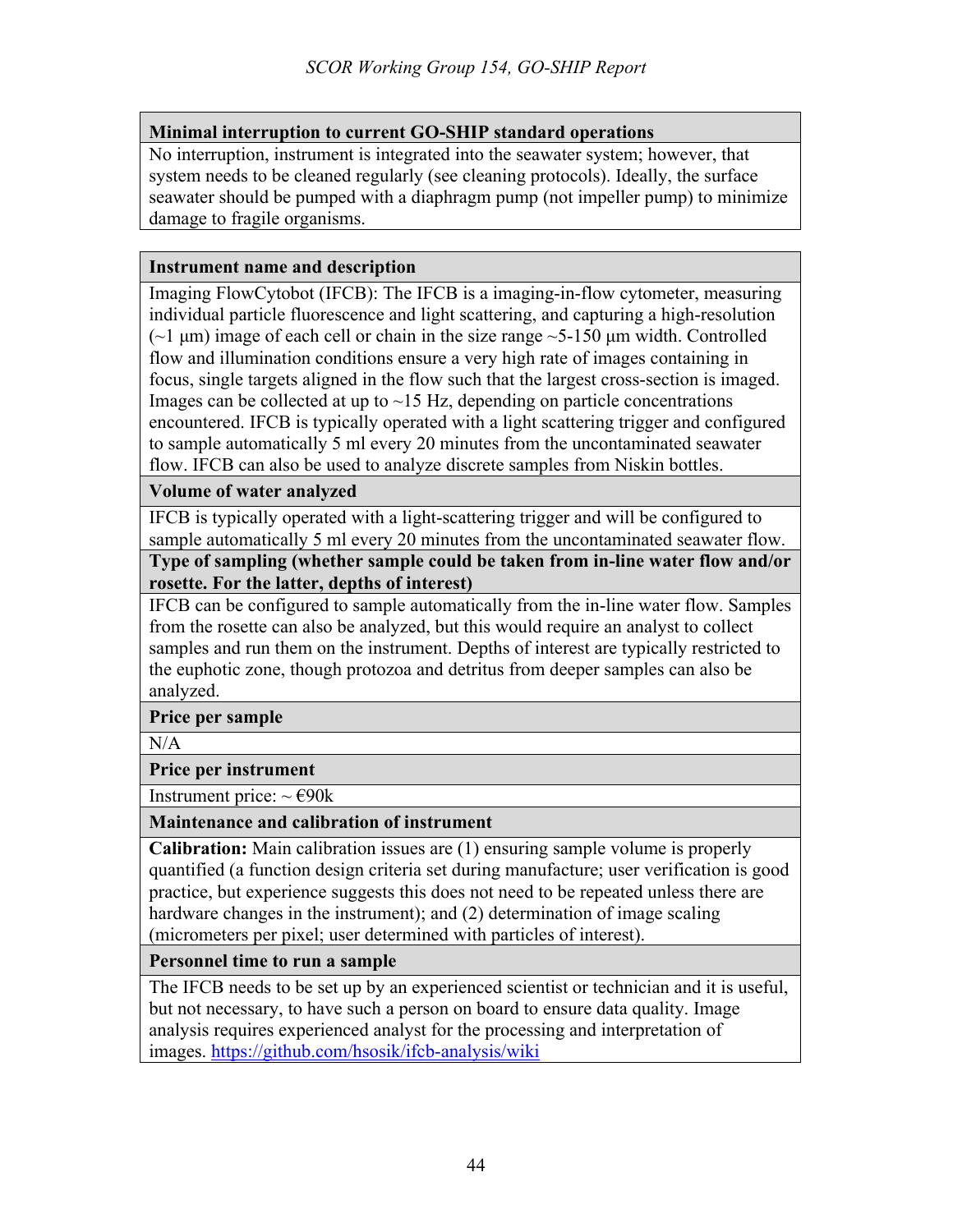**Necessary infrastructure onboard: (e.g., freezers, liquid N2, Filtration rack, filters, MilliQ system, type of pump for in-line) and relevant cost (if not standard onboard equipment)**

Clean flow-through system, electronic data storage backup, on the order of 200-500 Mb per day (though complete raw datasets can be stored internally on IFCB for a year or longer).

**Shipping needs (e.g., temperature at which samples need to be maintained, facilities available for sample analysis)**

The instrument can be shipped directly to the ship.

**Ancillary measurements (beyond GPS)**

Flow cytometry (FCM) is an ideal complement to the IFCB since the largest cells imaged by the FCM overlap with the smallest imaged by the IFCB. In addition, the range of organisms / particles imaged with the UVP starts at the largest IFCB size, so these three instruments complement each other ideally.

**Ecosystem/biogeochemical model parameter constrained by this measurement**

Links to BGC modeling: Plankton cell size distributions can inform models on the physical structure of organic matter in ecosystems, and their contribution to the biological pump.

Links to Ecosystem modeling: Organism imaging is changing how we manage taxonomic analyses – allowing larger-scale analysis of species distributions than has previously been possible. The phytoplankton concentrations and diversity provided by the IFCB could better inform ecosystem models.

| Parameter                                                                           | <b>Units</b>                                 |
|-------------------------------------------------------------------------------------|----------------------------------------------|
| Images of phytoplankton & other fluorescent particles $(\sim 10$ -<br>$200 \mu m$ ) | unitless                                     |
| Biovolume (individual image target)                                                 | $\mu$ m <sup>-3</sup>                        |
| Concentration                                                                       | Cells $mL^{-1}$                              |
| Biovolume concentration                                                             | $\mu$ m <sup>-3</sup> mL <sup>-1</sup>       |
| Concentration by taxon                                                              | Cells $mL^{-1}$                              |
| Biovolume concentration by taxon                                                    | $\mu$ m <sup>-3</sup> mL <sup>-1</sup>       |
| Concentration by size class                                                         | Cells mL <sup>-1</sup> $\mu$ m <sup>-1</sup> |
| Biovolume concentration by size class                                               | $\mu$ m <sup>-2</sup> mL <sup>-1</sup>       |

Constrains species/group composition, size distribution of phytoplankton (5>D>200um). Proxy for phytoplankton biomass (biovolume concentration relates to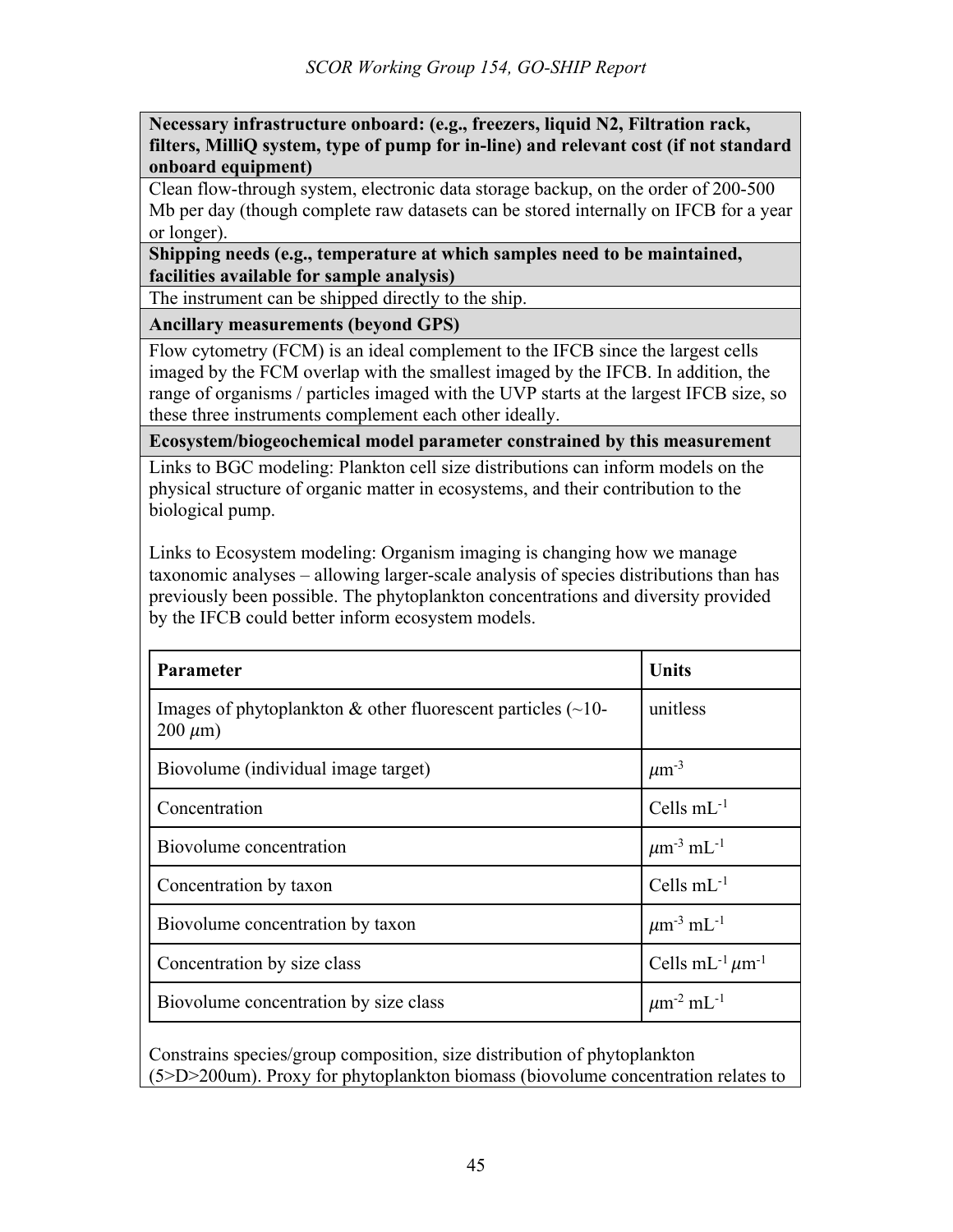Chl a and POC). PSD can be combined with flow-cytometry to extend the PSD of phytoplankton.

## **Existing protocols and relevant publications**

Olson, R. J., and H. M. Sosik. 2007. A submersible imaging-in-flow instrument to analyze nano- and microplankton: Imaging FlowCytobot. Limnol. Oceanogr. Methods 5: 195-203.

Sosik, H. M., and R. J. Olson. 2007. Automated taxonomic classification of phytoplankton sampled with imaging-in-flow cytometry. Limnol. Oceanogr. Methods 5: 204-216.

Sosik, H. M., J. Futrelle, E. F. Brownlee, E. Peacock, T. Crockford, and R. J. Olson. 2016. hsosik/ifcb-analysis: IFCB-Analysis software system, initial formal release at v2 feature stage [Data set]. Zenodo. http://doi.org/10.5281/zenodo.153978

Peacock, E.E., E. T. Crockford, and H.M. Sosik. 2018. IFCB at sea user guide. https://docs.google.com/document/d/14IfQBriV2AZs1akefM8JYirSAApnVFbDG2X Q74klIOI/

**Obvious synergies with current measurements performed on board GO-SHIP cruises and other measurements proposed here**

CTD, ADCP, carbonate chemistry.

**Standardized vocabulary for the data and the associated metadata, for managing into the large and diverse data sets collected around the world (oceanographic fleets, automated observation systems deployed in situ), and available among various data centers aiming at preserving and making reusable marine observations (from physics to chemistry and biology)**

**Data dissemination infrastructure and likely data latency. If further shore-based analysis is necessary (e.g., image classification and validation), the likely personnel time associated**

Data can be stored indefinitely, and analysis can therefore be executed as personnel become available. Particle size distributions are generated automatically. However, image classification for phytyoplankton biodiversity and concentrations requires experienced analyst for the checking and quality control of images.

**A list of relevant experts who can be called upon to help and know they have been identified**

Heidi M. Sosik (hsosik@whoi.edu)

Lee Karp-Boss (lee.karp-boss@maine.edu)

# 12.3.7 Automated imaging of particles and zooplankton (UVP) recommendations

Automated imaging particles and zooplankton recommendations for plankton-related measurements onboard research vessels and the GO-SHIP program. Contribution from the Imaging subgroup.

## **Recommendations for measurements appropriate for GO-SHIP based on the following criteria**

**Application to key science needs and questions to support the measurement of biological EOVS**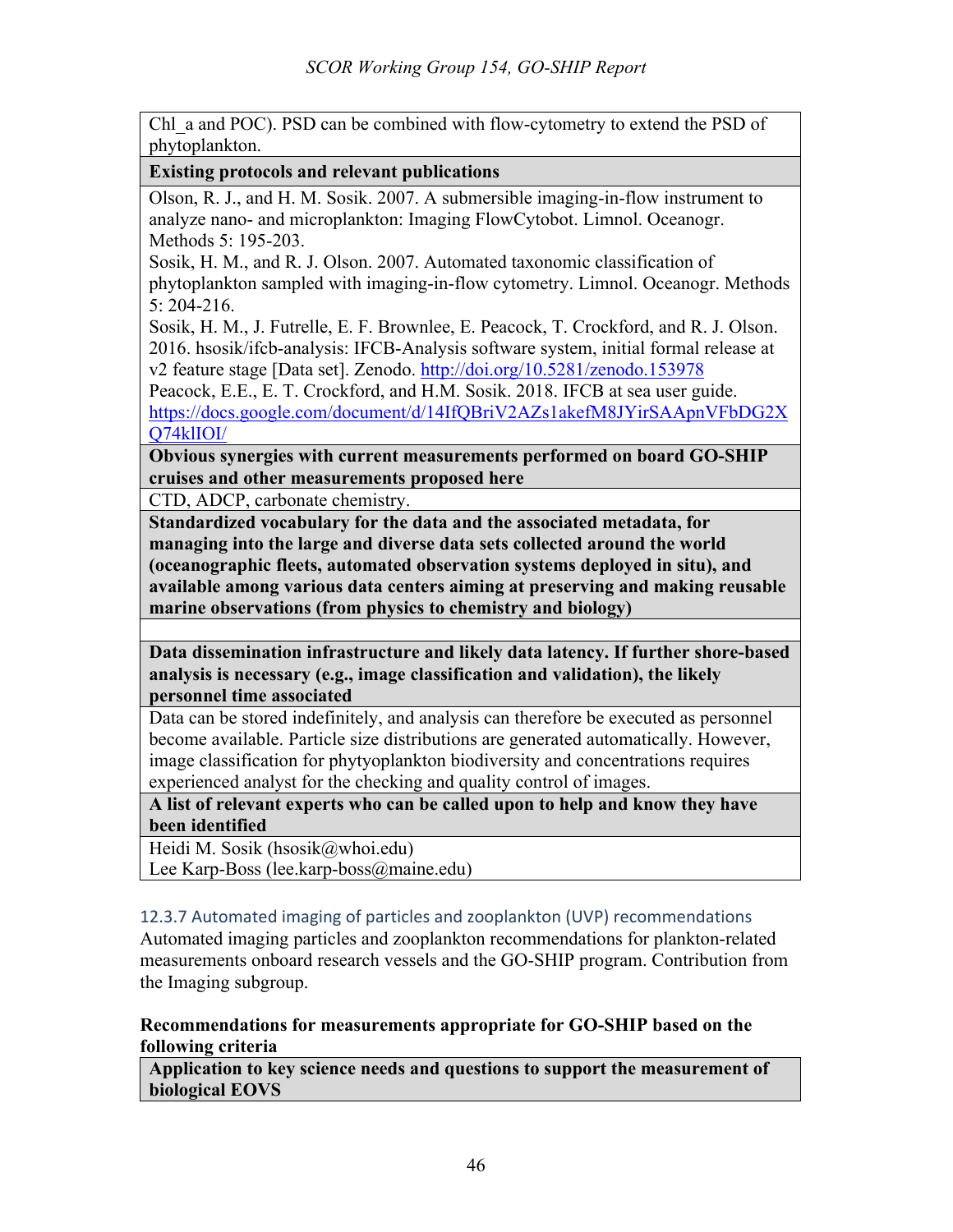Marine imaging (also known as marine visual imaging (Durden et al., 2016) or marine optical imaging (Schoening et al., 2017)) has become a major tool for oceanographers. The underwater vision profiler, or UVP, generates images of organisms from the size of protists to small zooplankton give biodiversity information, as well as organism-specific size, shape and optical density. Images of non-living particles generate size, shape and optical density data for organic particles which are useful for mapping particle dynamics, transport, and sedimentation (Guidi et al., 2009).

**Broad accessibility of the infrastructure, ease of use and availability of necessary resources**

The instrument is mounted within the center of a 24-bottle rosette without removing any bottle or in its own frame outside a standard 12-bottle rosette.

## **Minimal interruption to current GO-SHIP standard operations**

No interruption, instrument is integrated into the rosette system.

#### **Instrument name**

## **Underwater Vision Profiler (UVP):**

A submersible profiling imaging system which can count and size particles  $\sim 60 \mu m \sim$ 6 mm in situ. The UVP needs monitoring by a trained scientist or technician on board. The data must be downloaded regularly (usually daily) during a research voyage in order to prevent memory saturation and to control data quality.

**Amount of water per whole-water samples or amount filtered per sample**

The volume of seawater to be imaged varies with instrument configuration, but is on the order of 1L.

**Type of sampling (whether sample could be taken from in-line water flow and/or rosette. For the latter, depths of interest)**

The instrument is designed to be associated with CTD instruments, such that it can be spatially and temporally aligned with other measurements, performing continuous vertical profiles. The UVP be deployed to 6,000 m, acquiring and processing images at up to 25 Hz and providing a theoretical 0.04 cm vertical resolution at 1m/s. Data are usually integrated over 5 m vertical bins.

**Price per sample**

N/A

**Price per instrument** 

Instrument price: Deep (6000 m)  $\epsilon$ 90k

**Maintenance cost per instrument**

The initial field calibration is done when the instrument is built by the factory. Because UVPs are imaging particle counters, it is recommended to calibrate the instruments yearly against a reference instrument. On deck, regular light checks are recommended to verify their integrity. On deck, black measurements also permit evaluation of instrument noise.

**Personnel time to run a sample**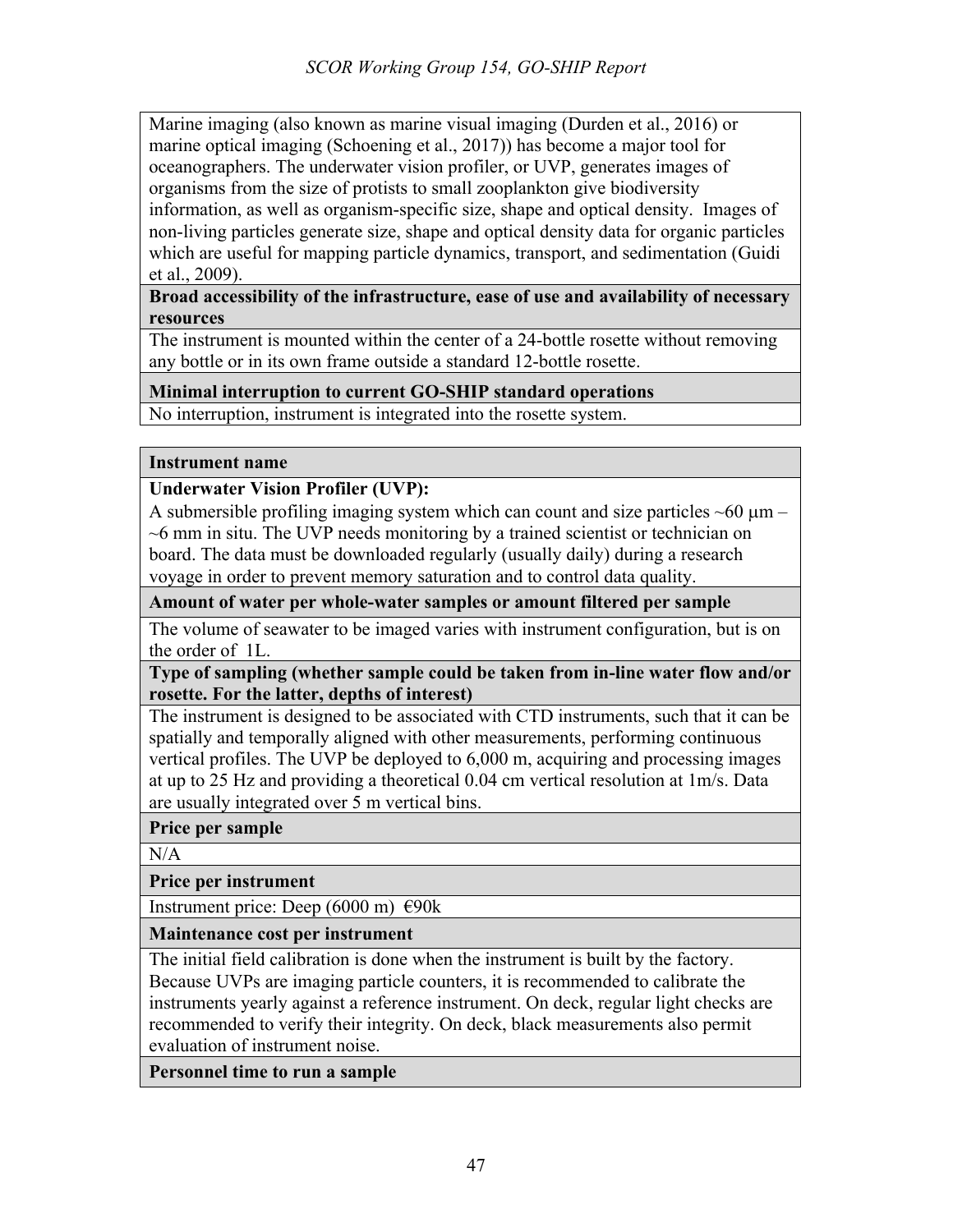The UVP requires attention one hour daily to perform light check and data download, to fill metadata, to initiate automatic initial process to check data quality and backup. Usual underwater instrument maintenance should also be done as for any instrument (i.e., connector cleaning). The daily battery charge does not require the continuous presence of an operator.

Particle size distributions and image analysis are generated automatically by the provided software. Image classification can be performed on board or on land using the *Ecotaxa* application. The precision of the classification relies on the expertise of an operator even if the initial sorting is done by non-specialized personnel. A trained operator can classify up to 35,000 images per day.

**Necessary infrastructure onboard: (e.g., freezers, liquid N2, Filtration rack, filters, MilliQ system, type of pump for in-line) and relevant cost (if not standard onboard equipment)**

The instrument is usually deployed in a standard sampling rosette, adding no ship time or specific infrastructure needs. Data are saved in the provided computer memory and back-up drive.

**Shipping needs (e.g., temperature at which samples need to be maintained, facilities available for sample analysis)**

The instrument can be shipped directly to the ship as with any electronic instrument. It is important to note that the instrument contains a Lithium battery which must be shipped as dangerous goods, and/or brought on board at a convenient port of origin. In the latter case, a trained technician will need to open its housing to set the battery.

**Ancillary measurements (beyond GPS)**

The Imaging Flow Cytobot (IFCB) is an ideal complement to the UVP since the largest cells imaged by the IFCB overlap with the smallest imaged by the UVP, giving a full size distribution from 5 microns to  $> 5$  mm. When combined with flow cytometry (FCM), the size range is expanded down to  $\leq 1$  micron. The lower particle size class data from the UVP overlaps with transmisometer / back scattering instruments, providing an in-situ quality check.

**Ecosystem/biogeochemical model parameter constrained by this measurement**

Links to BGC modeling: Particle size distributions (UVP, LISST) can inform models on the physical structure of organic matter in ecosystems, particularly the presence of large particles with the capacity to sink quickly, contributing to the biological pump.

Links to Ecosystem modeling: Organism imaging is changing how we manage taxonomic analyses – allowing larger-scale analysis of species distributions than has previously been possible. The zooplankton concentrations and diversity provided by the UVP could better inform ecosystem models.

| <b>Parameter</b>                                                                    | <b>Units</b> |
|-------------------------------------------------------------------------------------|--------------|
| I mages of zooplankton, particles and other organisms $(\sim 60$ -<br>$6,000 \mu m$ | unitless     |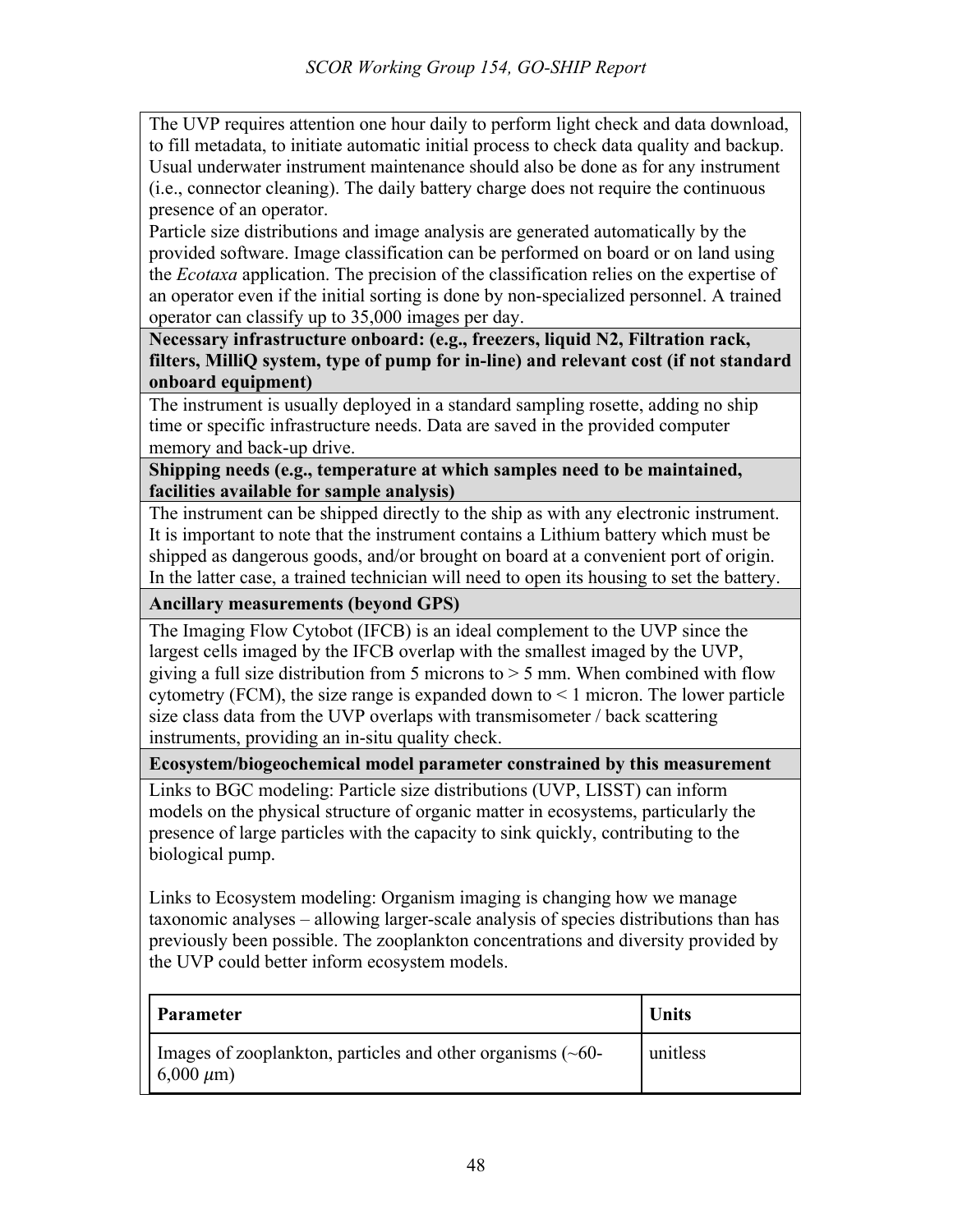| Biovolume (individual image target)                                                                                                                                                                                                                                                                                                                                                                                                                                        | $\mu$ m <sup>-3</sup>                              |  |
|----------------------------------------------------------------------------------------------------------------------------------------------------------------------------------------------------------------------------------------------------------------------------------------------------------------------------------------------------------------------------------------------------------------------------------------------------------------------------|----------------------------------------------------|--|
| Concentration                                                                                                                                                                                                                                                                                                                                                                                                                                                              | Particles L <sup>-1</sup><br>or organisms $L^{-1}$ |  |
| Biovolume concentration                                                                                                                                                                                                                                                                                                                                                                                                                                                    | $\mu$ m <sup>-3</sup> mL <sup>-1</sup>             |  |
| Concentration by taxon                                                                                                                                                                                                                                                                                                                                                                                                                                                     | Cells $L^{-1}$                                     |  |
| Biovolume concentration by taxon                                                                                                                                                                                                                                                                                                                                                                                                                                           | $\mu$ m <sup>-3</sup> L <sup>-1</sup>              |  |
| Concentration by size class                                                                                                                                                                                                                                                                                                                                                                                                                                                | Cells $L^{-1} \mu m^{-1}$                          |  |
| Biovolume concentration by size class                                                                                                                                                                                                                                                                                                                                                                                                                                      | $\mu$ m <sup>-2</sup> L <sup>-1</sup>              |  |
| Constrains POC of large/sinking particles, constrains functional type grazers and their<br>biodiversity, constrains large phytoplankton chains/colonies, provide a proxy for<br>sinking flux. Size distribution of particles $>$ 50 km and organisms $>$ 0.5 mm.                                                                                                                                                                                                           |                                                    |  |
| <b>Existing protocols and relevant publications</b>                                                                                                                                                                                                                                                                                                                                                                                                                        |                                                    |  |
| Picheral, M., et al., 2010: the core UVP technology and configuration<br>Pascal and Santiago, 2009: Zooplankton concentration estimation from images<br>Leon and Montero 2006: Calibration of zooplankton biomass<br>Guidi et al., 2009: Estimation of sedimentary flux from size distributions                                                                                                                                                                            |                                                    |  |
| Obvious synergies with current measurements performed on board GO-SHIP                                                                                                                                                                                                                                                                                                                                                                                                     |                                                    |  |
| cruises and other measurements proposed here                                                                                                                                                                                                                                                                                                                                                                                                                               |                                                    |  |
| UVP particle size data can be used to estimate the strength of the biological pump at<br>high resolution. The UVP provides information on biologically generated particles<br>and organisms at the same scale and frequency as current measurements of<br>temperature, salinity, oxygen and nitrate sensors. This means that new insights on<br>biological fluxes can be nested in their physical context, and contribute to a global<br>understanding of ocean processes. |                                                    |  |
| Standardized vocabulary for the data and the associated metadata, for                                                                                                                                                                                                                                                                                                                                                                                                      |                                                    |  |
| managing into the large and diverse data sets collected around the world                                                                                                                                                                                                                                                                                                                                                                                                   |                                                    |  |
| (oceanographic fleets, automated observation systems deployed in situ), and                                                                                                                                                                                                                                                                                                                                                                                                |                                                    |  |
| available among various data centers aiming at preserving and making reusable                                                                                                                                                                                                                                                                                                                                                                                              |                                                    |  |
| marine observations (from physics to chemistry and biology)<br>The dedicated Ecopart application maintained at Institut de la Mer de Villefranche                                                                                                                                                                                                                                                                                                                          |                                                    |  |
| sur Mer allows investigators to save, display and export particle and image data for                                                                                                                                                                                                                                                                                                                                                                                       |                                                    |  |
| the scientific community or for the public. Data availability is set by the data owners                                                                                                                                                                                                                                                                                                                                                                                    |                                                    |  |
| for each of the saved projects. International discussions regarding long-term image                                                                                                                                                                                                                                                                                                                                                                                        |                                                    |  |
| storage and access are ongoing.                                                                                                                                                                                                                                                                                                                                                                                                                                            |                                                    |  |
| <i>Ecotaxa</i> is a web-based application for the classification of images of organisms<br>using a reference taxonomy (www.unieuk.org/). Images, associated metadata and<br>descriptive variables are loaded for each organism and permit identification<br>automatic classification). The registered users can then validate (check and perform                                                                                                                           |                                                    |  |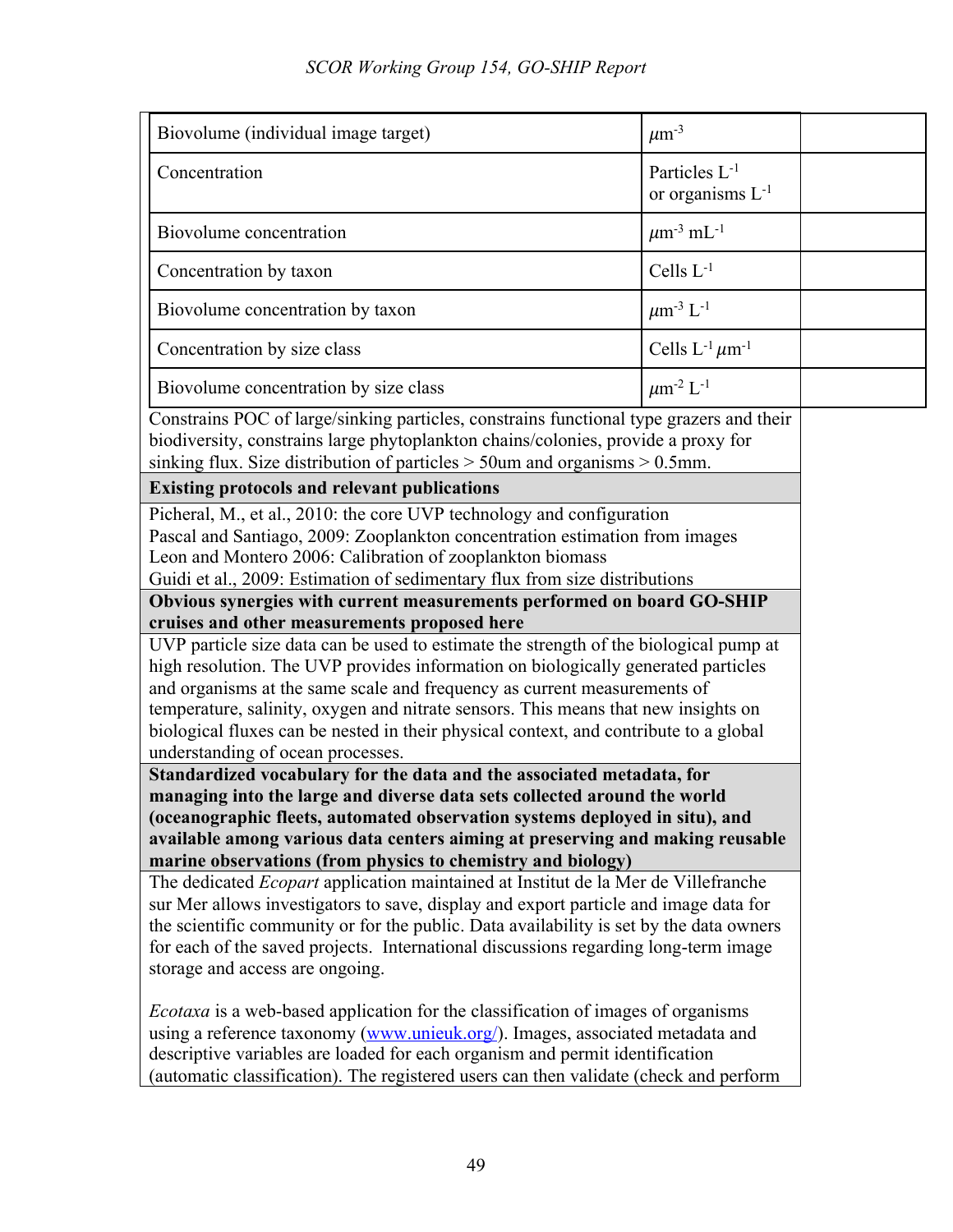a finer sorting) on the web by visualizing the classified images using an efficient interface. All operations are recorded, to allow close control of tasks. www.ecotaxa.obs-vlfr.fr

**Data dissemination infrastructure and likely data latency. If further shore-based analysis is necessary (e.g., image classification and validation), the likely personnel time associated**

Data can be stored indefinitely, and analysis can therefore be executed as personnel become available. Particle size distributions are generated automatically. However, image analysis for zooplankton biodiversity and concentrations requires an experienced analyst for checking and quality control of images. Depending on the number of casts, a large basin-wide transect can take on the order of 1-2 months of post-processing for the highest levels of quality control.

**A list of relevant experts who can be called upon to help and know they have been identified**

Marc Picheral marc.picheral@obs-vlfr.fr Lars Stemmann stemmann@obs-vlfr.fr Lionel Guidi lguidi@obs-vlfr.fr Rainer Kiko rkiko@geomar.de

Andreas Rogge andreas.rogge@awi.de

# 12.3.8 Acoustic backscattering (ADCP) recommendations

Acoustic backscattering recommendations for plankton-related measurements onboard research vessels and the GO-SHIP program. Contribution from the Bio-acoustic subgroup.

#### **Application to key science needs and questions to support the measurement of biological EOVs**

Acoustic backscattering, depending on frequency, is a proxy for particles spanning from mm to m. As such it is related to zooplankton abundance and fish distribution EOVs.

#### **Broad accessibility of the infrastructure, ease of use and availability of necessary resources**

Widely accessible (already required on GO-SHIP). Protocols exist including for data quality. For quantitative output requires absolute calibration.

## **Minimal interruption to current GO-SHIP standard operations**

Already GO-SHIP core measurement.

## **Instrument name and description**

Acoustic Doppler Current Profile .

Sensor measures the Doppler shift of sound scattered back to the sensor from particles in the water. Volume backscattering strength (denoted as Sv) is indicative of the density of particles in the water column. Mean vertical velocity is often indicative of migration speed of organisms.

## **Instrument manufacturer**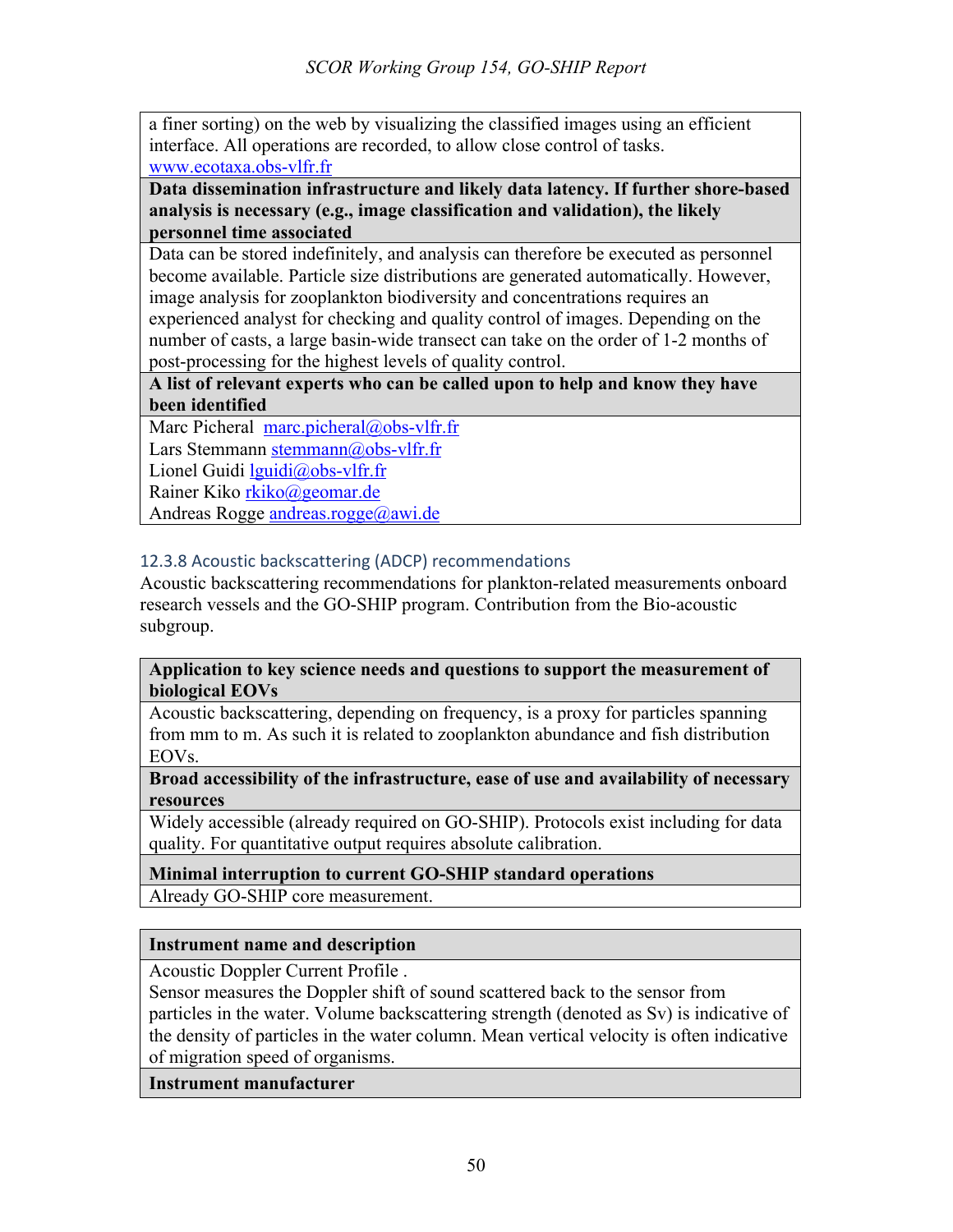RD Instruments, Nortek.

#### **Amount of water per sample**

Hundreds of liters.

**Sampling**

Hull mounted and/or CTD rosette.

**Price per sample**

 $N/A$ 

**Price per instrument** 

No additional cost. Already a core measurement for GO-SHIP.

**Maintenance cost per instrument**

**N/A**

**Personnel time to run a sample**

N/A

**Necessary infrastructure onboard:** 

N/A

**Shipping needs (e.g., temperature at which samples need to be maintained, facilities available for sample analysis)**

N/A

**Ancillary measurements (beyond GPS, e.g., Temperature, light level etc.)**

Deployed in conjunction with a hull-mounted quantitative echosounder with similar frequency Sv can be better constrained.

CTD to provide sound speed profile and absorption coefficient.

**Ecosystem/biogeochemical model parameter constrained by this measurement**

Depending on sound frequency used, the biomass and behavior of different types of zooplankton and fish can be constrained.

**Existing protocols and relevant publications**

**Obvious synergies with current measurements performed on board GO-SHIP cruises and other measurements proposed here**

Synergies exist with imaging and genomics sampling proposed here.

**Standardized vocabulary for the data and the associated metadata, for managing into the large and diverse data sets collected around the world (oceanographic fleets, automated observation systems deployed in situ), and available among various data centers aiming at preserving and making reusable marine observations (from physics to chemistry and biology)**

**Data dissemination infrastructure and likely data latency. If further shore-based analysis is necessary (e.g., image classification and validation), the likely personnel time associated**

Data processing and QA/QC for a whole cruise will take about a week. Necessary to have access to raw data.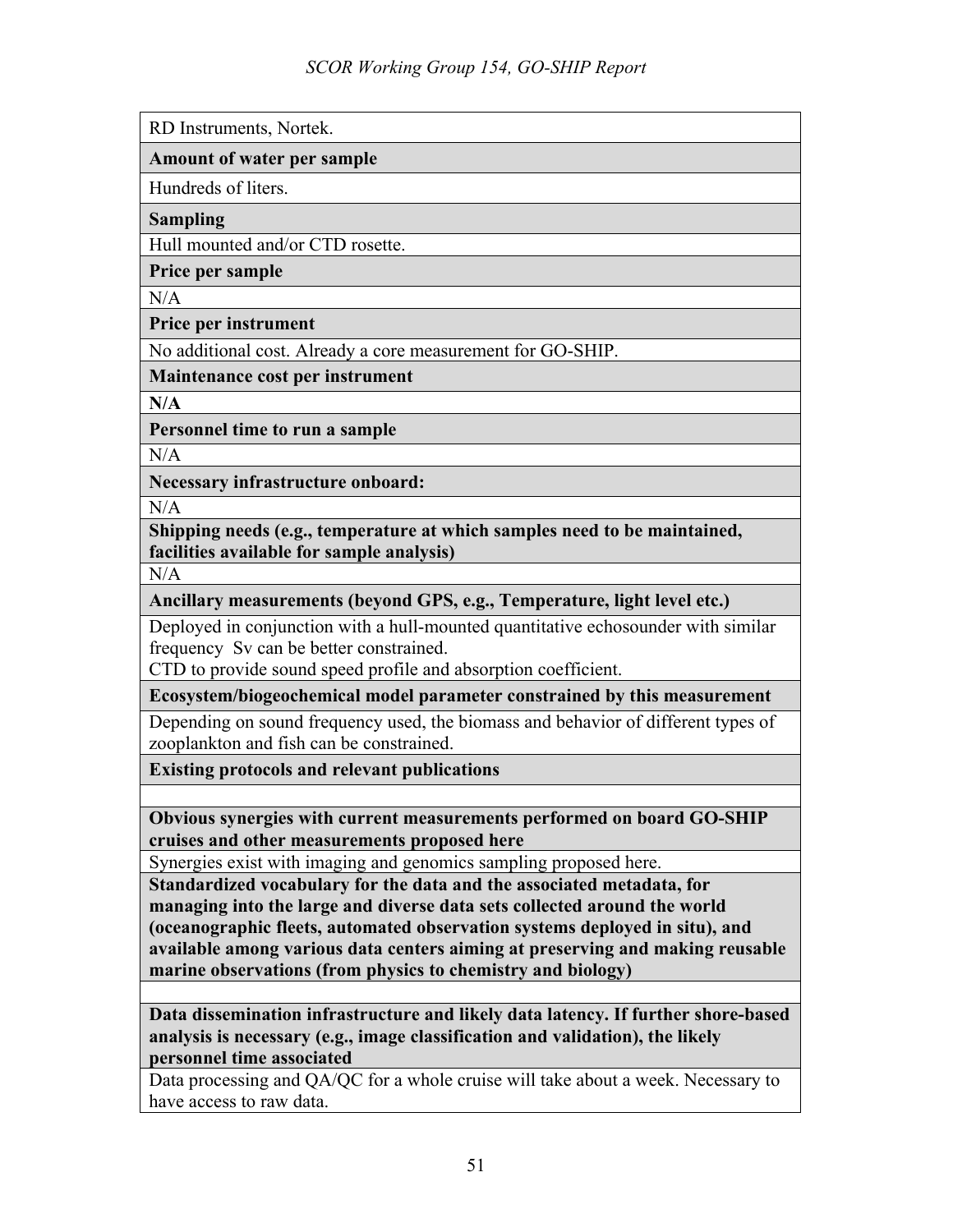## **A list of relevant experts who can be called upon to help and know they have been identified**

For all aspects of measurement: Ryan Downie (Ryan.Downie@csiro.au) Peter Gaube (pgaube@apl.washington.edu) Rudy Kloser (Rudy.Kloser@csiro.au) Wu-Jung Lee (wjlee@apl.washington.edu)

# 12.3.9 Quantitative echosounding recommendations

Quantitative echosounding recommendations for plankton-related measurements onboard research vessels and the GO-SHIP program. Contribution from the Bio-acoustic subgroup.

## **Recommendations for measurements appropriate for GO-SHIP based on the following criteria**

#### **Application to key science needs and questions to support the measurement of biological EOVs**

Acoustic backscattering, depending on frequency, is a proxy for particles spanning from mm to m. As such it is related to the zooplankton abundance and fish distribution and abundance Essential Ocean Variables (EOVs). Acoustic backscatter is seen as a key element in developing an ecosystem EOVs for biological parameters such as zooplankton and nekton. To do this effectively requires the integration of observations with models given the complexity of the task (e.g., Handegard et al. 2013). Recent developments have significantly advanced the incorporation of acoustic data into ecosystem models and proposing that acoustic backscatter become an EOVs (Lehodey, 2019). These data could inform our knowledge of the status and trend of global open ocean ecosystems address two key science questions being, 1) understanding potential risks and rewards of the open ocean mesopelagics to be a global food resource and 2) the role of mesopelagics in active carbon sequestration (St John et al., 2016, Boyd et al., 2019).

Constable, Andrew J., Daniel P. Costa, Oscar Schofield, Louise Newman, Edward R. Urban Jr, Elizabeth A. Fulton, Jessica Melbourne-Thomas et al. "Developing priority variables ("ecosystem Essential Ocean Variables"—eEOVs) for observing dynamics and change in Southern Ocean ecosystems." *Journal of Marine Systems* 161 (2016): 26-41.

Handegard, N. O., Buisson, L. D., Brehmer, P., Chalmers, S. J., De Robertis, A., Huse, G., ... & Stenseth, N. C. (2013). Towards an acoustic-based coupled observation and modelling system for monitoring and predicting ecosystem dynamics of the open ocean. *Fish and Fisheries*, *14*(4), 605-615.

Lehodey, P. (2019). Report of the 3rd MESOPP Workshop: Designing the needs for the implementation of a global coupled acoustic-based observation-modelling system. Third MESOPP Workshop 9-11 Oct 2018, Falmouth, USA, MESOPP-19-0001: 32 pp. www.mesopp.eu/documents/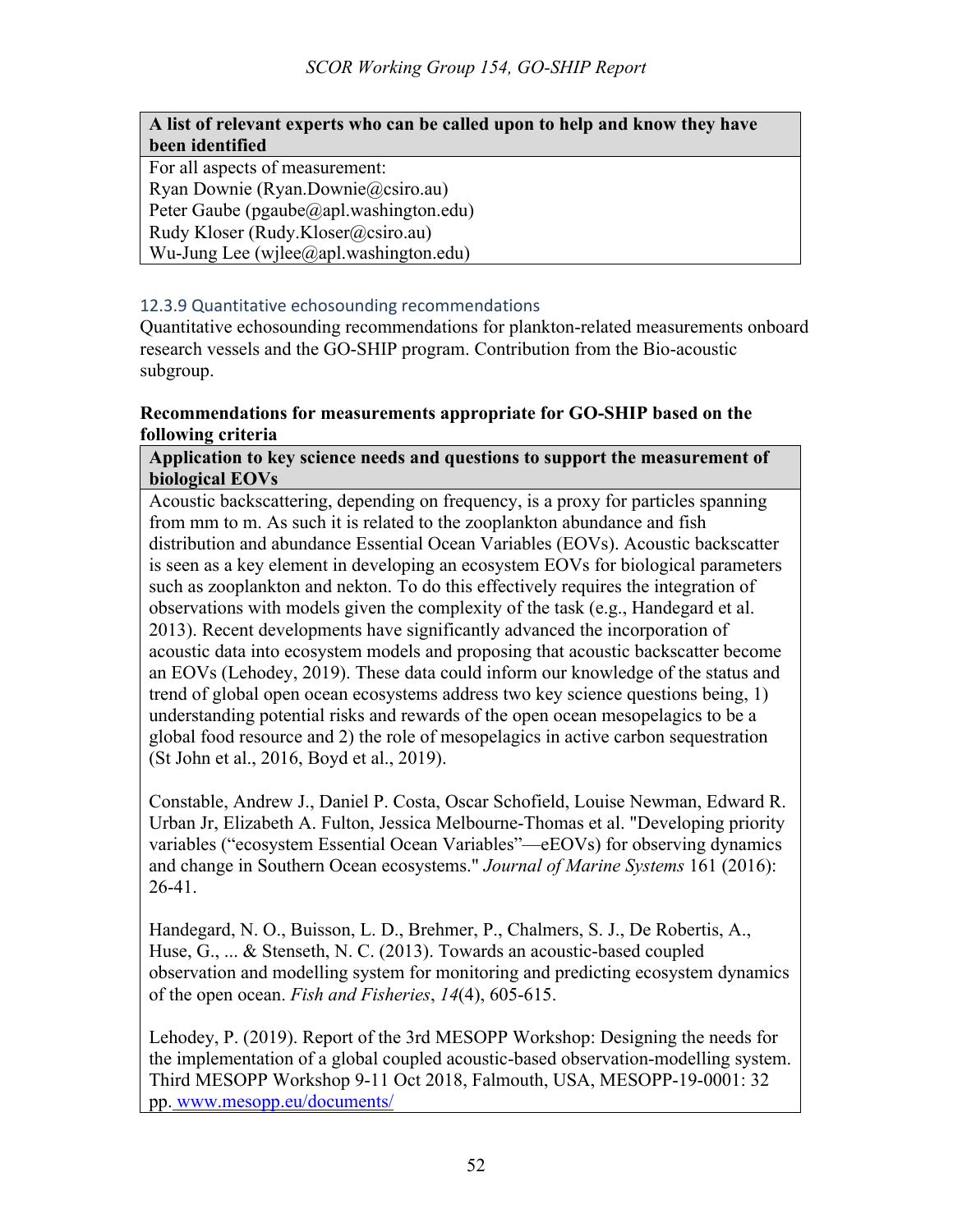St John, M. A., Borja, A., Chust, G., Heath, M., Grigorov, I., Mariani, P., ... & Santos, R. S. (2016). A dark hole in our understanding of marine ecosystems and their services: perspectives from the mesopelagic community. *Frontiers in Marine Science*, *3*, 31.

#### **Broad accessibility of the infrastructure, ease of use and availability of necessary resources**

Accessible (already exist on some vessels used in GO-SHIP, used in OOI). Protocols exist including for data quality. For quantitative output requires absolute calibration.

## **Minimal interruption to current GO-SHIP standard operations**

There is an issue of potential interference with ADCP on board GO-SHIP. ADCP is a core measurement and the quantitative eco-sounder will need to be tuned such that it does not interfere. Note that recently some echosounders have been able to also measure ADCP like signals

(https://www.kongsberg.com/maritime/products/mapping-systems/fisheryresearch/scientific-echo-sounders/ec150-3c?OpenDocument) making it possible to avoid interference issues.

#### **Instrument name and description**

Echosounder

Sensor measures the sound scattered back to the sensor from particles in the water. Volume backscattering strength (Sv) is indicative of the density of particles in the water column when the type of particle is known or can be inferred. If split-beam system is used, target strength (TS), corresponding to the size of organisms, can be measured. Temporal changes in acoustics scattering layers are often indicative of organism behavior.

**Instrument manufacturer**

Simrad, Biosonics, ASL Environmental Sciences, HTI, Nortek

#### **Amount of water per sample**

hundreds of liters

**Sampling**

Hull-mounted

**Price per sample**

 $N/A$ 

**Price per instrument** 

Varies from \$40,000 (one transducer/bandwidth)-300,000 (full wideband system). Most research vessels already have scientific echosounders (e.g., Simrad EK60/80 echosounders)

**Maintenance cost per instrument**

Calibration cost: ~\$5,000 recommended once a year.

**Personnel time to run a sample**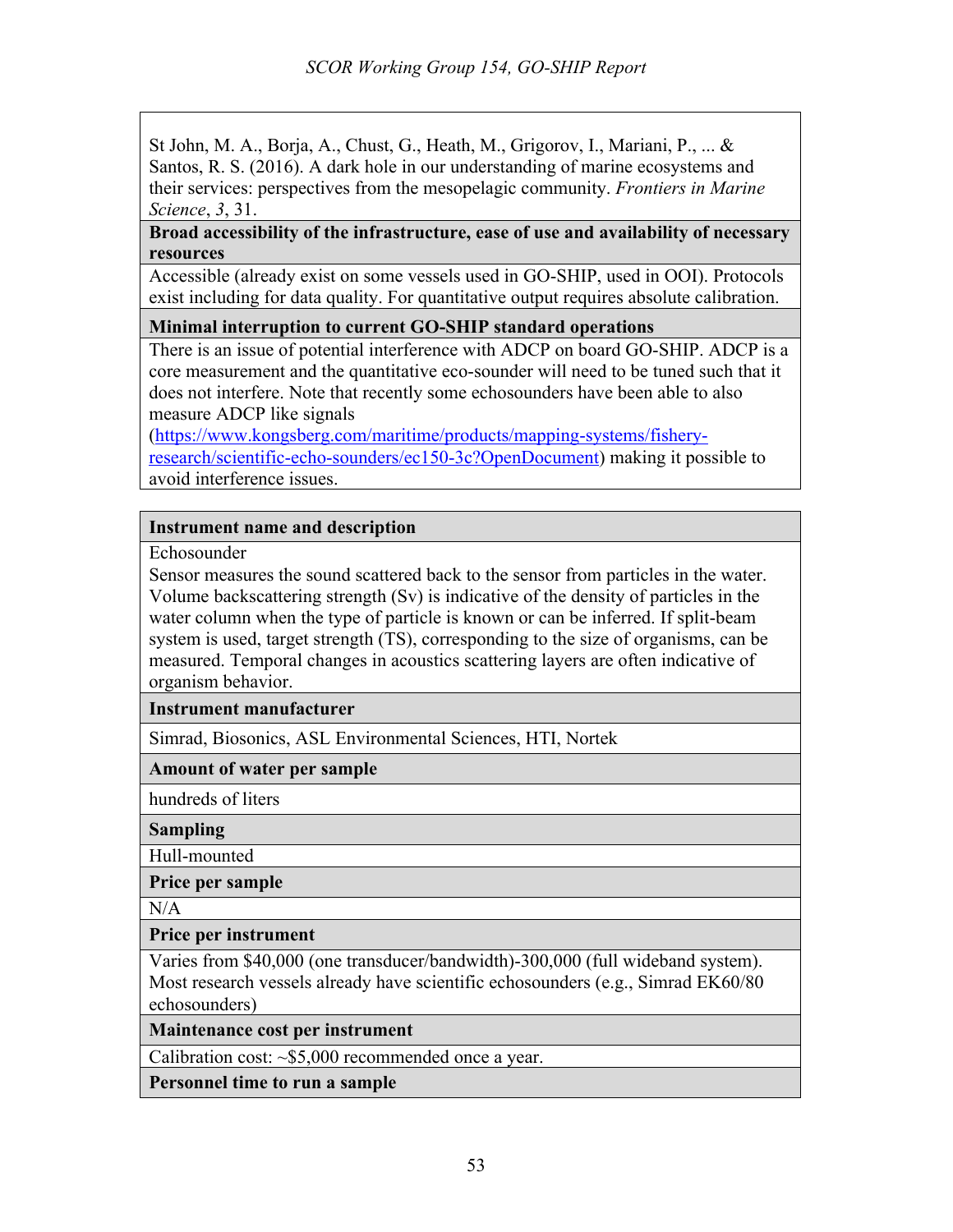|--|

**Necessary infrastructure onboard:** 

Vessel equipped with a digital calibratable scientific echosounder at any or all of the following frequencies 12, 18, 38, 70, 120, 200, 333 kHz, or similar with broadband capacity.

**Shipping needs (e.g., temperature at which samples need to be maintained, facilities available for sample analysis)**

N/A

#### **Ancillary measurements (beyond GPS)**

CTD to provide sound speed profile, pressure and temperature, which can be used to calculate the acoustical absorption coefficient.

Ground truth if possible (nets, imaging).

#### **Ecosystem/biogeochemical model parameter constrained by this measurement**

The biomass and behavior of different types of zooplankton, jellies, cephalopods and fish can be constrained and is dependent on frequencies employed. Ecosystem models and data assimilation methods have been developed and are continuing to be developed internationally to incorporate bioacoustics data (e.g., Lehodey et al. 2014, MESOPP.org.eu).

Lehodey, P., Conchon, A., Senina, I., Domokos, R., Calmettes, B., Jouanno, J., ... & Kloser, R. (2014). Optimization of a micronekton model with acoustic data. *ICES Journal of Marine Science*, *72*(5), 1399-1412.

**Existing protocols and relevant publications**

There exists a rich literature on the use of scientific echosounders to measure zooplankton $[KR(H1]$  to fish in the upper  $\sim 1,000$ m of the ocean (Simmonds and MacLennan [WJL2] 2005, Kloser et al. 2009, Handegard et al., 2013). Methods and protocols have been developed to collect, store and process the data (Ryan et al. 2015, Wall et al. 2016, Harris et al., 2018, Macaulay and Peña 2018[WJL3] , Lee and Staneva, 2019[WJL4] ). These data have been used to make some global inferences of biological structures and biomass (e.g., Proud et al., 2018a, proud et al., 2018b).

Handegard, N. O., Buisson, L. D., Brehmer, P., Chalmers, S. J., De Robertis, A., Huse, G., ... & Stenseth, N. C. (2013). Towards an acoustic-based coupled observation and modelling system for monitoring and predicting ecosystem dynamics of the open ocean. *Fish and Fisheries*, *14*(4), 605-615.

Haris, K., Kloser, R., and Ryan, T. 2018. IMOS SOOP-BA NetCDF Conventions (Version2.2). Integrated Marine Observing System: CSIRO Report No. EP185001. 42pp

Kloser, R. J., Ryan, T. E., Young, J. W., & Lewis, M. E. (2009). Acoustic observations of micronekton fish on the scale of an ocean basin: potential and challenges. *ICES Journal of Marine Science*, *66*(6), 998-1006. Lee, W.-J., and Staneva, V. (**2019**). "Echopype: Enhancing the Interoperability and Scalability of Ocean Sonar Data Processing for Biological Information," Sci. Comput. with Python 2019, Austin, Texas.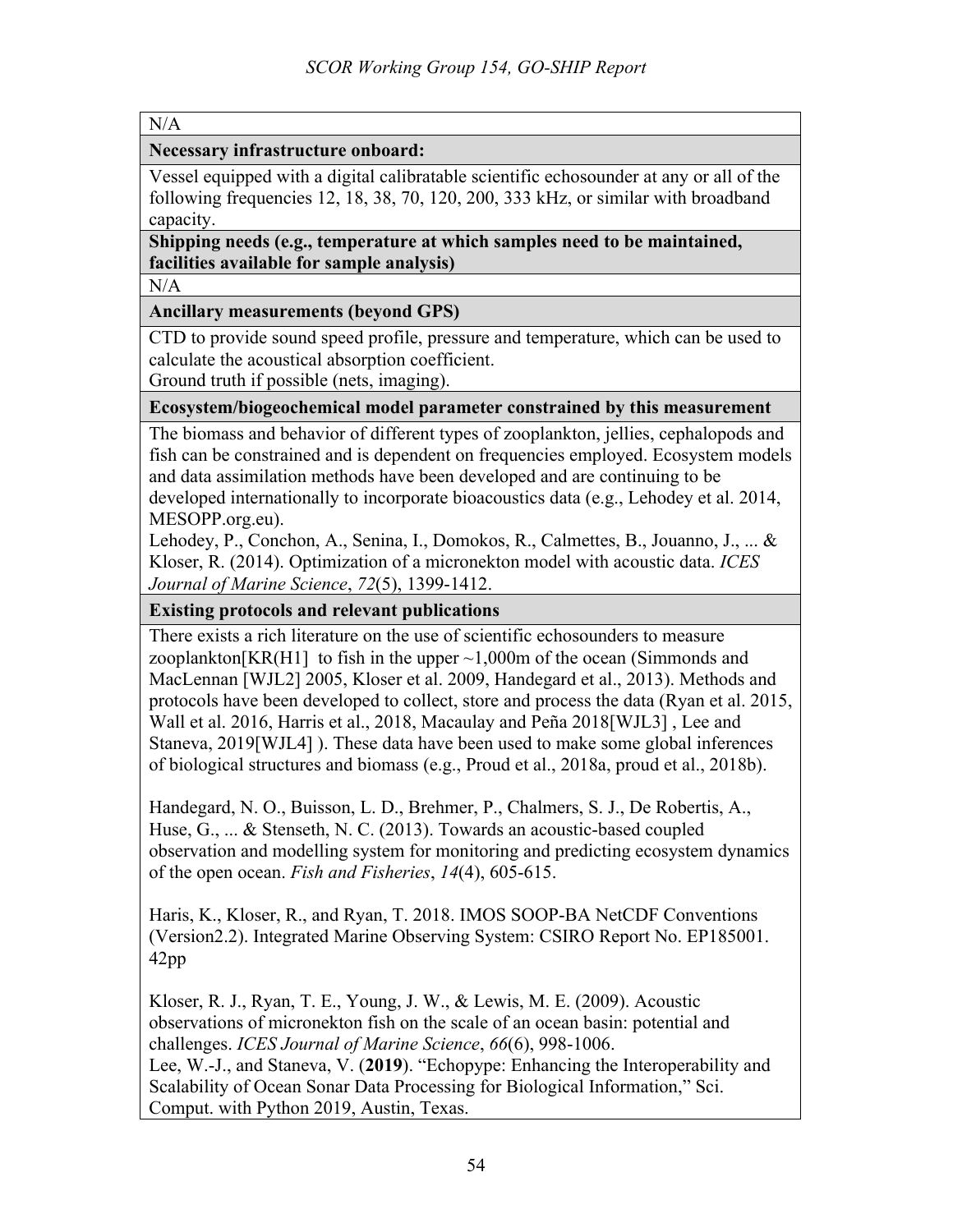Macaulay, G. and Peña, H. (Eds.). 2018. The SONAR-netCDF4 convention for sonar data, Version 1.0. ICES Cooperative Research Report No. 341. 33 pp. https://doi.org/10.17895/ices.pub.4392

Proud, R., Cox, M. J., Le Guen, C., & Brierley, A. S. (2018). Fine-scale depth structure of pelagic communities throughout the global ocean based on acoustic sound scattering layers. *Marine Ecology Progress Series*, *598*, 35-48.

Proud, R., Handegard, N. O., Kloser, R. J., Cox, M. J., & Brierley, A. S. (2018). From siphonophores to deep scattering layers: uncertainty ranges for the estimation of global mesopelagic fish biomass. *ICES Journal of Marine science*, *76*(3), 718-733.

Ryan, T. E., Downie, R. A., Kloser, R. J., & Keith, G. (2015). Reducing bias due to noise and attenuation in open-ocean echo integration data. *ICES Journal of Marine Science*, *72*(8), 2482-2493.

Simmonds, E. J., MacLennan, D. N. (2005). *Fisheries acoustics : theory and practice*, Blackwell Science, 437 pages.

Wall, C. C., Jech, J. M., & McLean, S. J. (2016). Increasing the accessibility of acoustic data through global access and imagery. *ICES Journal of Marine Science*, *73*(8), 2093-2103.

**Obvious synergies with current measurements performed on board GO-SHIP cruises and other measurements proposed here**

Synergies exist with CTD, in-situ imaging and genomics sampling proposed here.

**Standardized vocabulary for the data and the associated metadata, for managing into the large and diverse data sets collected around the world (oceanographic fleets, automated observation systems deployed in situ), and available among various data centers aiming at preserving and making reusable marine observations (from physics to chemistry and biology)**

There are well established and internationally accepted processing methods for bioacoustics data with established data storage and metadata protocols[WJL1] .

ICES. 2016. A metadata convention for processed acoustic data from active acoustic systems. Series of ICES Survey Protocols SISP 4-TG-AcMeta. 48 pp.

Macaulay, G. and Peña, H. (Eds.). 2018. The SONAR-netCDF4 convention for sonar data, Version 1.0. ICES Cooperative Research Report No. 341. 33 pp. https://doi.org/10.17895/ices.pub.4392

(e.g., http://imos.org.au/facilities/shipsofopportunity/bioacoustic/ , mesopp.org.au, https://www.ngdc.noaa.gov/mgg/wcd/,

http://imos.org.au/fileadmin/user\_upload/shared/SOOP/BASOOP/IMOS\_SOOP-BA\_NetCDF\_Conventions\_Version\_2.2.pdf)

**Data dissemination infrastructure and likely data latency. If further shore-based analysis is necessary (e.g., image classification and validation), the likely personnel time associated**

Data processing and QA/QC will depend on the purpose, but with current automated routines it is possible to have Level 1 (raw data) and Level 2 (automated processing)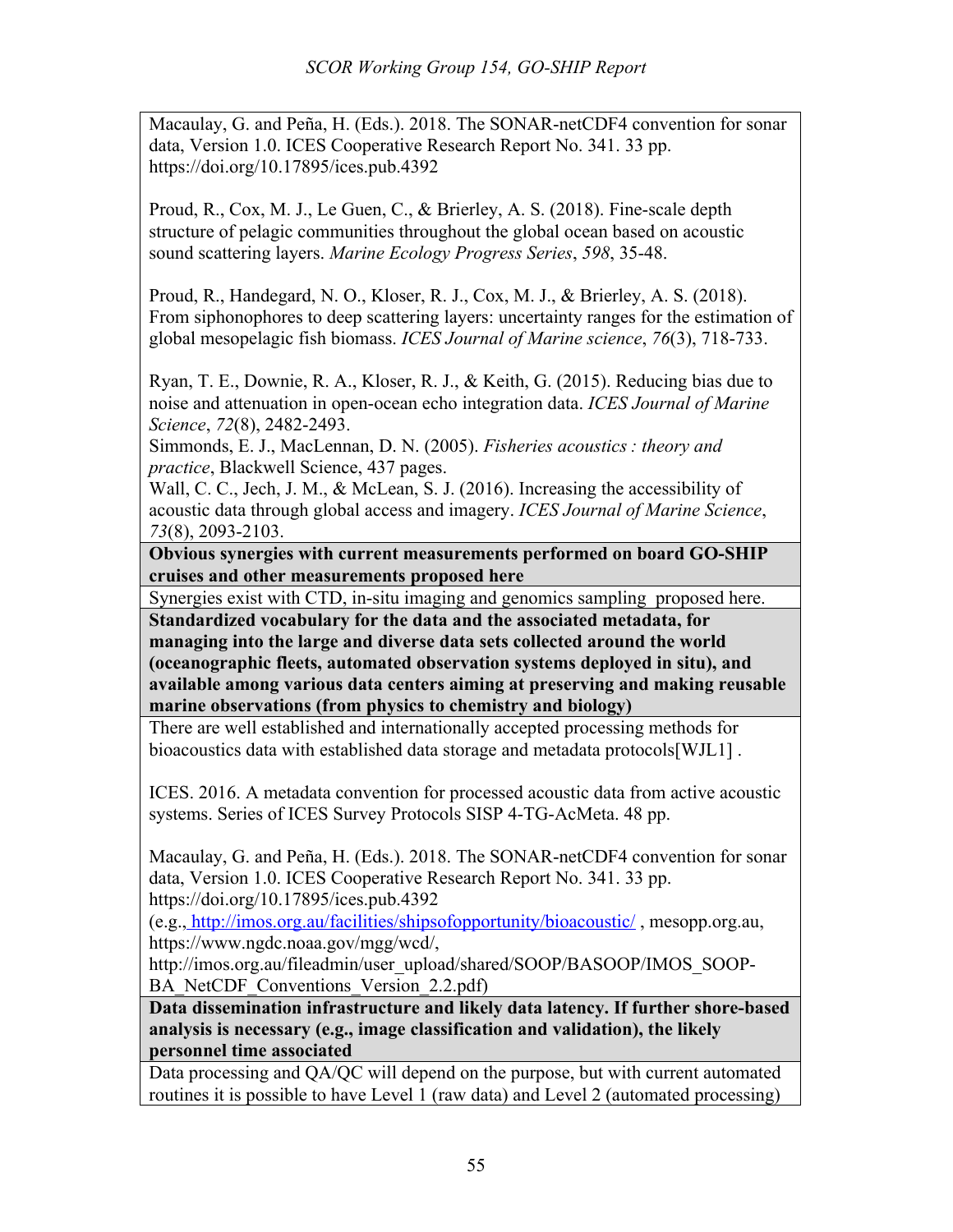products without the significant improvement of shore-based personnel. This level of calibrated data are available for further analysis to suit user requirements. Existing data center infrastructure should be capable of housing and disseminating the data. Processing time for a whole cruise is on the order of a week.

## **A list of relevant experts who can be called upon to help and know they have been identified**

For all aspects of measurement: Ryan Downie (Ryan.Downie@csiro.au) Peter Gaube (pgaube@apl.washington.edu) Rudy Kloser (Rudy.Kloser@csiro.au) Wu-Jung Lee (wjlee@apl.washington.edu) Mei Sato (m.sato@oceans.ubc.ca)

## 12.3.10 Photosynthetically available radiation (PAR) recommendations

PAR recommendations for plankton-related measurements onboard research vessels and the GO-SHIP program. Contribution from the Bio-optics subgroup.

#### **Recommendations for measurements appropriate for GO-SHIP based on the following criteria**

**Application to key science needs and questions to support the measurement of biological EOVS**

PAR provides a measure of the solar energy available for photosynthesis. Related to phytoplankton EOVS.

**Broad accessibility of the infrastructure, ease of use and availability of necessary resources**

Widely accessible (used on BGC-Argo and OOI). Protocols exist including for data quality.

## **Minimal interruption to current GO-SHIP standard operations**

No interruption, instrument is integrated into CTD rosette to measure and/or installed on the R/V to measure above surface PAR.

## **Instrument name and description**

PAR sensor.

Sensor provide a quantitative measure of solar energy available for photosynthesis.

A spherical (scalar) sensor is recommended for in-water measurement (though may not be available for depth  $> 2,000$ m) in which case a cosine collector is an OK substitute (to avoid needing to take on/off rosette each time a deep cast takes place). For above water, one with cosine-collector suffices.

Unnecessary If spectral measurements of radiation are performed in sufficient bands.

## **Instrument manufacturer**

Biospherical, Sea-Bird, LIcor, Trios

**Amount of water per sample**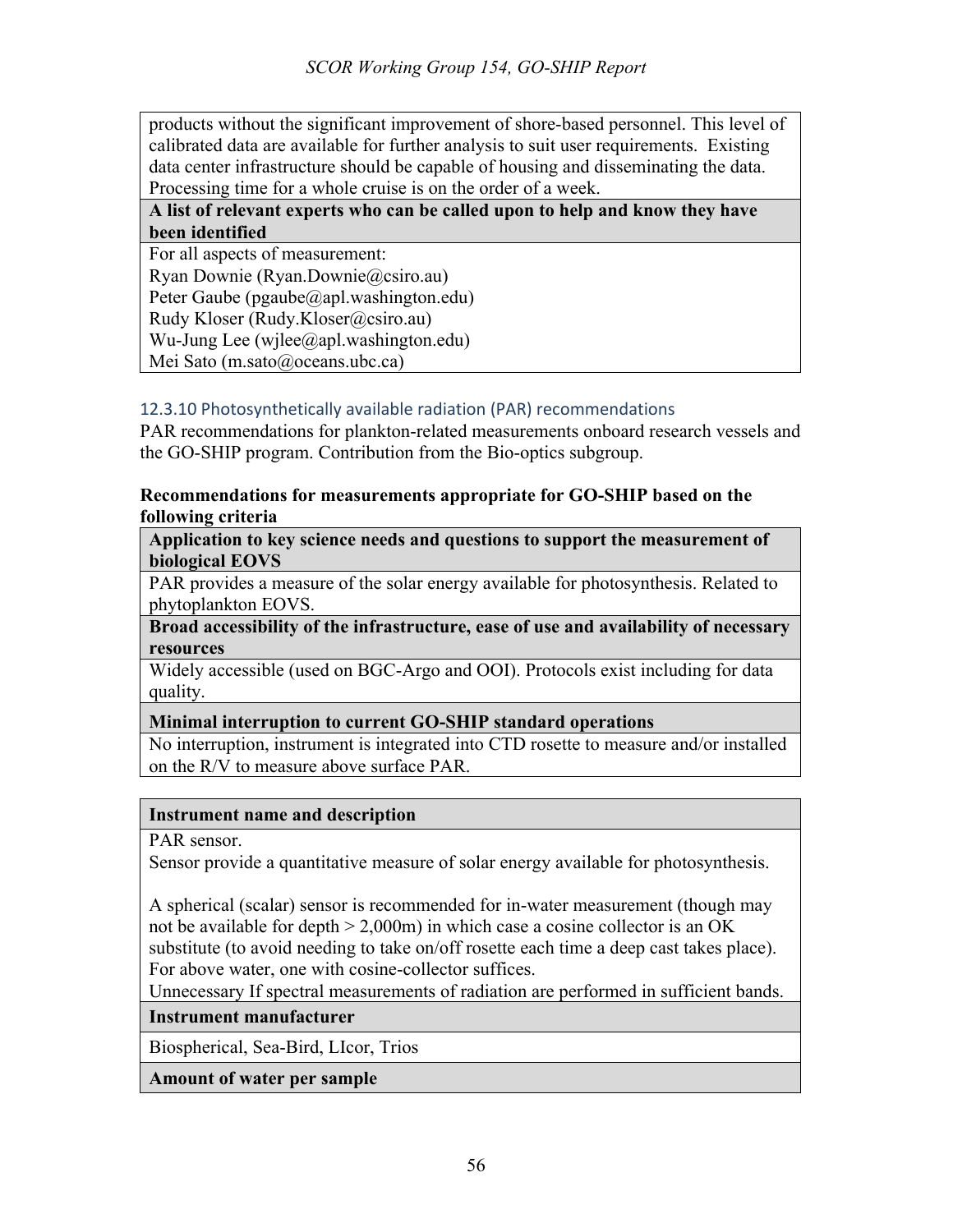#### **Sampling**

On CTD and on R/V.

Typical frequency is ~1Hz. Both analogue and digital outputs are possible.

**Price per sample**

 $N/A$ 

#### **Price per instrument**

 $\sim$  \$1,000

#### **Maintenance cost per instrument**

Yearly calibration (~\$200).

#### **Personnel time to run a sample**

Daily cleaning recommended (DIW rinse, tap with isopropyl alcohol. Mild detergent if dirty) –  $5$ min.

**Necessary infrastructure onboard:** 

Above water: room to install sensor with minimal shading of sun. A gimbal, a power source and datalogger (possibly part of the weather station).

sensors stays oriented upward.

On CTD: Attach to top of rosette to minimize shading.

On CTD needs a port to provide power and receive data.

**Shipping needs (e.g., temperature at which samples need to be maintained, facilities available for sample analysis)**

N/A

**Ancillary measurements (beyond GPS, e.g., Temperature, light level etc.)** N/A

Ecosystem/biogeochemical model parameter constrained by this measurement

Solar forcing for net primary production.

## **Existing protocols and relevant publications**

Ruddick, K.G.; Voss, K.; Banks, A.C.; Boss, E.; Castagna, A.; Frouin, R.; Hieronymi, M.; Jamet, C.; Johnson, B.C.; Kuusk, J.; Lee, Z.; Ondrusek, M.; Vabson, V.; Vendt, R. 2019. A Review of Protocols for Fiducial Reference Measurements of Downwelling Irradiance for the Validation of Satellite Remote Sensing Data over Water. Remote Sens., 11, 1742.

QARTOD manual -

https://cdn.ioos.noaa.gov/media/2017/12/QARTODOceanOptics\_v1.1\_Final.pdf

**Obvious synergies with current measurements performed on board GO-SHIP cruises and other measurements proposed here**

Synergies exist with HPLC pigment and all bio-optical parameters as phytoplankton adapt to light in their distribution in the water column and pigmentation. Light strongly affects vertical migration of organisms.

Other synergies: Support validation PAR product obtained from space.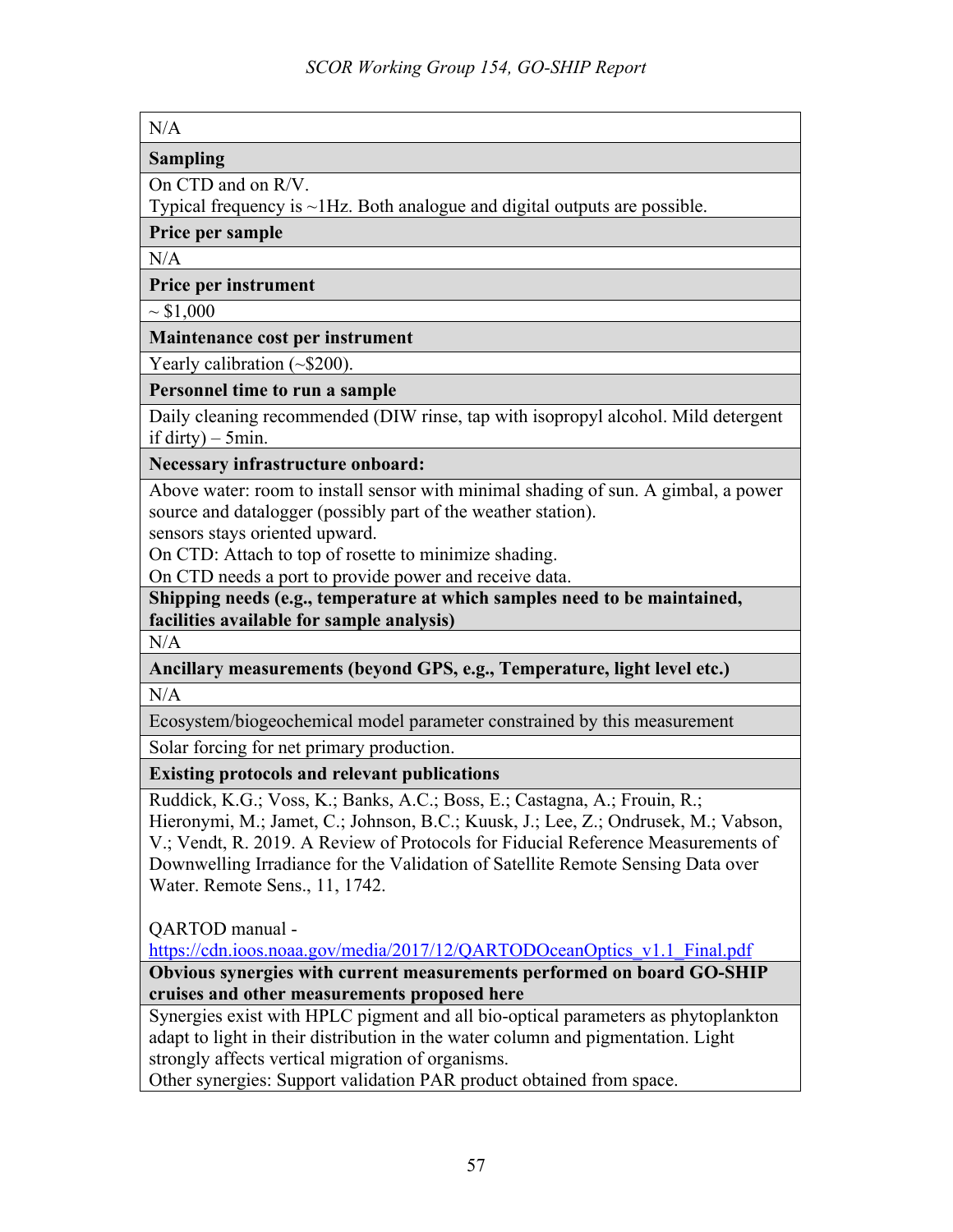**Standardized vocabulary for the data and the associated metadata, for managing into the large and diverse data sets collected around the world (oceanographic fleets, automated observation systems deployed in situ), and available among various data centers aiming at preserving and making reusable marine observations (from physics to chemistry and biology)**

**S**ee: http://www.oceanopticsbook.info/

**Data dissemination infrastructure and likely data latency. If further shore-based analysis is necessary (e.g., image classification and validation), the likely personnel time associated**

SeaBASS and PANGAEA have PAR data within them.

Data processing and QA/QC will take on the order of a day.

**A list of relevant experts who can be called upon to help and know they have been identified**

For all aspects of measurement:

Emanuele Organelli (emanuele.organelli@obs-vlfr.fr)

Robert Frouin (rfrouin@ucsd.edu)

## 12.3.11 Backscattering recommendations

Backscattering recommendations for plankton-related measurements onboard research vessels and the GO-SHIP program. Contribution from the Bio-optics subgroup.

## **Recommendations for measurements appropriate for GO-SHIP based on the following criteria**

**Application to key science needs and questions to support the measurement of biological EOVs**

Backscattering is a proxy for both POC and phytoplankton carbon (in the surface ocean). As such, it is related to the phytoplankton EOV.

**Broad accessibility of the infrastructure, ease of use and availability of necessary resources**

Widely accessible (e.g., on all OOI moorings). Protocols exist including for data quality. Has been used on GO-SHIP cruise associated with SOCCOM.

## **Minimal interruption to current GO-SHIP standard operations**

No interruption, instrument is integrated into the rosette system and/or flow-through system. Requires a data/power port on the CTD.

## **Instrument name and description**

Backscattering sensor.

Sensor measures light backscattered around a specific angle in the back direction typically at several wavelengths. Having a 700 nm measurement is recommended for comparison with data collected with BGC-Argo.

**Instrument manufacturer**

Seabird Scientific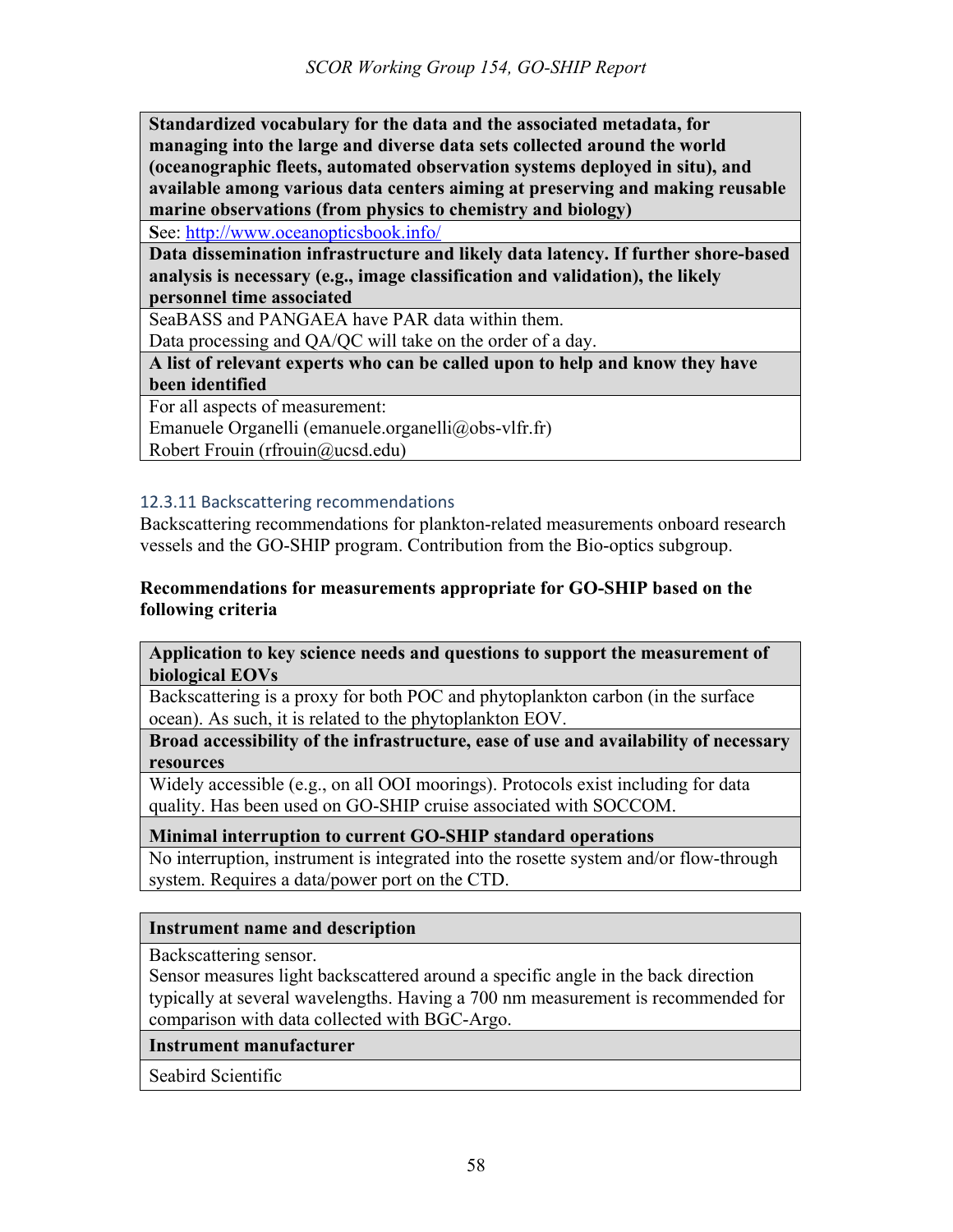## **Amount of water per sample**

 $O(2ml)$ 

## **Sampling**

CTD Rosette - Attached to Rosette near the bottom facing undisturbed water. Make sure it is far from instruments that have light sources that may be scattered into sensing volume (e.g., UVP) and is pointed to the side or downward and not facing any surface that may scatter light to it..

Flow-through - Sensor is deployed in a dedicated waterproof sampling box. Typical frequency is 1Hz.

## **Price per sample**

 $N/A$ 

# **Price per instrument**

Depends on number of channels (that is, can be combined with fluorometer(s) and other backscattering channels). About \$4,000 per channel.

If used in flow-through mode, requires a custom-made box (see Boss et al., 2019 below), which costs  $\sim$  \$3,000 (custom made to reject reflected light from sides of box).

# **Maintenance cost per instrument**

Calibration cost: \$800, recommended once per year (for slope parameter).

# **Personnel time to run a sample**

Daily cleaning recommended (DIW rinse, tap with isopropyl alcohol. Mild detergent if dirty) - 5min. Twice in a cruise, profile the sensor with black tape to evaluate the value of the dark current on the sensor.

## **Necessary infrastructure onboard:**

Port on CTD for data and power. Could share a port with another sensor (Y-cable or a combined sensor). Dependent on model output is analogue, digital or both.

**Shipping needs (e.g., temperature at which samples need to be maintained, facilities available for sample analysis)**

 $N/A$ 

# **Ancillary measurements (beyond GPS, e.g., Temperature, light level etc.)**

Temperature and salinity - for removal of signal from salts in the computation of particulate backscattering.

POC samples for proxy calibration

# **Ecosystem/biogeochemical model parameter constrained by this measurement**

A proxy for POC and Phyto C in the surface ocean.

# **Existing protocols and relevant publications**

Sullivan, J., M. Twardowski, J. Zaneveld, and C. Moore, **"**Measuring optical backscattering in water,**"** in Light Scattering Reviews 7, A. A. Kokhanovsky, ed. (Springer, 2013), pp. 189**–**224.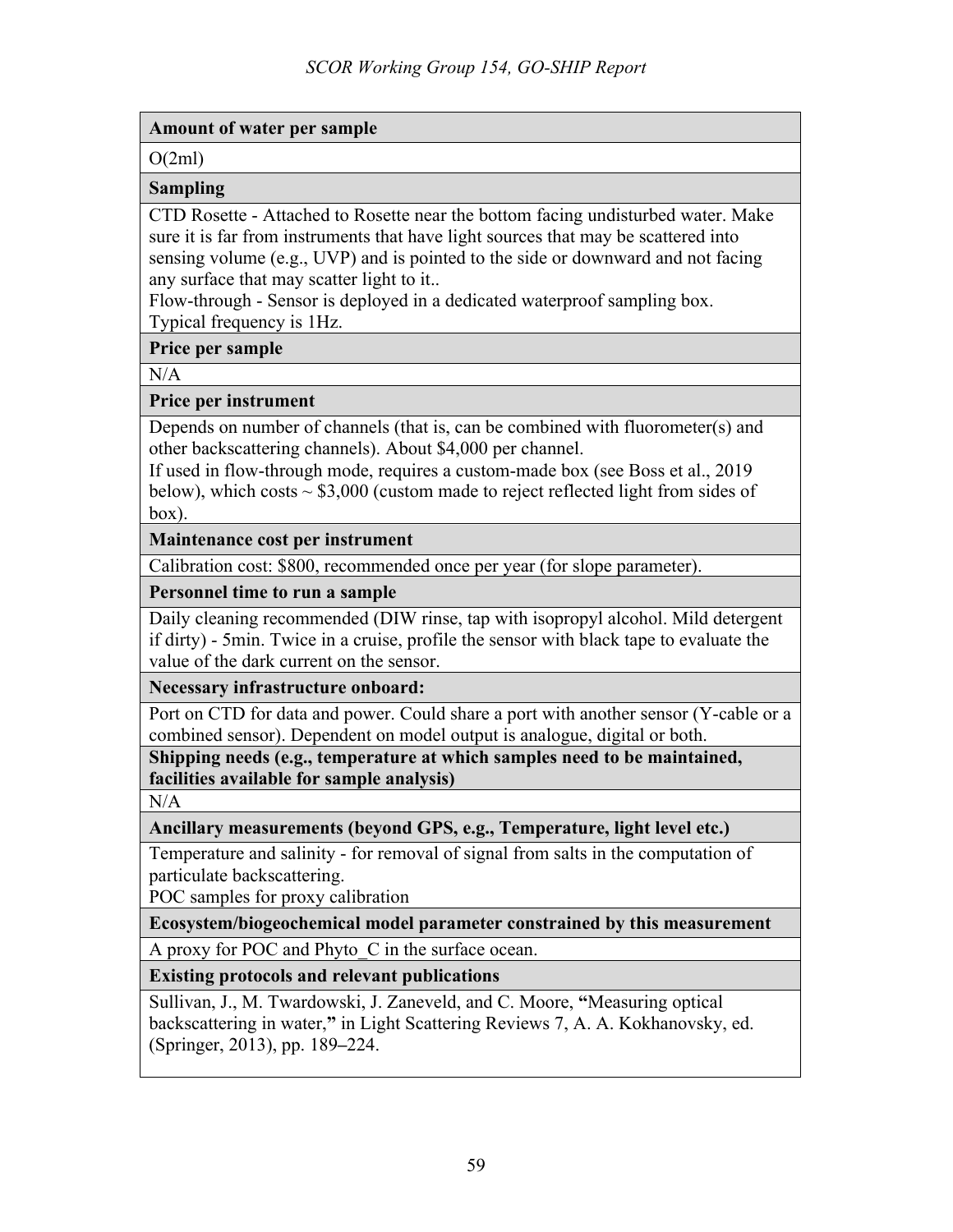Schmechtig Catherine, Poteau Antoine, Claustre Hervé, D'Ortenzio Fabrizio, Dall'Olmo Giorgio, Boss Emmanuel (2018). Processing Bio-Argo particle backscattering at the DAC level. Argo data management. https://doi.org/10.13155/39459

QARTOD manual -

https://cdn.ioos.noaa.gov/media/2017/12/QARTODOceanOptics\_v1.1\_Final.pdf

Talley et al., 2019. SOCCOM BGC floats: shipboard calibration data requirements. https://drive.google.com/file/d/1ERefhCuV-bjxUvwBu13dJgtQmQo\_Iv5R/view

Boss et al., 2019. Best practices for the collection and processing of ship-based underway flow-through optical data. https://ioccg.org/what-we-do/ioccgpublications/ocean-optics-protocols-satellite-ocean-colour-sensor-validation/

**Obvious synergies with current measurements performed on board GO-SHIP cruises and other measurements proposed here**

Backscattering, chlorophyll and beam-attenuation covary near the surface. Their ratio are indicative of particle composition. Backscattering is related to POC and HPLC and spikes in backscattering are related to rare large particles. Total cross-section of particles from imaging and sizing system are related to particulate backscattering. With chlorophyll fluorescence (Fchl) could be used to analyze phytoplankton photophysiology.

**Standardized vocabulary for the data and the associated metadata, for managing into the large and diverse data sets collected around the world (oceanographic fleets, automated observation systems deployed in situ), and available among various data centers aiming at preserving and making reusable marine observations (from physics to chemistry and biology)**

See: http://www.oceanopticsbook.info/

**Data dissemination infrastructure and likely data latency. If further shore-based analysis is necessary (e.g., image classification and validation), the likely personnel time associated**

SeaBASS, NODC, PANGAEA all have backscattering data within them. Data processing and QA/QC will take on the order of a day.

**A list of relevant experts who can be called upon to help and know they have been identified**

For all aspects of measurement:

Giorgio Dall'Olmo (gdal@pml.ac.uk)

Michael Twardowski (mtwardowski@fau.edu)

Nathan Briggs (nathan.briggs@noc.ac.uk)

## 12.3.12 Chlorophyll fluorescence recommendations

Chlorophyll fluorescence recommendations for plankton-related measurements onboard research vessels and the GO-SHIP program. Contribution from the Bio-optics subgroup.

## **Recommendations for measurements appropriate for GO-SHIP based on the following criteria**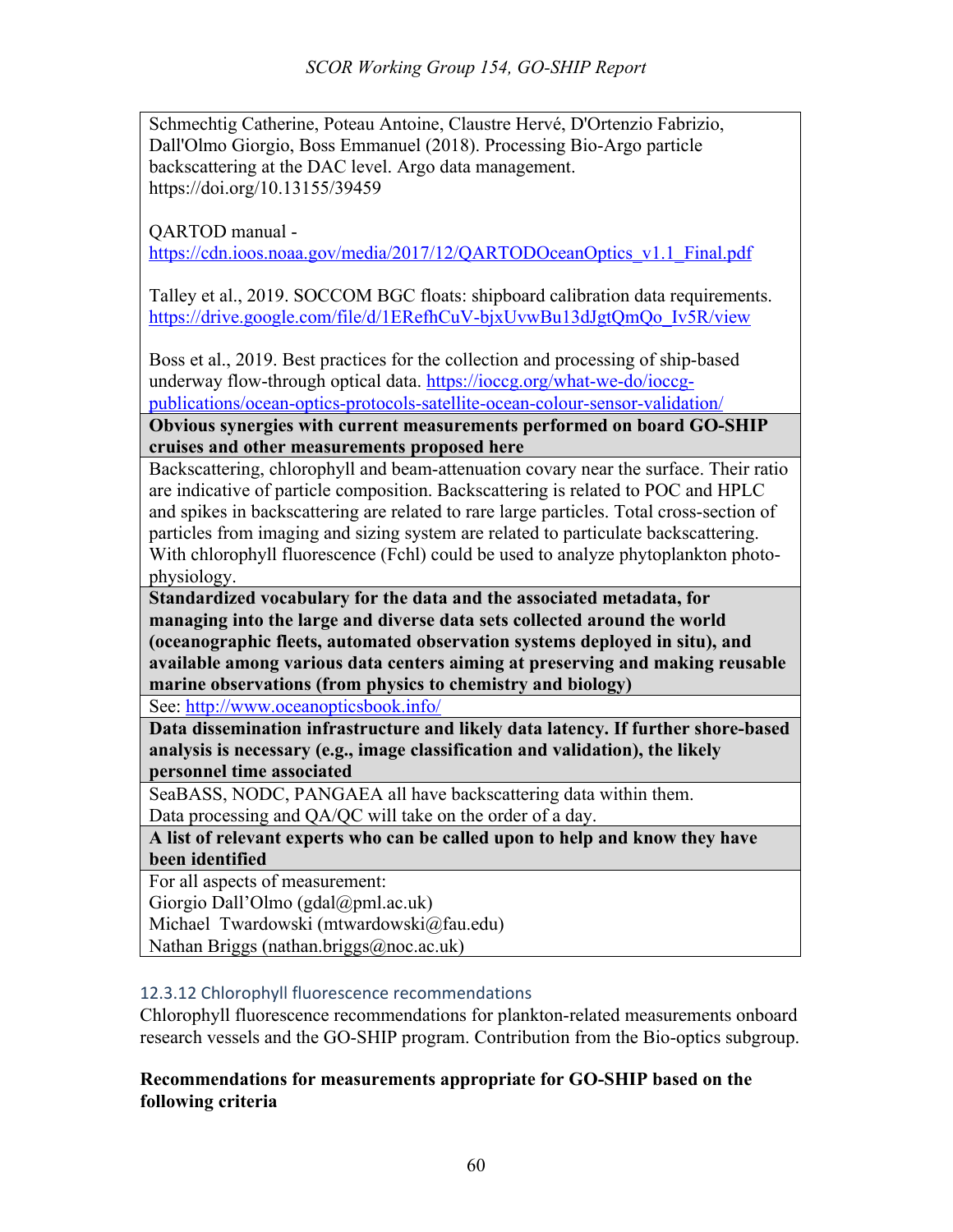#### **Application to key science needs and questions to support the measurement of biological EOVS**

Chlorophyll fluorescence (Fchl) is a proxy for phytoplankton chlorophyll\_a concentration. As such it is related to the phytoplankton EOVS.

**Broad accessibility of the infrastructure, ease of use and availability of necessary resources**

Widely accessible (e.g., on all OOI moorings) protocols exist including for data quality. Has been used on GO-SHIP cruises associated with SOCCOM.

## **Minimal interruption to current GO-SHIP standard operations**

No interruption, instrument is integrated into the rosette system and/or flow-through system. Requires a data/power port on the CTD.

#### **Instrument name and description**

Chlorophyll fluorescence sensor.

Sensor emits an excitation wavelength in the blue and measures the red light which emanates from the illuminated water volume.

#### **Instrument manufacturer**

Seabird Scientific (most common on BGC-Argo floats). Sensors by Seapoint, Chelsea, and other manufacturer exists.

#### **Amount of water per sample**

 $O(2ml)$ 

## **Sampling**

CTD Rosette - Attached to rosette near the bottom facing undisturbed water. Make sure it is far from instruments that have light sources that may be scattered into sensing volume (e.g., UVP).

Flow-through - Sensor is deployed in a dedicated waterproof, black sampling box. Typical frequency is 1 Hz.

#### **Price per sample**

 $N/A$ 

**Price per instrument** 

About \$4,000. Varies with manufacturer.

**Maintenance cost per instrument**

Calibration cost: \$800. Can be calibrated with samples collected on board.

**Personnel time to run a sample**

Daily cleaning recommended (DIW rinse, tap with isopropyl alcohol. Mild detergent if dirty)  $-5$ min.

**Necessary infrastructure onboard:** 

Port on CTD for data and power. Could share a port with another sensor (Y-cable or a combined sensor). Dependent on make/model output is analogue, digital or both.

**Shipping needs (e.g., temperature at which samples need to be maintained, facilities available for sample analysis)**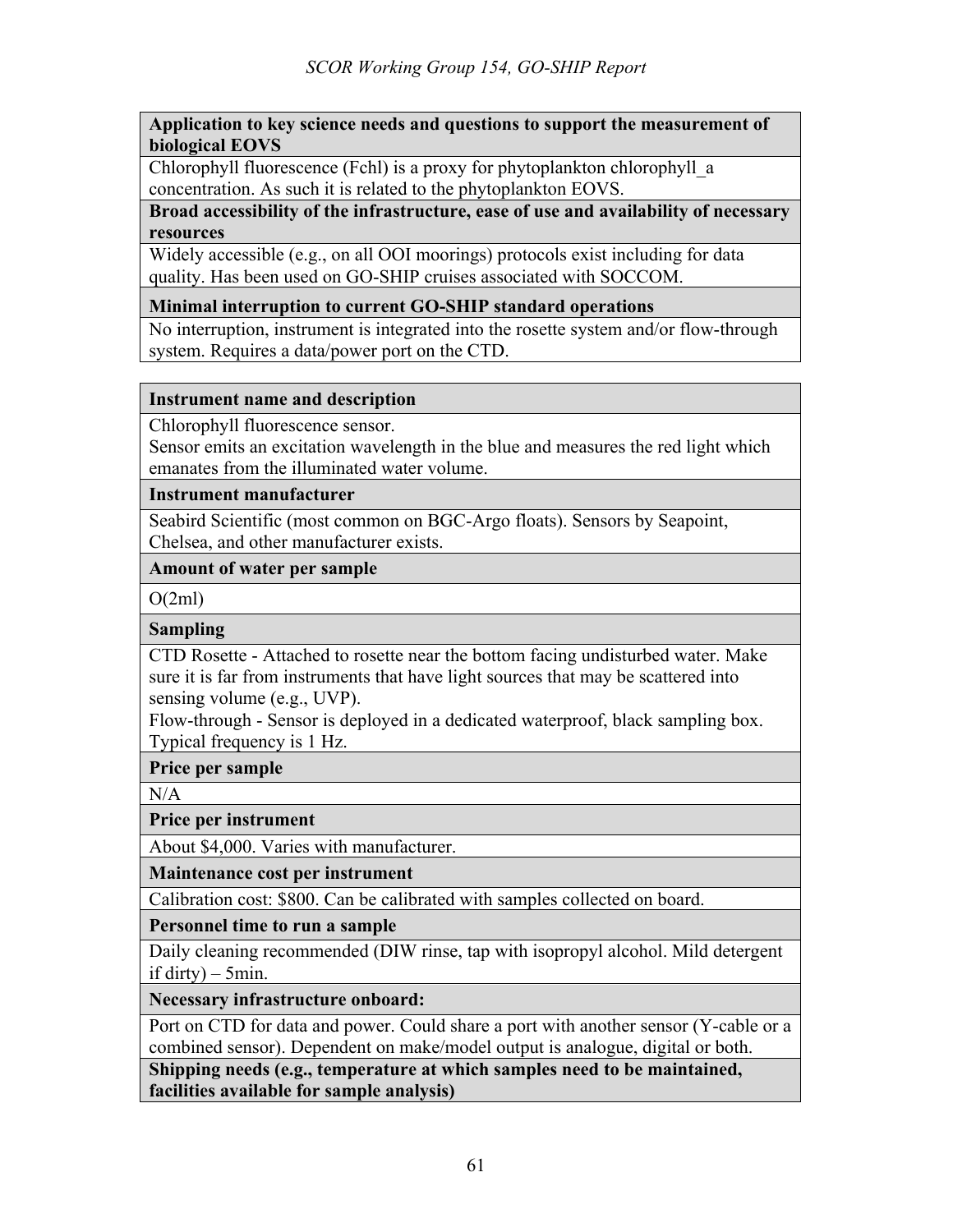**Ancillary measurements (beyond GPS)**

HPLC samples for calibration

**Ecosystem/biogeochemical model parameter constrained by this measurement**

A proxy for chlorophyll a, a pigment shared by all phytoplankton. Note: measurements near the surface and during the day suffers from depression of fluorescence per chlorophyll (termed non-photochemical quenching). Method to

correct for this exists (applied to BGC-Argo).

**Existing protocols and relevant publications**

Roesler, C., J. Uitz, H. Claustre, E. Boss, X. Xing, E. Organelli, N. Briggs, A. Bricaud, C. Schmechtig, A. Poteau, F. D'Ortenzio, J. Ras, S. Drapeau, N. Haëntjens and M. Barbieux, 2017. Recommendations for obtaining unbiased chlorophyll estimates from in situ chlorophyll fluorometers: A global analysis of WET Labs ECO sensors. Limnology and Oceanography, Methods, DOI: 10.1002/lom3.10185.

Schmechtig C., Claustre H., Poteau A., D'Ortenzio F. (2018). Bio-Argo quality control manual for the Chlorophyll-A concentration. https://doi.org/10.13155/35385

QARTOD manual https://cdn.ioos.noaa.gov/media/2017/12/QARTODOceanOptics\_v1.1\_Final.pdf

Talley et al., 2019. SOCCOM BGC floats: shipboard calibration data requirements. https://drive.google.com/file/d/1ERefhCuV-bjxUvwBu13dJgtQmQo\_Iv5R/view

Boss et al., 2019. Best practices for the collection and processing of ship-based underway flow-through optical data. https://ioccg.org/what-we-do/ioccgpublications/ocean-optics-protocols-satellite-ocean-colour-sensor-validation/

**Obvious synergies with current measurements performed on board GO-SHIP cruises and other measurements proposed here**

Fchl, backscattering, and beam-attenuation covary near the surface. Their ratios are indicative of particle composition. Fchl is related to the total chlorophyll-a concentration determined by HPLC. Spikes in backscattering are related to rare large particles containing chlorophyll. Total cross-section of phytoplankton from imaging and sizing system are related to Fchl.

**Standardized vocabulary for the data and the associated metadata, for managing into the large and diverse data sets collected around the world (oceanographic fleets, automated observation systems deployed in situ), and available among various data centers aiming at preserving and making reusable marine observations (from physics to chemistry and biology)**

See: http://www.oceanopticsbook.info/

**Data dissemination infrastructure and likely data latency. If further shore-based analysis is necessary (e.g., image classification and validation), the likely personnel time associated**

SeaBASS, NODC, PANGAEA all have Fchl data within them. Data processing and QA/QC will take on the order of a day.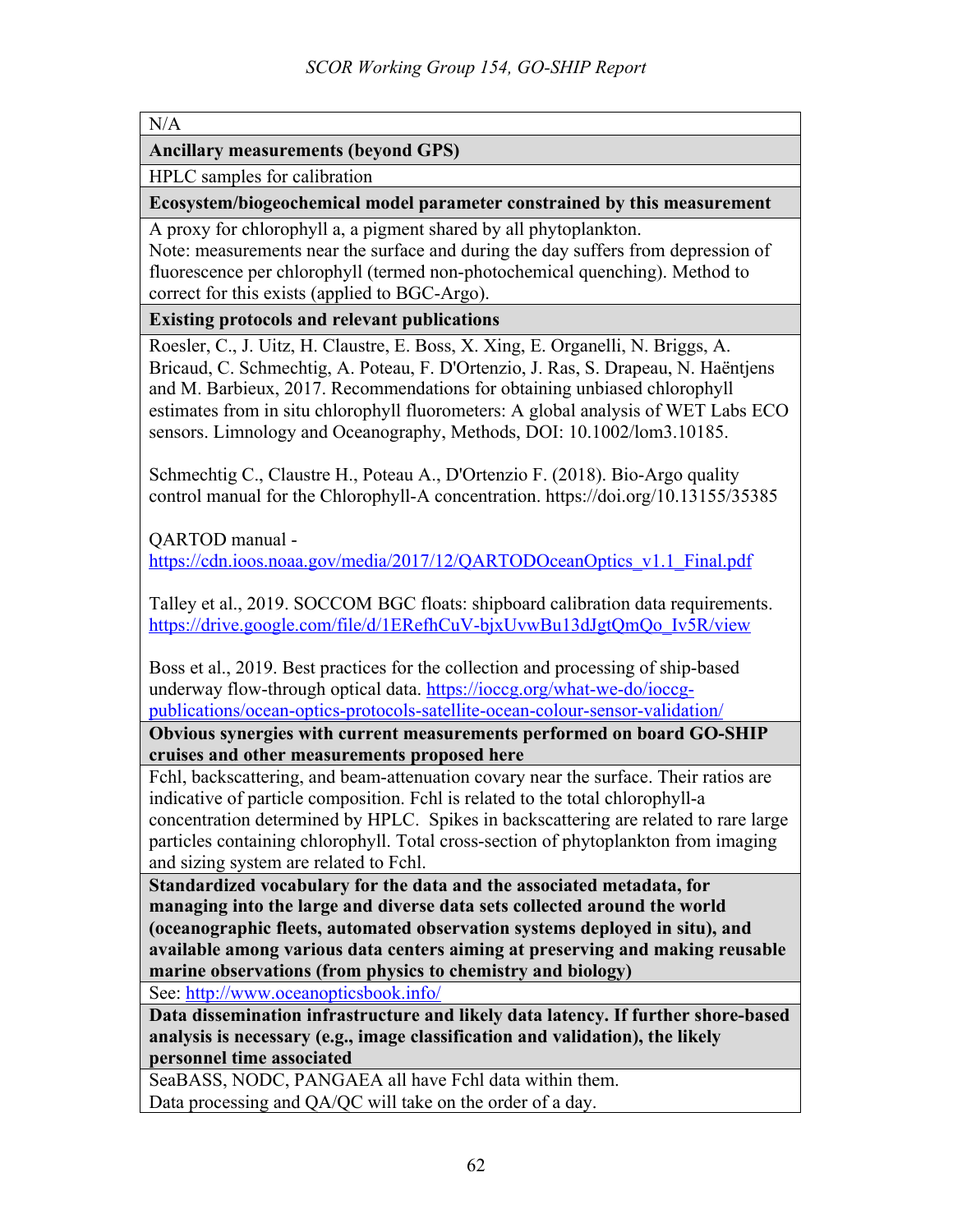## **A list of relevant experts who can be called upon to help and know they have been identified**

For all aspects of measurement:

Collin Roesler (croesler@bowdoin.edu)

Xiaogang Xing  $(xing@sio.org.cn)$ 

Nathan Briggs (nathan.briggs@noc.ac.uk)

#### 12.3.13 Beam attenuation recommendations

Beam attenuation recommendations for plankton-related measurements onboard research vessels and the GO-SHIP program. Contribution from the Bio-optics subgroup.

**Recommendations for measurements appropriate for GO-SHIP based on the following criteria**

**Application to key science needs and questions to support the measurement of biological EOVs**

Beam attenuation is a proxy for POC and total suspended mass. As such it is related to the phytoplankton abundance EOV.

**Broad accessibility of the infrastructure, ease of use and availability of necessary resources**

Widely accessible (optical parameter with longest history of commercial instruments) protocols exist including for data quality. Already GO-SHIP level 2 data.

## **Minimal interruption to current GO-SHIP standard operations**

No interruption, instrument is integrated into the rosette system and/or flow-through system. Requires a data/power port on the CTD.

## **Instrument name and description**

Transmissometer, beam-c, or beam-attenuation sensor.

Sensor measures light transmitted through the water typically at 650 nm wavelength. Length is typically 25 cm long and acceptance angle (AA) of receiver is 1.2degrees (C-star sensor). There exist spectral beam transmissometers (SBE ac-s, AA=0.93 degrees, 25cm) and laser based systems (Sequoia LISST 100X, 670nm, AA=0.02 degrees, path-length 5cm).

#### **Instrument manufacturer**

Seabird Scientific (C-star, and ac-s sensor), Sequoia Sci. (LISST 100X and 200 sensors).

**Amount of water per sample**

O(50ml) for 25 cm path length.

## **Sampling**

CTD Rosette - Attached to Rosette near the bottom. Can be pumped through. Flowthrough - Sensor is deployed with flow sleeves or flow chambers.

Typical frequency is  $\sim$ 1Hz.

**Price per sample**

N/A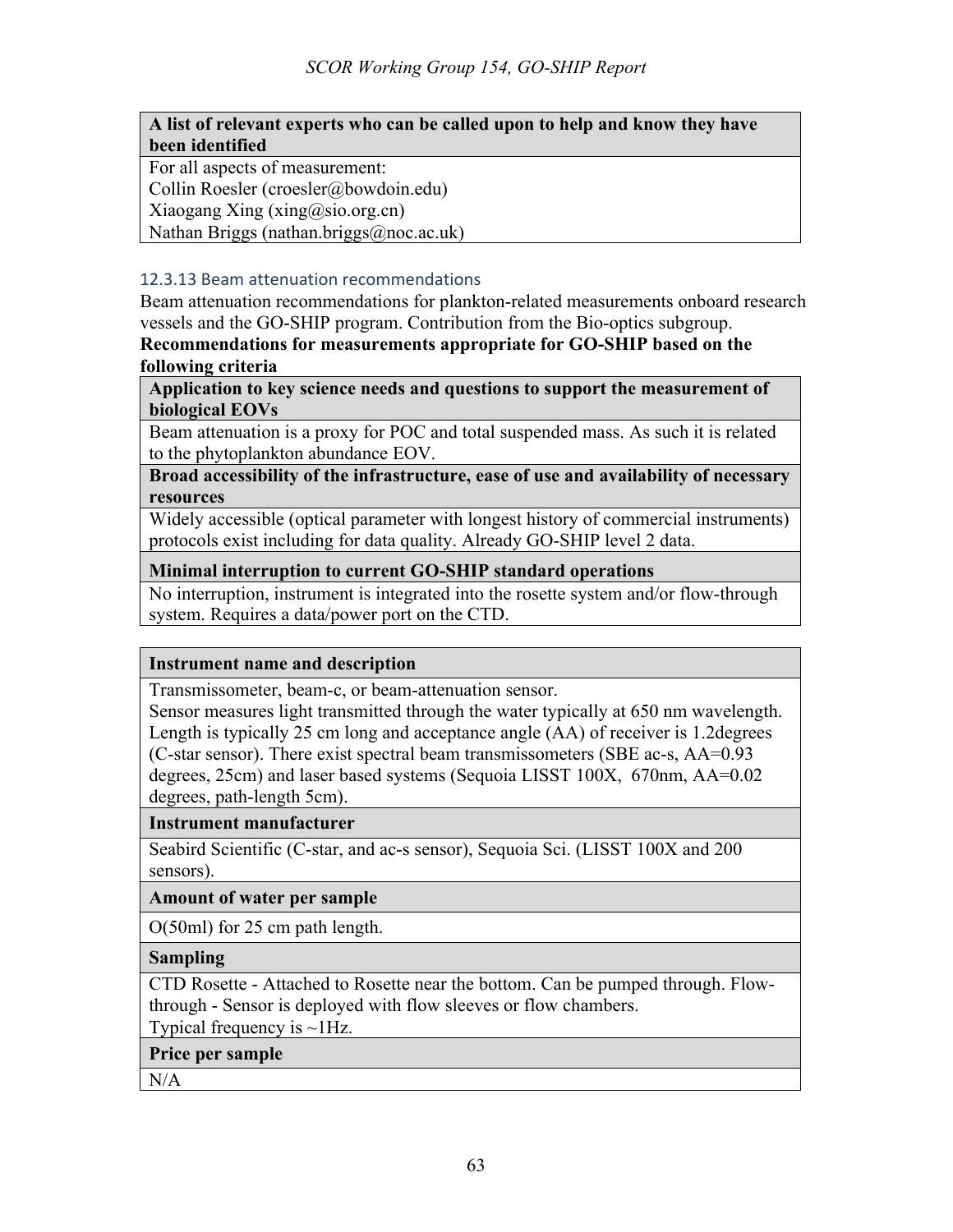# **Price per instrument**

About \$7,000 for single wavelength and deep sensor. \$40,000 for ac-s and \$38,000 for LISST (the last two provide significantly more information).

## **Maintenance cost per instrument**

Calibration cost: \$1000. Could be done by experience user except temperature compensation table (ac-s) and alignment (LISST).

#### **Personnel time to run a sample**

Daily cleaning recommended (DIW rinse, tap with isopropyl alcohol, mild detergent if dirty) - 5min. Once per week (and before and after cruise) determine dark current by measuring signal with interrupted beam (c-star). Run DIW through for absolute calibration (necessary for ac-s on a near-daily frequency).

#### **Necessary infrastructure onboard:**

Port on CTD for data and power (c-star and LISST). Could share a port with another sensor (Y-cable or a combined sensor). Dependent on model, output is analogue, digital or both.

**Shipping needs (e.g., temperature at which samples need to be maintained, facilities available for sample analysis)**

N/A

**Ancillary measurements (beyond GPS)**

Temperature and salinity - for removal of signal from salts if measurements are done with ac-s. PM or POC samples for proxy calibration. One must be cautious with POC below a few hundred meters because POC becomes very small.

**Ecosystem/biogeochemical model parameter constrained by this measurement**

A proxy for POC in the surface ocean.

**Existing protocols and relevant publications**

IOCCG Protocol Series (2019). Beam Transmission and Attenuation Coefficients: Instruments, Characterization, Field Measurements and Data Analysis Protocols. Boss, E., Twardowski, M., McKee, D., Cetinić, I. and Slade, W. IOCCG Ocean Optics and Biogeochemistry Protocols for Satellite Ocean Colour Sensor Validation, Volume 2.0, edited by A. Neeley and I. Cetinić, IOCCG, Dartmouth, NS, Canada. http://dx.doi.org/10.25607/OBP-458

Sampling and Sample-handling Protocols for GEOTRACES Cruises (Cookbook, version 3.0, 2017). http://www.geotraces.org/images/Cookbook.pdf

QARTOD manual -

https://cdn.ioos.noaa.gov/media/2017/12/QARTODOceanOptics\_v1.1\_Final.pdf

Boss et al., 2019. Best practices for the collection and processing of ship-based underway flow-through optical data. https://ioccg.org/what-we-do/ioccgpublications/ocean-optics-protocols-satellite-ocean-colour-sensor-validation/

**Obvious synergies with current measurements performed on board GO-SHIP cruises and other measurements proposed here**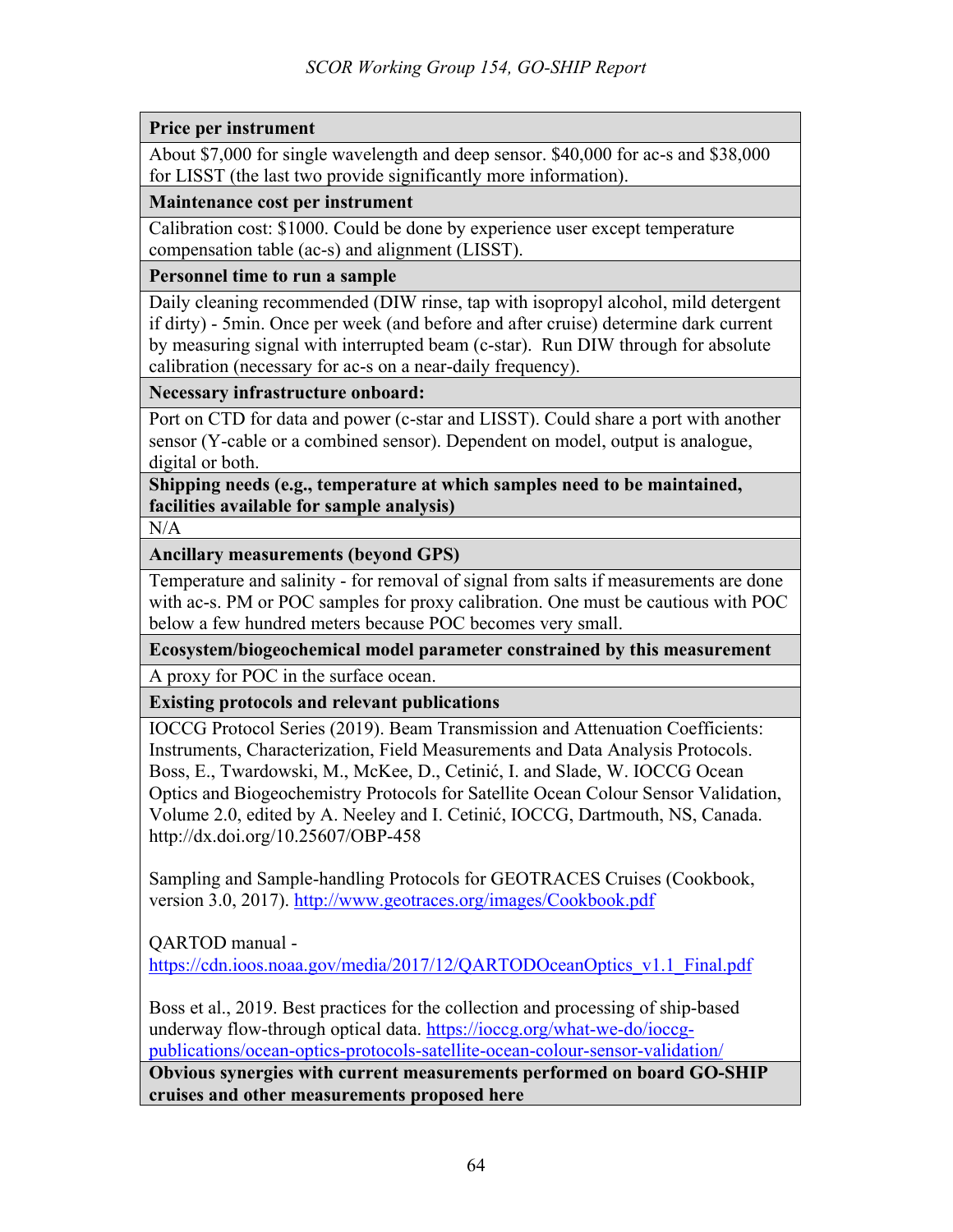Beam-attenuation, particulate backscattering, and chlorophyll covary near the ocean's surface. Their ratios are indicative of particle composition. Beam attenuation is related to POC and spikes in attenuation are related to rare large particles. Total cross-section of particles from imaging and sizing system are related to the beam attenuation.

**Standardized vocabulary for the data and the associated metadata, for managing the large and diverse data sets collected around the world (oceanographic fleets, automated observation systems deployed in situ), and available among various data centers aiming at preserving and making reusable marine observations (from physics to chemistry and biology)**

See: http://www.oceanopticsbook.info/

**Data dissemination infrastructure and likely data latency. If further shore-based analysis is necessary (e.g., image classification and validation), the likely personnel time associated**

SeaBASS, NODC, PANGAEA all have backscattering data within them. Data processing and QA/QC will take on the order of a day.

**A list of relevant experts who can be called upon to help and know they have been identified**

For all aspects of measurement:

Wilf Gardner (wgardner@ocean.tamu.edu)

Wayne Slade (wayne.slade@gmail.com)

Ivona Cetinic (ivona.cetinic@nasa.gov)

# 12.3.14 Angular scattering (LISST – particle size distribution) recommendations

Angular scattering recommendations for plankton-related measurements onboard research vessels and the GO-SHIP program. Contribution from the Bio-optics subgroup.

# **Recommendations for measurements appropriate for GO-SHIP based on the following criteria**

**Application to key science needs and questions to support the measurement of biological EOVs**

Near-forward scattering is a proxy of the particulate size distribution of particles from 2-200 µm. As such it is related to the phytoplankton abundance EOV.

**Broad accessibility of the infrastructure, ease of use and availability of necessary resources**

Widely accessible. protocols exist including for data quality. Has been deployed on GO-SHIP lines.

## **Minimal interruption to current GO-SHIP standard operations**

No interruption, instrument is integrated into the rosette system and/or flow-through system. Can self-log and power or be logged and powered externally.

## **Instrument name and description**

LISST - laser in situ scattering and transmittance sensor.

#### **Instrument manufacturer**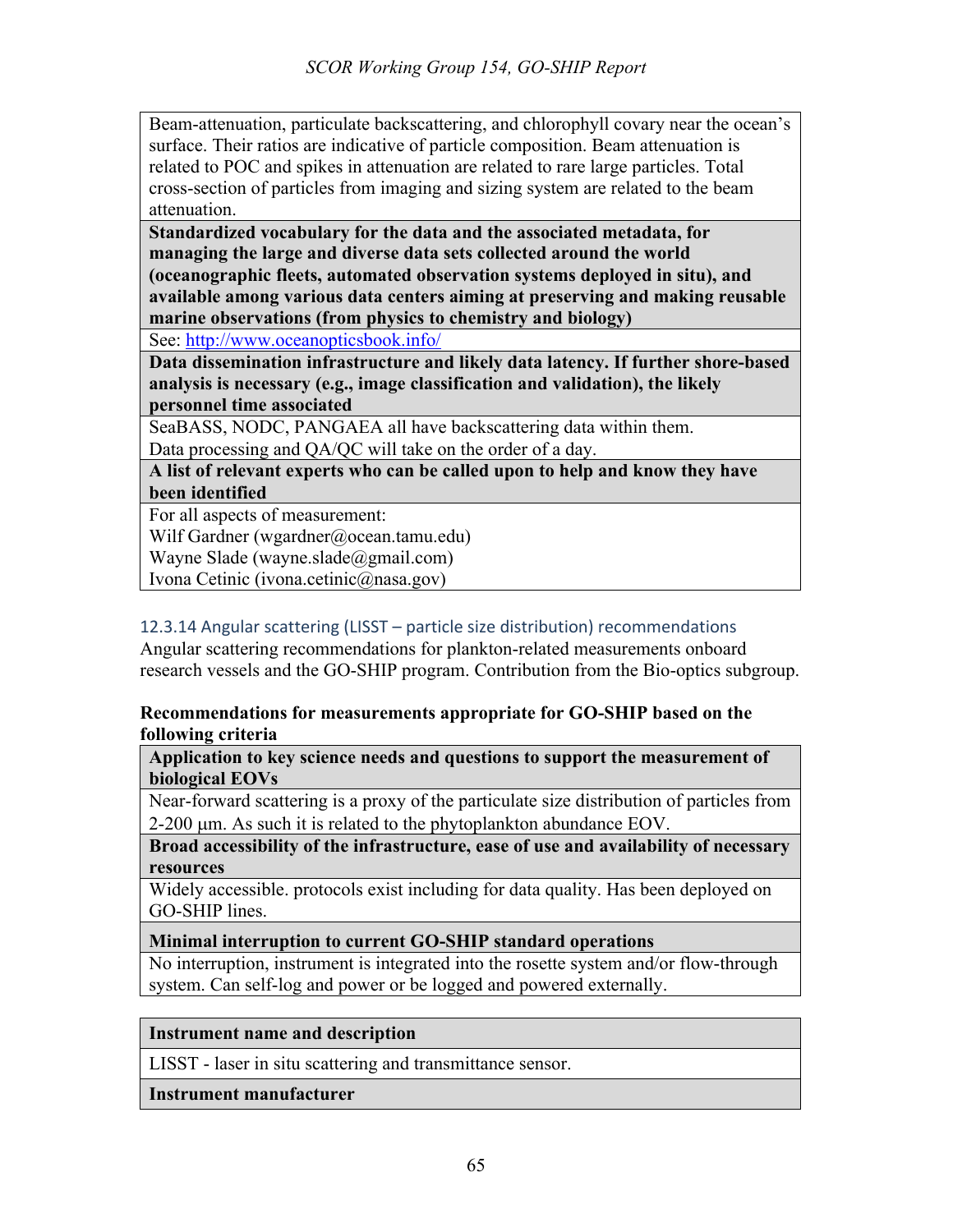Sequoia Scientific

#### **Amount of water per sample**

 $\sim$ 10 ml.

**Sampling**

Flow-through - Sensor is deployed with a flow chambers.

Typical frequency is  $\sim$ 1 Hz which could be changed to maximize S/N.

**Price per sample**

 $N/A$ 

**Price per instrument** 

About \$35,000.

**Maintenance cost per instrument**

Calibration cost: \$1000.

**Personnel time to run a sample**

Daily cleaning recommended (DIW rinse, tap with isopropyl alcohol, mild detergent if dirty) - 5min. Once a week (and before and after cruise) determine zscat using filtered seawater.

**Necessary infrastructure onboard:** 

Power/data for inline.

**Shipping needs (e.g., temperature at which samples need to be maintained, facilities available for sample analysis)**

 $N/A$ 

**Ancillary measurements (beyond GPS)**

 $N/A$ 

**Ecosystem/biogeochemical model parameter constrained by this measurement**

In-situ particles size distribution provides information on particle concentration, aggregates and settling.

**Existing protocols and relevant publications**

Boss, E., N. Haentjens, T. K. Westberry, L. Karp-Boss, and W. Slade, 2018. Validation of the particle size distribution obtained with the laser in-situ scattering and transmission (LISST) meter in flow-through mode. Optics Express, 26(9), 11125- 11136. https://doi.org/10.1364/OE.26.011125

QARTOD manual -

https://cdn.ioos.noaa.gov/media/2017/12/QARTODOceanOptics\_v1.1\_Final.pdf

Boss et al., 2019. Best practices for the collection and processing of ship-based underway flow-through optical data. https://ioccg.org/what-we-do/ioccgpublications/ocean-optics-protocols-satellite-ocean-colour-sensor-validation/

**Obvious synergies with current measurements performed on board GO-SHIP cruises and other measurements proposed here**

Imaging systems such as the IFCB and UVP.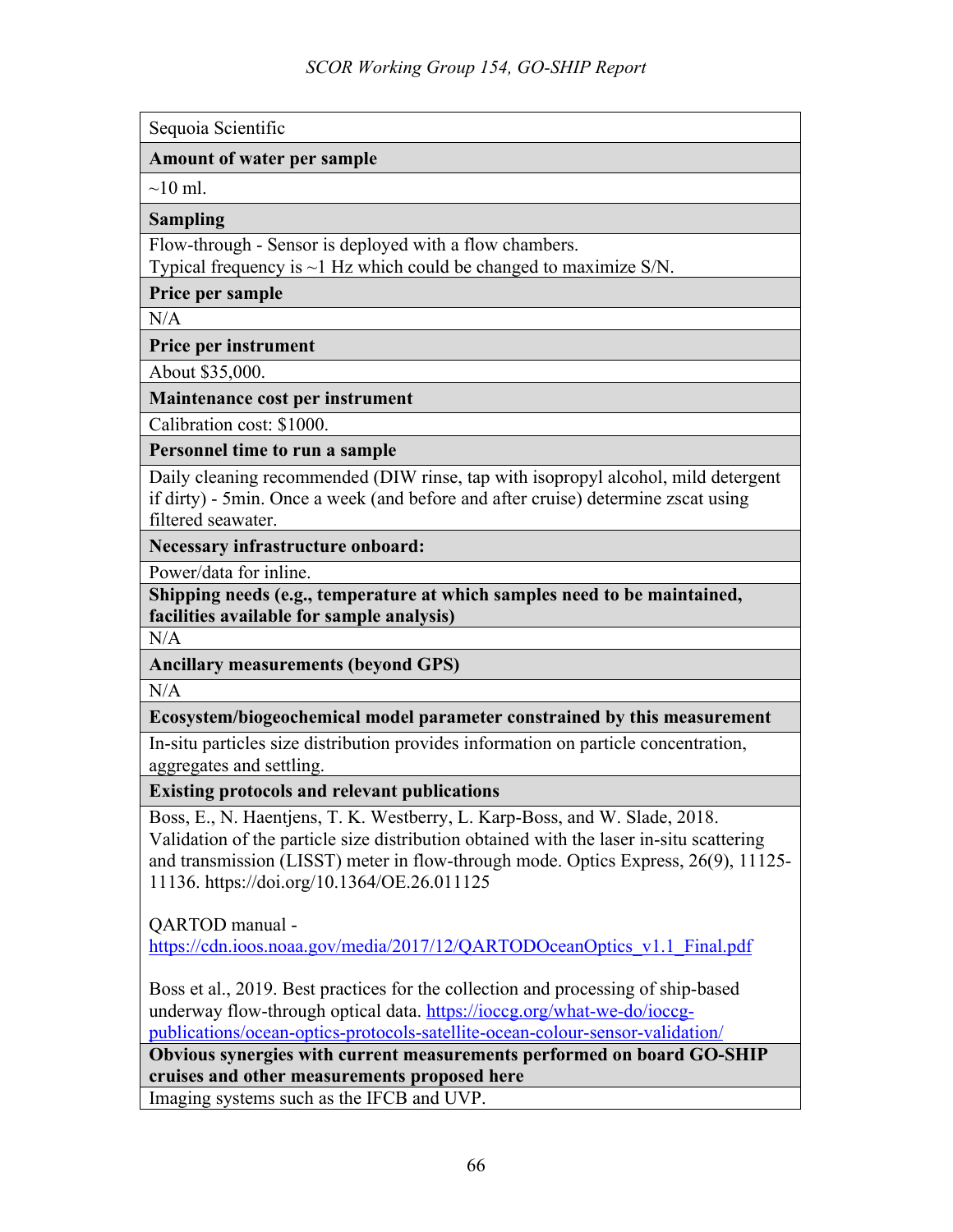**Standardized vocabulary for the data and the associated metadata, for managing the large and diverse data sets collected around the world (oceanographic fleets, automated observation systems deployed in situ), and available among various data centers aiming at preserving and making reusable marine observations (from physics to chemistry and biology)**

See: http://www.oceanopticsbook.info/

**Data dissemination infrastructure and likely data latency. If further shore-based analysis is necessary (e.g., image classification and validation), the likely personnel time associated**

SeaBASS and PANGAEA have LISST data within them.

Data processing and QA/QC will take on the order of a day.

**A list of relevant experts who can be called upon to help and know they have been identified**

For all aspects of measurement:

Wayne Slade (wayne.slade@gmail.com)

Benedetto Barone (benedetto.barone@gmail.com)

Andrew McDonnell (amcdonnell@alaska.edu)

#### 12.3.15 Spectral attenuation and absorption (AC-s) recommendations

Spectral attenuation and absorption recommendations for plankton-related measurements onboard research vessels and the GO-SHIP program. Contribution from the Bio-optics subgroup.

#### **Recommendations for measurements appropriate for GO-SHIP based on the following criteria**

**Application to key science needs and questions to support the measurement of biological EOVs**

The particulate spectral beam attenuation coefficient is a proxy for POC and total suspended mass. As such it is related to the phytoplankton abundance EOV. It also provides a size index of micron-sized particles (<20um).

The particulate absorption coefficient provides a proxy for several phytoplankton pigments including chlorophyll\_a. As such it is related to the phytoplankton abundance EOV.

**Broad accessibility of the infrastructure, ease of use and availability of necessary resources**

Accessible (deployed on OOI moorings). Protocols exist including for data quality. Recommended for deployment in flow-through mode (not CTD).

#### **Minimal interruption to current GO-SHIP standard operations**

No interruption, instrument is integrated into the flow-through system.

There are requirements from the flow-through system that are detailed in the report referenced below.

#### **Instrument name and description**

Transmissometer, beam-c, or beam-attenuation sensor.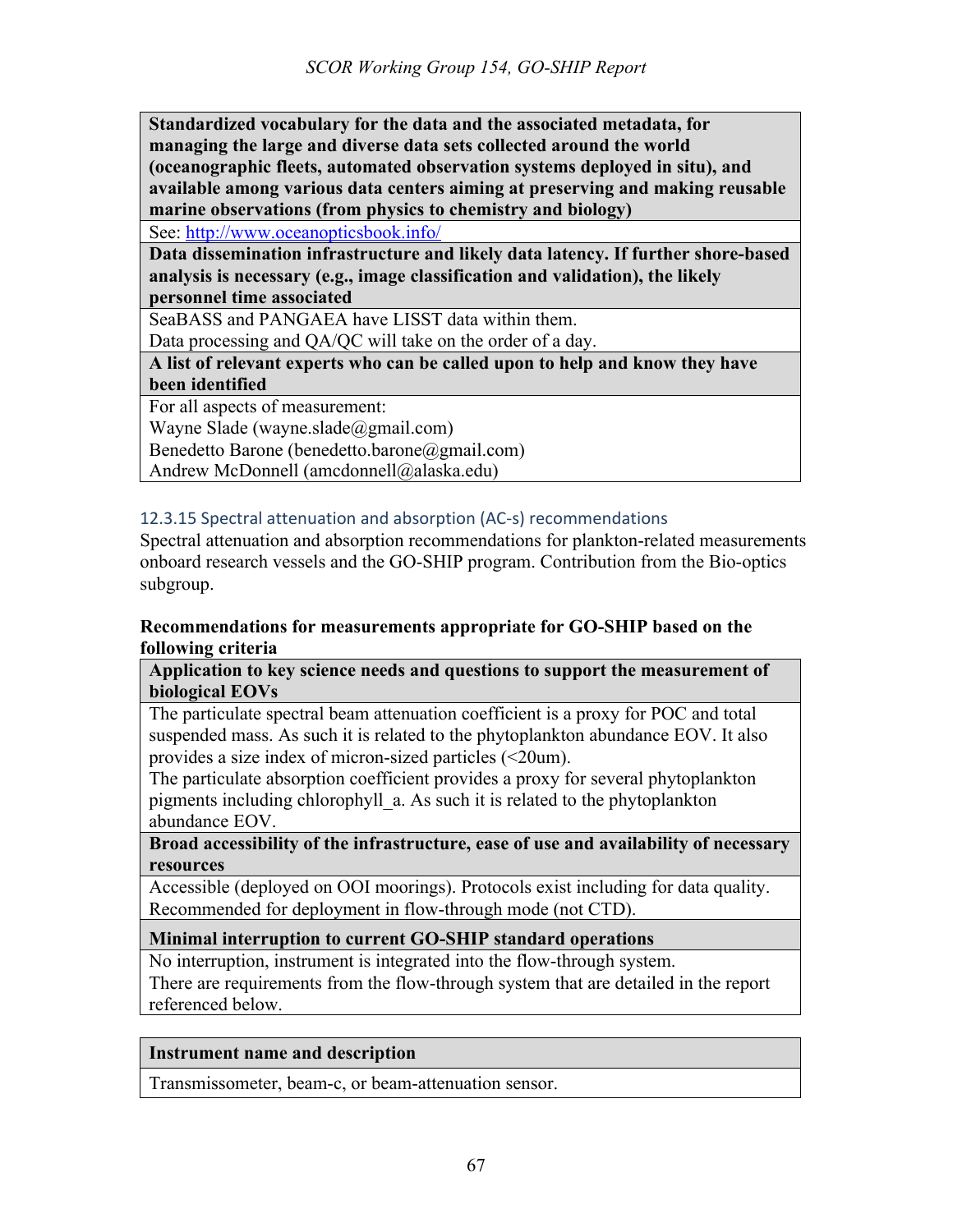Sensor measures light transmitted through the water typically at wavelengths ranging from the blue  $(\sim 400$ nm) to the NIR(  $\sim 750$ nm).

Path-length is typically 25cm long and acceptance angle (AA) of receiver is 0.93 degrees.

Absorption sensor.

Sensor measures light transmitted through the water typically at wavelengths ranging from the blue ( $\sim$ 400 nm) to the NIR, ( $\sim$ 750 nm) and uses a special flow cell to collect scattered light into the detector. Length is typically 25cm long.

**Instrument manufacturer**

Seabird Scientific.

**Amount of water per sample**

50ml of water per sample for 25 cm path-length.

**Sampling**

Flow-through - Sensor is deployed with flow sleeves.

Typical frequency is  $~\sim$ 4 Hz.

**Price per sample**

 $N/A$ 

**Price per instrument** 

 $\sim$  \$40,000

For this method an automated valve(e.g., Sequoia Sci. Flow Control,

https://www.sequoiasci.com/product/flowcontrol-lab/, ~\$10,000), a vortex debubbler (can be purchased through SBE or built by user) and a filter housing with (0.2-um pore size )cartridge filters (~\$100 per filter, replaced about once a week) are necessary. Details in Boss et al., 2019, cited below.

**Maintenance cost per instrument**

Calibration & rebuild cost: \$1500. Needs to be done yearly. Lamps have a lifetime of 2-3 mo of continuous operation. Calibration should be performed yearly.

**Personnel time to run a sample**

Daily cleaning recommended (DIW rinse, tap with isopropyl alcohol. Mild detergent if dirty) – 5min. Run DIW through for absolute calibration if dissolved measurements are of interest (CDOM). Optical flow-through system cleaning takes <0.5hrs daily.

**Necessary infrastructure onboard:** 

Clean pipes and an intake pump that is gentle to particles (see IOCCG flow-through protocol).

**Shipping needs (e.g., temperature at which samples need to be maintained, facilities available for sample analysis)**

N/A

**Ancillary measurements (beyond GPS)**

Temperature and salinity - for removal of signal from saltwater. POC samples for proxy calibration.

**Ecosystem/biogeochemical model parameter constrained by this measurement**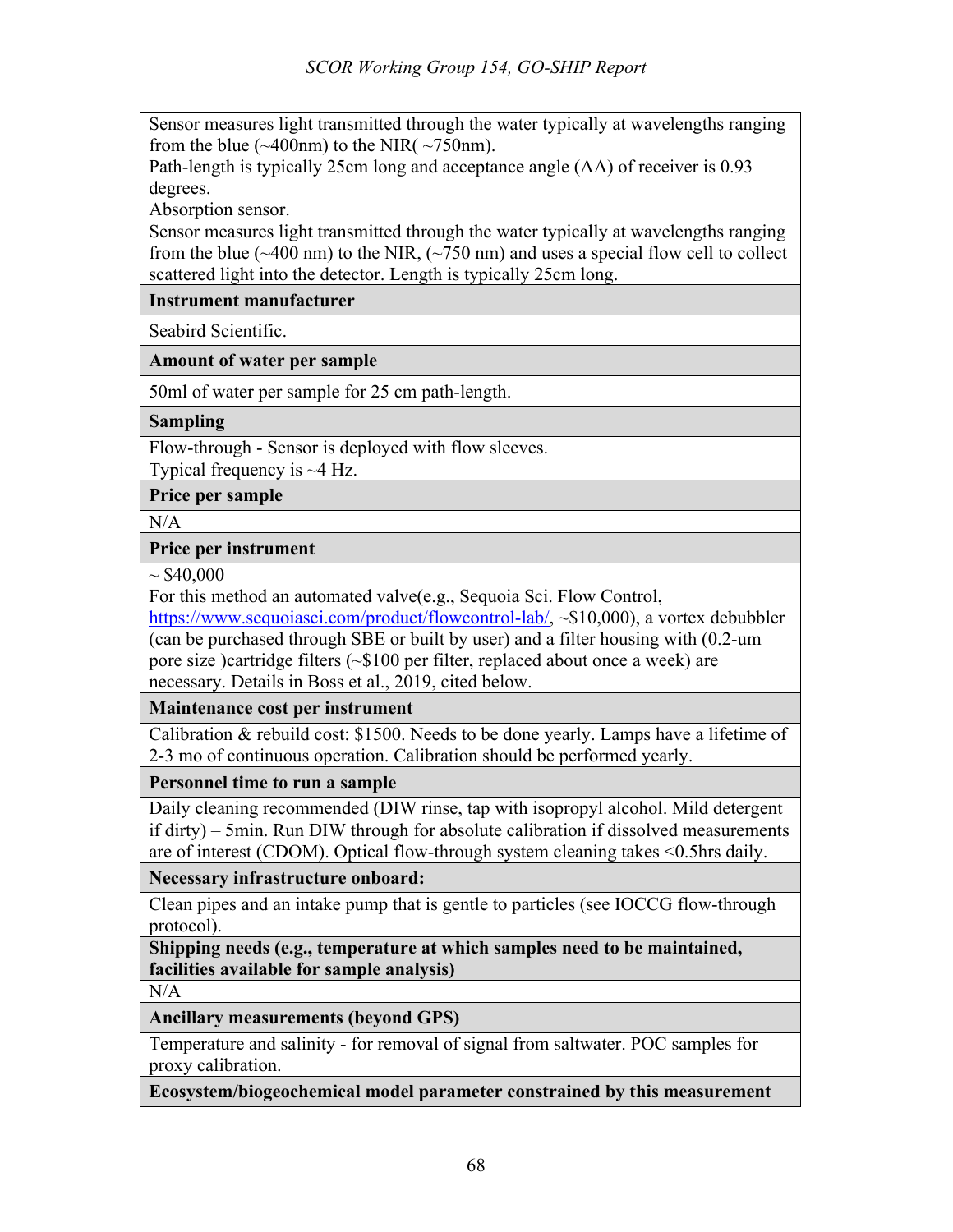Beam attenuation: A proxy for POC in the surface ocean and a useful size parameter. Absorption: A proxy for several phytoplankton pigments or pigments group in the surface ocean.

**Existing protocols and relevant publications**

IOCCG Protocol Series (2019). Beam Transmission and Attenuation Coefficients: Instruments, Characterization, Field Measurements and Data Analysis Protocols. Boss, E., Twardowski, M., McKee, D., Cetinić, I. and Slade, W. IOCCG Ocean Optics and Biogeochemistry Protocols for Satellite Ocean Colour Sensor Validation, Volume 2.0, edited by A. Neeley and I. Cetinić, IOCCG, Dartmouth, NS, Canada. http://dx.doi.org/10.25607/OBP-458

IOCCG Protocol Series (2018). Inherent Optical Property Measurements and Protocols: Absorption Coefficient, Neeley, A. R. and Mannino, A. (eds.), IOCCG Ocean Optics and Biogeochemistry Protocols for Satellite Ocean Colour Sensor Validation, Volume 1.0, IOCCG, Dartmouth, NS, Canada. http://dx.doi.org/10.25607/OBP-119

QARTOD manual -

https://cdn.ioos.noaa.gov/media/2017/12/QARTODOceanOptics\_v1.1\_Final.pdf

Boss et al., 2019. Best practices for the collection and processing of ship-based underway flow-through optical data. https://ioccg.org/what-we-do/ioccgpublications/ocean-optics-protocols-satellite-ocean-colour-sensor-validation/

**Obvious synergies with current measurements performed on board GO-SHIP cruises and other measurements proposed here**

Beam-attenuation, particulate backscattering, and chlorophyll (whichever method is used for proxy) all covary to some degree near the ocean's surface. Their ratio are indicative of particle composition. Beam attenuation is related to POC and spikes in attenuation are related to rare large particles. Total cross-section of particles from imaging and sizing system are related to the beam attenuation.

Particulate absorption, Beam-attenuation, particulate backscattering, and chlorophyll (whichever proxy is used) all covary to some degree near the ocean surface. Their ratios are indicative of particle composition. Particulate absorption is related to phytoplankton pigments. Total cross-section of phytoplankton from imaging and sizing systems are related to the particulate absorption.

**Standardized vocabulary for the data and the associated metadata, for managing the large and diverse data sets collected around the world (oceanographic fleets, automated observation systems deployed in situ), and available among various data centers aiming at preserving and making reusable marine observations (from physics to chemistry and biology)**

See: http://www.oceanopticsbook.info/

**Data dissemination infrastructure and likely data latency. If further shore-based analysis is necessary (e.g., image classification and validation), the likely personnel time associated**

SeaBASS and PANGAEA have spectral particulate data within them.